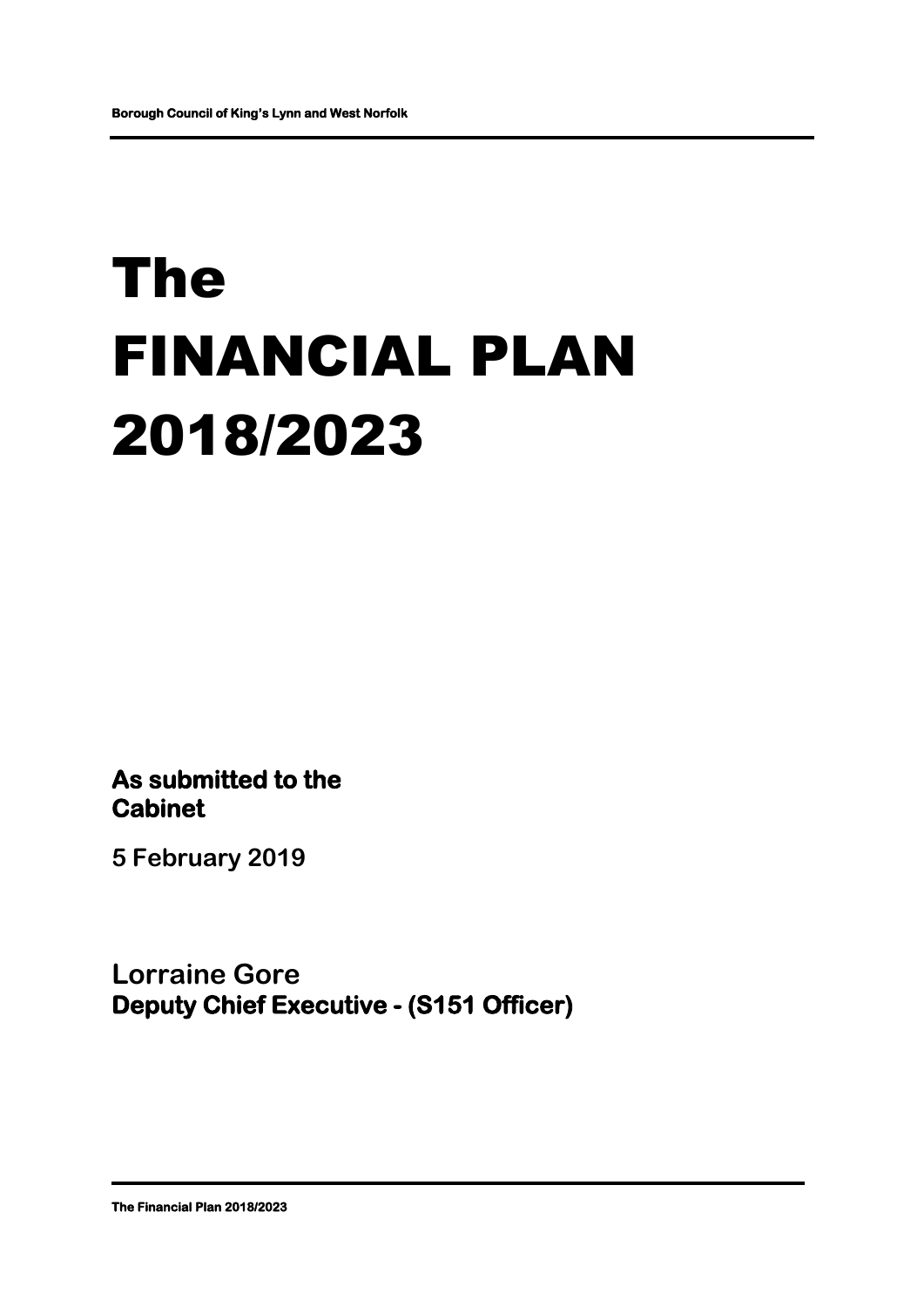# The FINANCIAL PLAN 2018/2023

# CONTENTS

#### Paragraph

- 1 Executive Summary<br>2 The Revenue Budge
- 2 The Revenue Budget 2018/2019
- 3 The Financial Plan 2019/2023 Funding
- 3.1 Revenue Support Grant and Rural Services Delivery Grant
- 3.2 Delivering the Efficiency Plan
- 3.3 Retained Business Rates
- 
- 3.4 New Homes Bonus<br>3.5 Collection Fund Sur Collection Fund Surplus
- 3.6 Council Tax
- 3.6.3 Council Tax Base
- 3.6.6 Council Tax 2018/2019
- 3.6.7 Council Tax Levels Band D
- 3.6.10 Council Tax 2019/2020 and Future Years
- 3.7 Overall Funding Position
- 4.1 Cost of Services<br>4.2 Changes to the C
- 4.2 Changes to the Current Financial Plan
- 4.3 Fees and Charges 2019/2020
- 4.4 Corporate Business Plan, Service Plans and Investment
- 4.5 Performance Indicators
- 4.6 Staffing Plan
- 4.7 Financing Adjustment
- 4.8 Internal Drainage Boards
- 4.9 Special Expenses/ Council Tax Support to Parishes
- 4.10 General Fund Balance and Reserves
- 4.11 Budget Requirement 2019/2020
- 5 Parish Precepts
- 6 Full Council Tax 2019/2020
- 7 General Fund Financial Overview
- 8 Prudential Framework
- 9 "Robustness" of Budget
- 10 Consultation

#### Appendix

- 1 Financial Plan 2018/2023
- 2 2018/2019 Monitoring Adjustments<br>3 Service Budgets 2018/2023
- 3 Service Budgets 2018/2023
- 4 Fees and Charges 2019/2020
- 5 Internal Drainage Board Estimated Levies 2018/2023
- 6 Special Expenses 2019/2020
- 7 Policy on Earmarked Reserves and General Fund Working Balance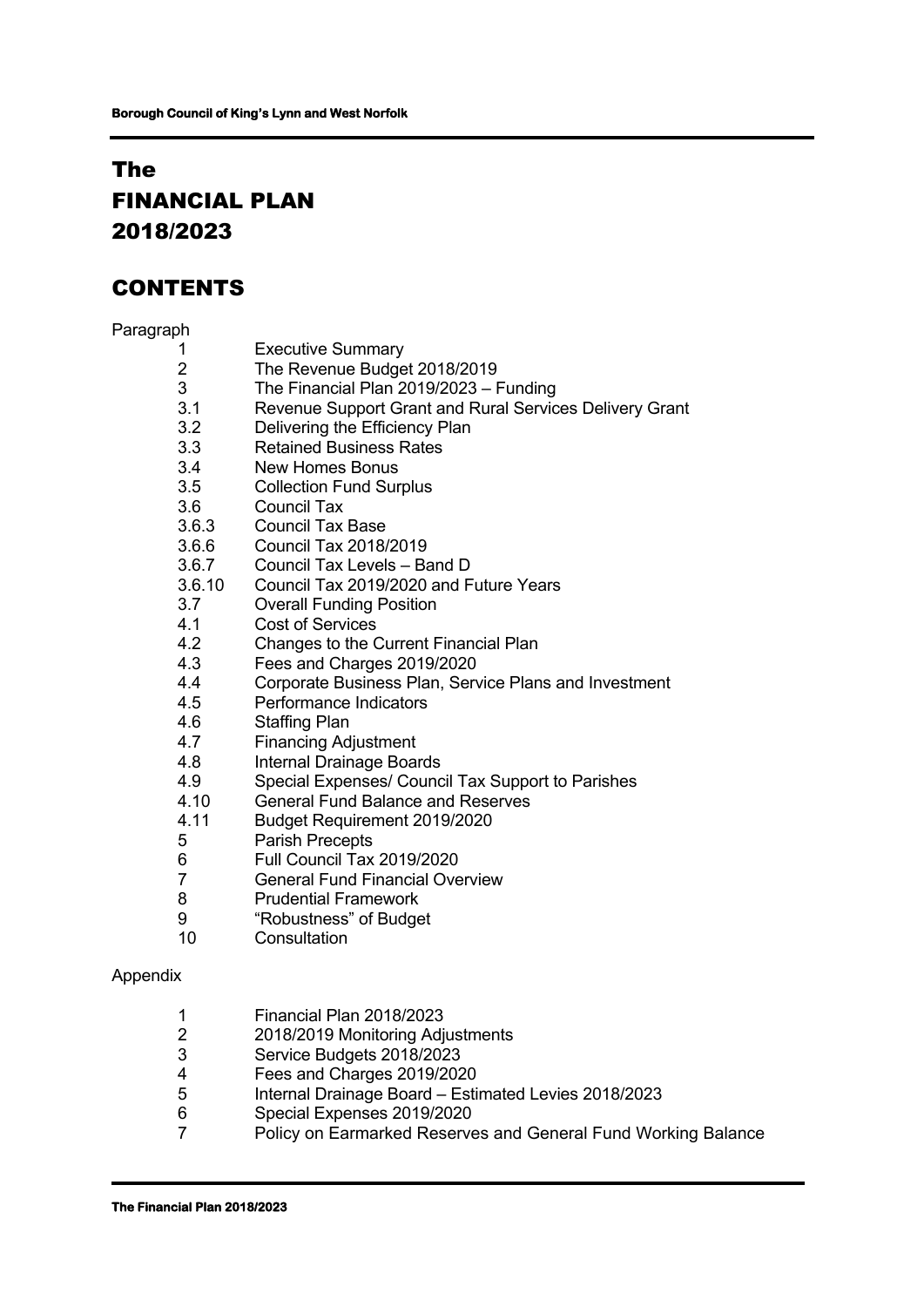# The FINANCIAL PLAN - 2018/2023

#### **1 Executive Summary**

- 1.1 As part of the council tax setting process the Council updates its longer term Financial Plan to take account of any changes in financial settlements, inflation on service costs and revised priorities of the administration.
- 1.2 In February 2018 the Council set out a Financial Plan for 2017/2022. The Plan reflected the continued significant financial challenges faced by the Council.
- 1.3 Changes to the local government finance system are expected to include the phasing out of Revenue Support Grant (RSG) and changes to the distribution of New Homes Bonus. There will be a full reset of the business rates system in 2020/2021 which will allow full implementation of reforms to the Business Rates Retention Scheme and the outcome of the review into relative needs and resources, the Fair Funding Review.
- 1.4 Two consultation documents were published on 13 December 2018 alongside the provisional local government finance settlement for 2019/2020:
	- Business Rates Retention Reform *Sharing risk and reward, managing volatility and setting up the reformed system*
	- A review of local authorities' relative needs and resources *Technical consultation on the assessment of local authorities' relative needs, relative resources and transitional arrangements*

The closing date for both consultations is 21 February 2019. Links to the documents are provided in the background information section at the end of this report.

- 1.5 The Council can present a funded budget for all years of the medium term financial plan to 2023 (see Appendix 1). **There is significant uncertainty from 2020/2021.** The impact of the implementation of the reform of the Business Rates Retention scheme and the Fair Funding Review from 2020/2021 are still unknown, but there is considerable downside risk.
- 1.6 The provisional local government finance settlement announced by Government on 13 December 2018 confirms the fourth and final year of the 4 year offer. It should be noted that the 4 year offer only includes RSG and Rural Services Delivery Grant (RSDG). The ending of RSG has been clearly signaled and it is assumed that the Council will receive no RSG from 2020/2021. As with RSG it has also been assumed that the Council will receive no RSDG from 2020/2021. This is a cautious approach.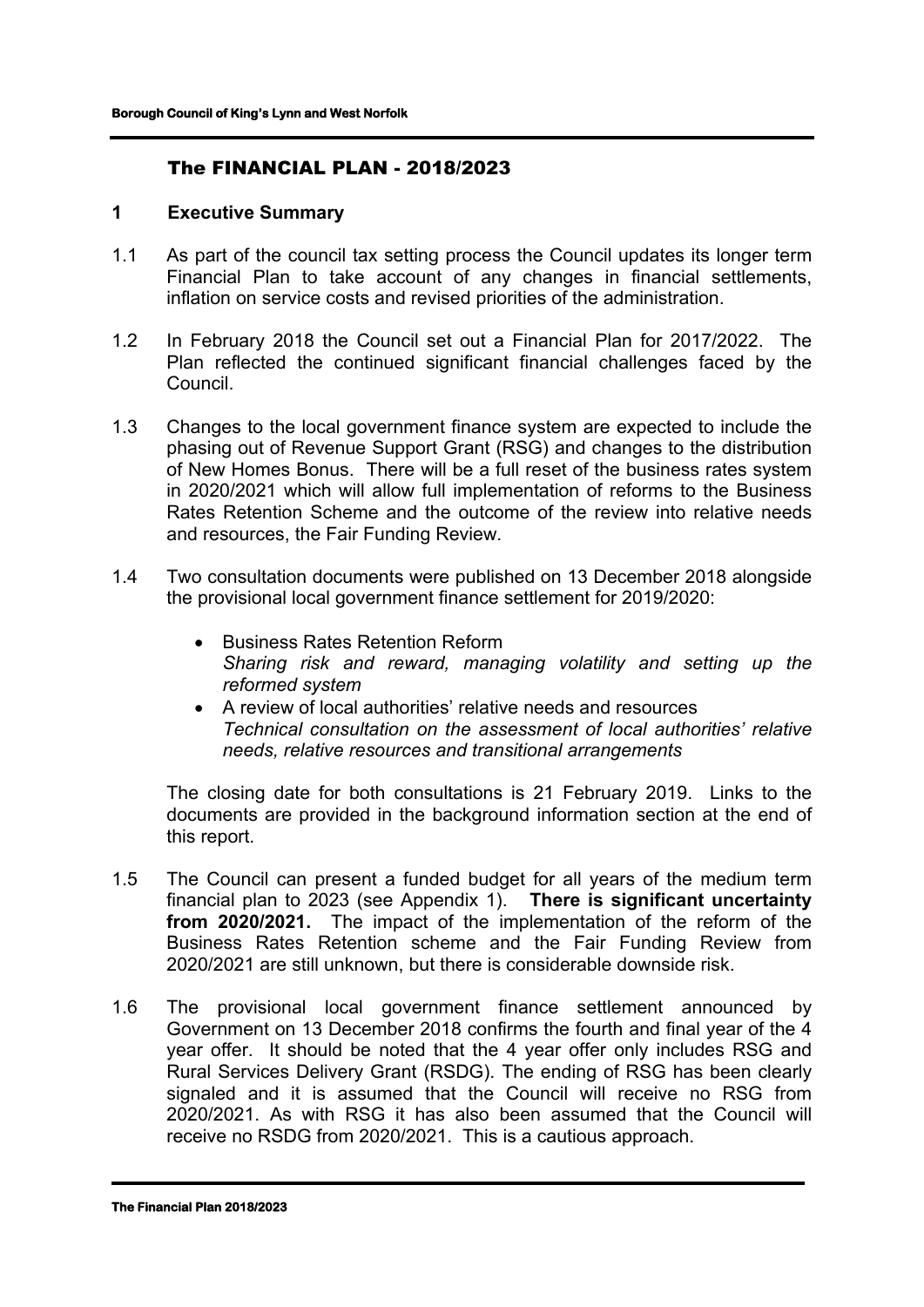- 1.7 As part of the provisional settlement for 2019/2020 the Government announced an additional £16m in RSDG to ensure that the grant remains at its 2018/2019 level.
- 1.8 The Government focus is on Councils' 'core spending power' inclusive of locally generated resources. The core spending power analysis tables published by the Government for each Council assumes that Councils in the lowest quartile of Council Tax levels (which includes the Borough Council) will introduce the full £5 per annum per Band D dwelling Council Tax increase now permitted under the Council Tax Referendum Principles.
- 1.9 In the provisional local government finance settlement announced on 13 December 2018 the Government approved 15 additional Business Rates Pilots for 2019/2020 including a Norfolk Pilot. Under the pilot arrangements the amount of RSG and RSDG received is zero. The value of the RSG and RSDG foregone will be taken into account in setting revised tariffs and topups.
- 1.10 The implementation of reforms to the Business Rates Retention Scheme mean existing grants will be incorporated into business rate retention including the RSG and RSDG. The revised arrangements for business rates retention will not provide this Council with funding to replace the reductions announced in RSG. The review into relative needs and resources, the Fair Funding Review, will redistribute business rates. It can be anticipated that there will be winners and losers as a result of the funding review.
- 1.11 In preparing the Financial Plan 2018/2023 assumptions have been made on continued growth in business rates for 2019/2020. There can however be no guarantee that business growth will materialise as developers/businesses will respond to changing market conditions, and the added uncertainty as the Brexit arrangements unfold. There is therefore a significant level of risk with this approach. If the anticipated projects do not progress as planned or are cancelled the growth will not be achieved.
- 1.12 The government consulted on further changes to the New Homes Bonus. The Minister announced as part of the provisional local government finance settlement that in the year ahead no new changes will be made to the way New Homes Bonus works.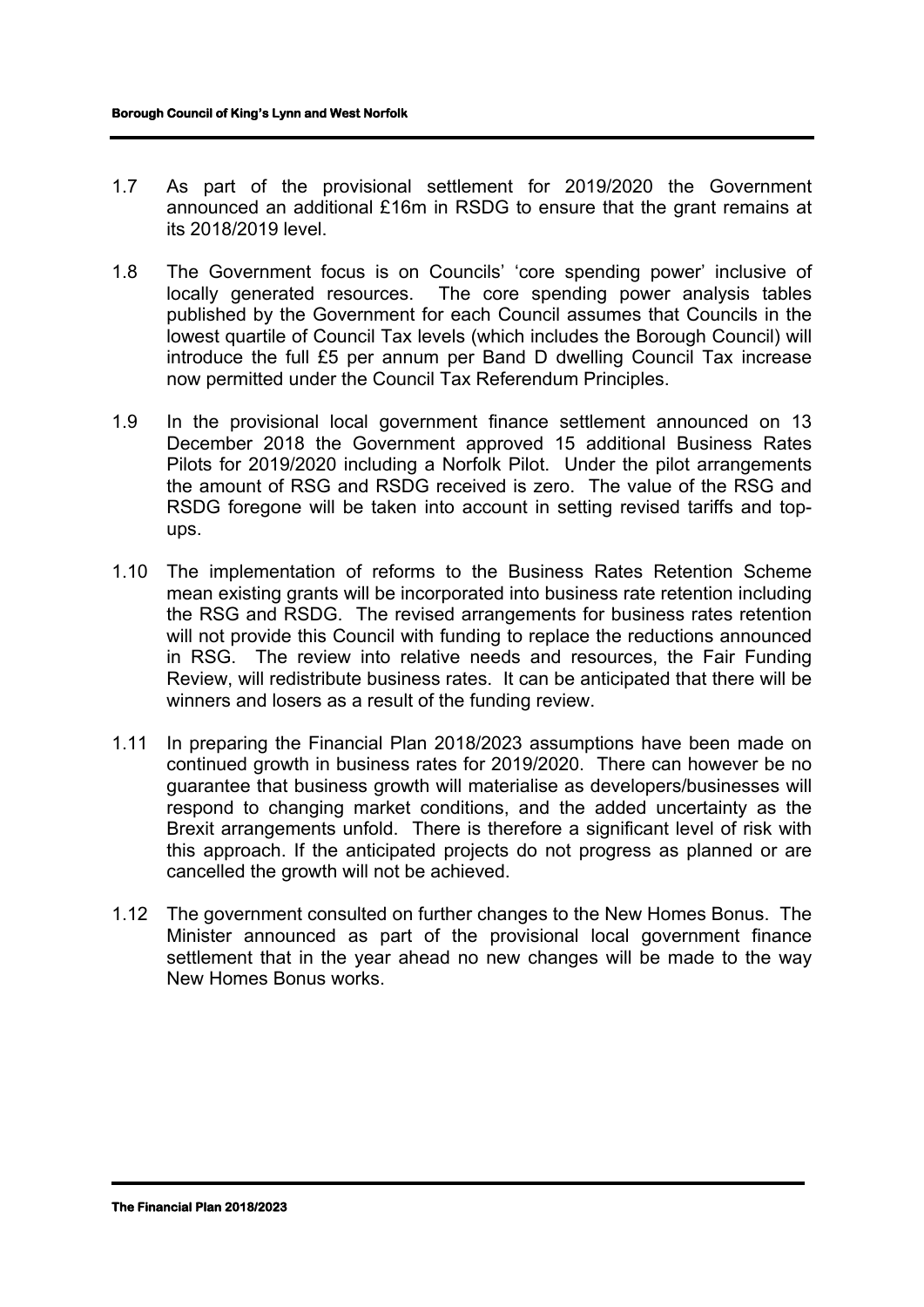- 1.13 The Council over recent years has adopted a policy of seeking efficiencies and different ways of delivering services producing significant levels of savings. A robust process to identify proposals to address the continuing budget deficit has been underway since the autumn 2015. In taking up the offer of a four year funding settlement the Council was required to publish an efficiency plan and monitor progress on delivery of savings. As at the end of November 2018 we had achieved actual ongoing annual savings of £1.4m. Where savings are achieved in advance of 2020/2021 these will be transferred to reserves to fund investment in major capital projects which will provide future revenue income.
- 1.14 Work has been underway during the current financial year on securing the cost reduction/income generating targets identified as part of the budget setting process in February 2018. The actual annual savings achieved of £1.4m are included in the Financial Plan 2018/2023 from 2020/2021 and by the end of this medium term plan there is still a budget gap of £2.7m. The budget gap may be even higher depending on the impact of the reforms to the Business Rates Retention scheme and the Fair Funding Review. The delivery of the major corporate capital projects to generate additional/new income is vital in achieving the required budget savings.
- 1.15 The costs of services of the Council have been updated. In terms of containing spending a number of service budgets have been held at 2018/2019 levels and increases have been made only where known price increases have occurred. Growth items have only been included where there is a statutory requirement including minimum pay pledges.
- 1.16 It remains difficult in the current economic climate to estimate levels of income in certain services including planning, car parks and industrial estates and a cautious approach has been taken in projecting forward into 2019/2023.
- 1.17 Fees and charges have been reviewed as part of the estimates process; car parking charges were last increased in April 2018 and will remain unchanged for 2019/2020.
- 1.18 The Council has a planned approach to the use of the general fund balance. As in previous years the Council continues to make use of working balances and reserves to protect against volatile changes in the cost of services, receipt of income and more significantly funding levels from business rates growth. At no time does the Plan take working balances below the minimum level as stated in the Policy on Earmarked Reserves and General Fund Working Balance of the Council.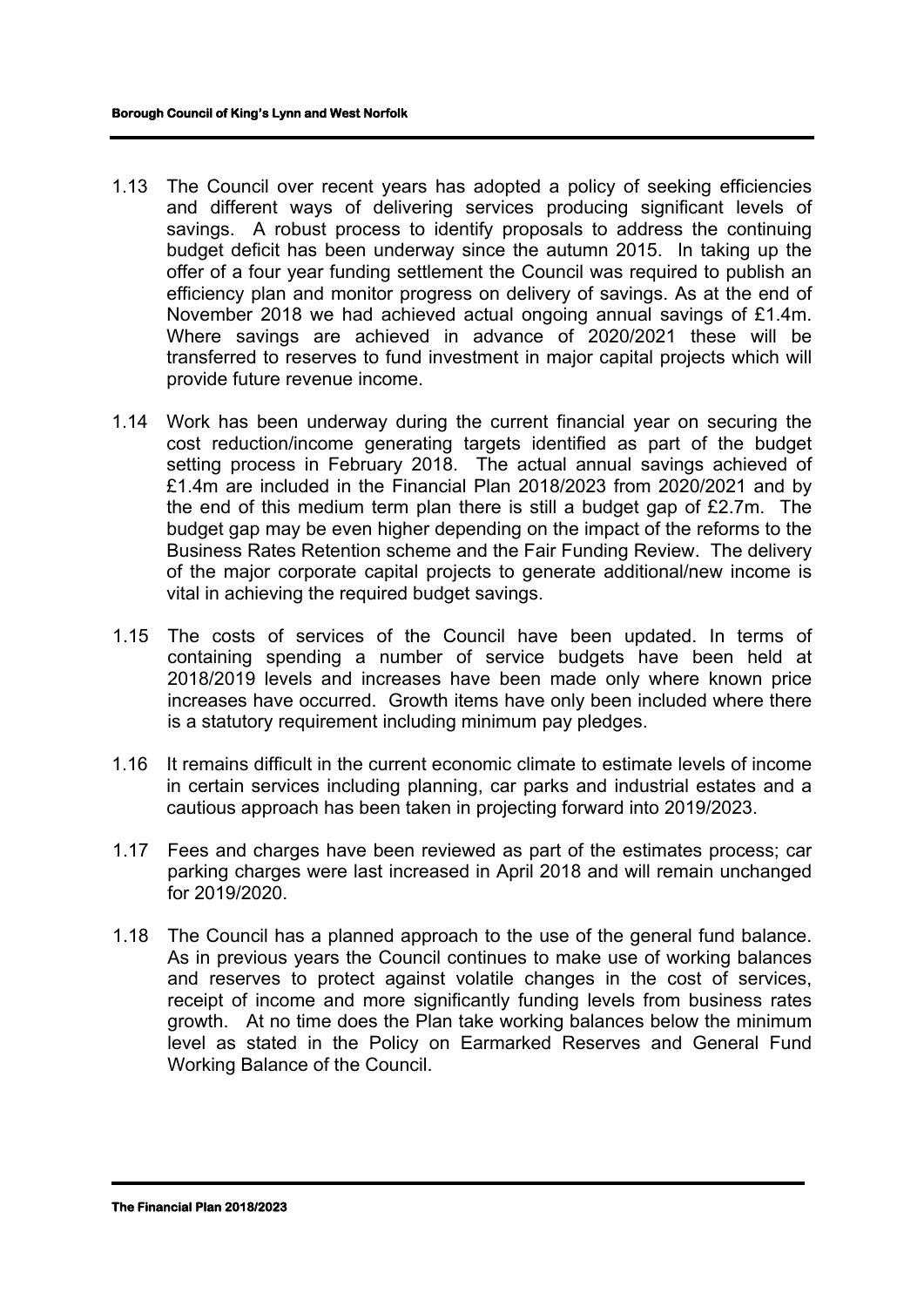- 1.19 The figures shown in the Financial Plan for 2018/2023 include a £4.50 per annum per Band D dwelling increase in council tax for each year of the plan. The increases are in line with the Council's published efficiency plan. The overall £5 increase permitted under the Council Tax Referendum Principles includes increases in special expenses and the Borough precept.
- 1.20 The Financial Plan 2018/2023 (see Appendix 1) does show that the Council can present a funded budget. The current general fund balances would be required to support the budget in the event that income levels are not achieved and/or delayed, whilst further cost reductions are made.
- 1.21 **The significant uncertainty and risk is from 2020/2021.** There is no date set for the legislative changes for the implementation of the reforms to the Business Rates Retention Scheme. The announcement of a 75% scheme in February 2018 has added further uncertainty. The concern is that the re-set of the baseline may mean that the Council does not retain all the growth currently included in the Plan. The Fair Funding Review will determine the starting point for resource allocations under any new Business Rates Retention scheme. This Council will continue to make strong representations for fair and transparent funding arrangements for local government, which take account of the particular pressures of rural authorities and in the case of west Norfolk the funding arrangements to address the flood and drainage responsibilities met through the internal drainage boards.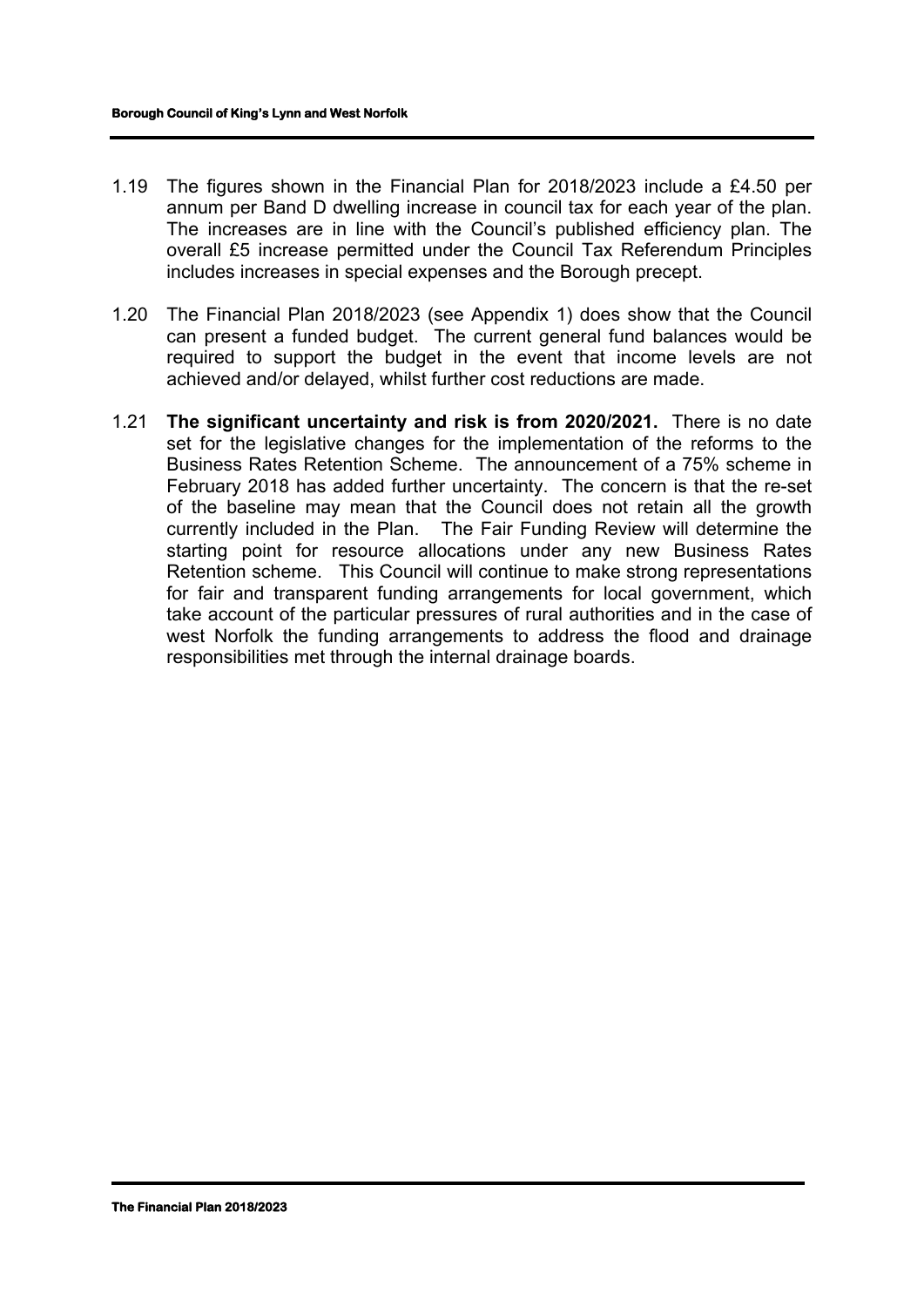1.22 A summary of the recommendations in the report is shown below:

**Recommendation 1 It is recommended that Council approve the revision to the budget for 2018/2019 as set out in the report.**

**Recommendation 2 Council is recommended to reaffirm the Policy on Earmarked Reserves and General Fund Working Balance and the maximum balances set for the reserves as noted in the report.** 

**Recommendation 3 It is recommended that Council :**

- **1) Approves the budget of £19,033,410 for 2019/2020 and notes the projections for 2020/2021, 2021/2022 and 2022/2023.**
- **2) Approves the level of Special Expenses for the Town/Parish Councils as detailed in the report.**
- **3) Approves the Fees and Charges 2019/2020 detailed in Appendix 5.**
- **4) Approves a Band D council tax of £125.87 for 2019/2020**

**Recommendation 4 Council is recommended to approve a minimum requirement of the General Fund balance for 2019/2020 of £951,671.**

# **Reason for Decision**

**The Council is obliged to set a Budget Requirement and level of council tax before the beginning of a financial year commencing on 1 April.**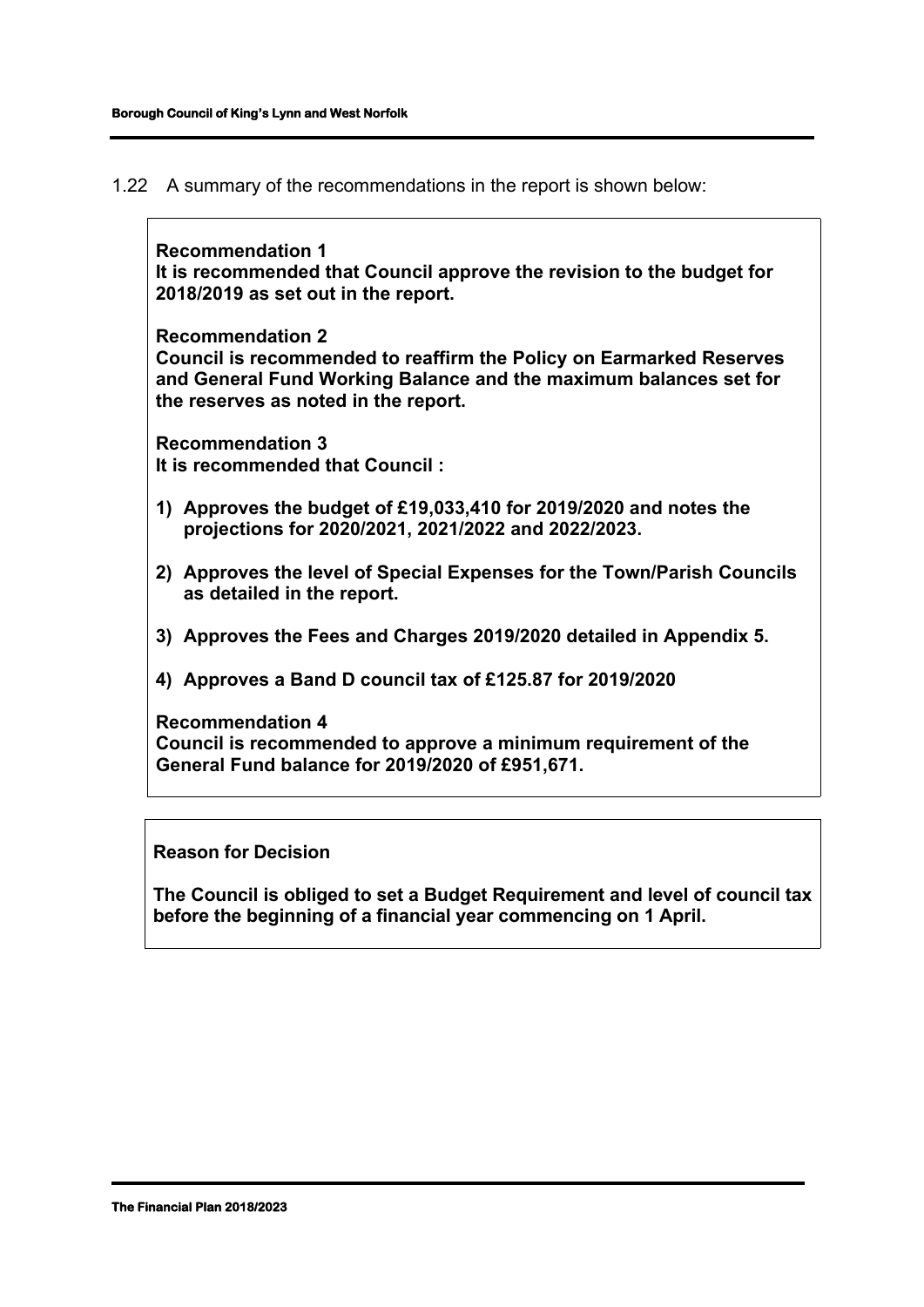# The REVENUE BUDGET 2018/2019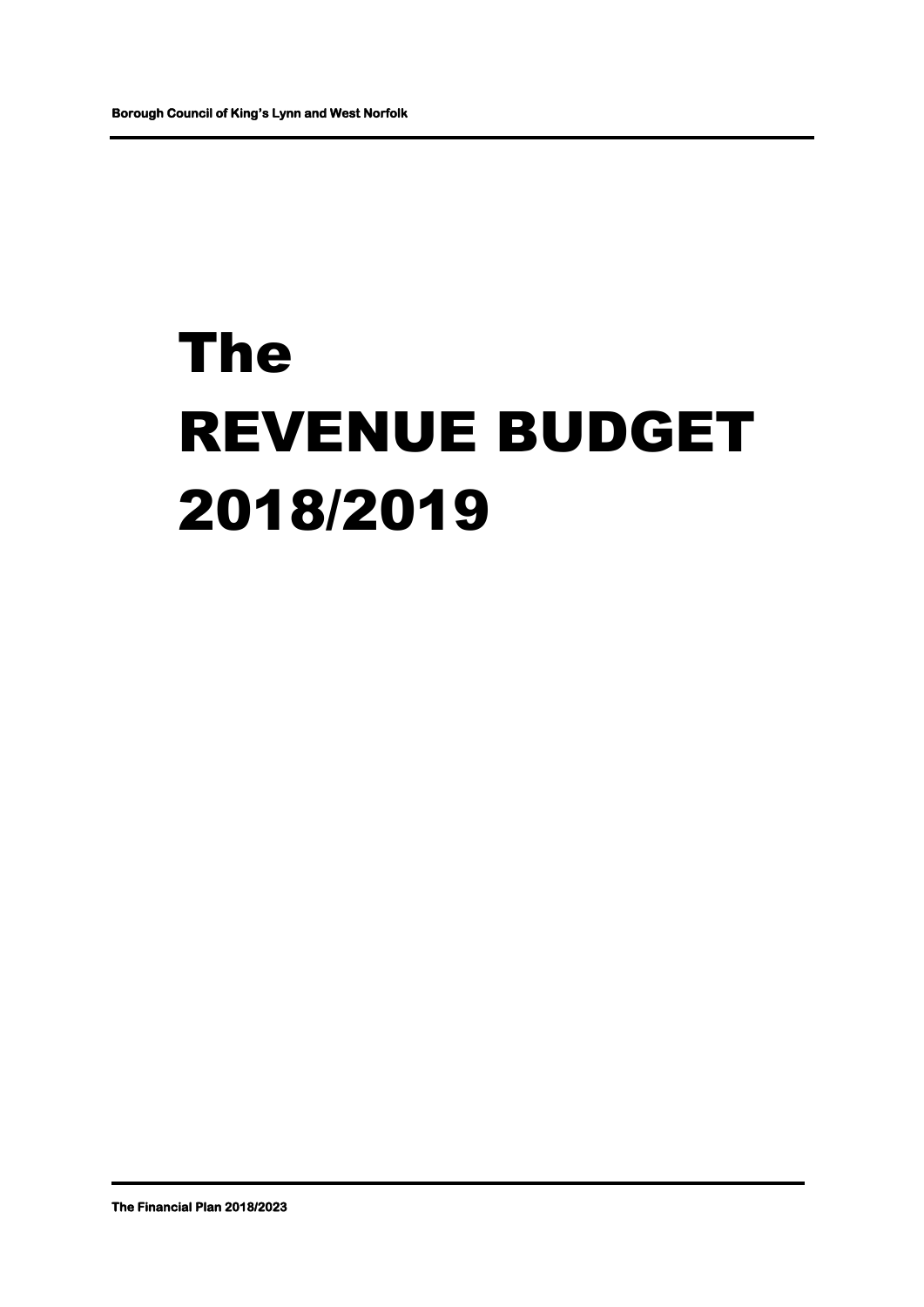# **2 The Revenue Budget 2018/2019**

- 2.1 The original budget 2018/2019 was approved by Council on the 22 February 2018. Throughout the year the Deputy Chief Executive (S151 Officer) has monitored the budget and where necessary sought approval for additional budget provision.
- 2.2 A revision to the 2018/2019 Budget is attached in appendix 1 with full details of the changes to the original budget reported in the monitoring reports to December 2018. The following table shows the revised budget for the year 2018/2019.

|                                                              | <b>Revised Budget</b><br>2018/2019 December<br><b>Budgetary Control</b><br><b>Monitoring Report</b><br>£ |
|--------------------------------------------------------------|----------------------------------------------------------------------------------------------------------|
| Corporate                                                    | 1,366,650                                                                                                |
| <b>Central Services Recharge</b>                             | (3,978,170)                                                                                              |
| <b>Additional transfers to Earmarked</b><br><b>Reserves:</b> |                                                                                                          |
| Cost reduction programme                                     | 1,426,910                                                                                                |
| <b>Business Rates Renewable Energy</b>                       | 907,060                                                                                                  |
| Democracy                                                    | 1,461,130                                                                                                |
| <b>Services Areas:</b>                                       |                                                                                                          |
| <b>Central and Community Services</b>                        | 1,528,810                                                                                                |
| <b>Chief Executive</b>                                       | 1,482,400                                                                                                |
| <b>Commercial Services</b>                                   | 4,275,150                                                                                                |
| <b>Environment and Planning</b>                              | 2,177,460                                                                                                |
| <b>Finance Services</b>                                      | 2,550,210                                                                                                |
| <b>Financing Adjustment</b>                                  | 1,568,360                                                                                                |
| <b>Internal Drainage Boards</b>                              | 2,714,880                                                                                                |
| <b>Council Tax Support to Parishes</b>                       | 43,680                                                                                                   |
| <b>Borough Spend</b>                                         | 17,524,530                                                                                               |
| Reimbursement of lump sum pension<br>payment                 | 1,415,000                                                                                                |
| <b>Contribution to Balances</b>                              | 315,100                                                                                                  |
| <b>Borough Requirement</b>                                   | 19,254,630                                                                                               |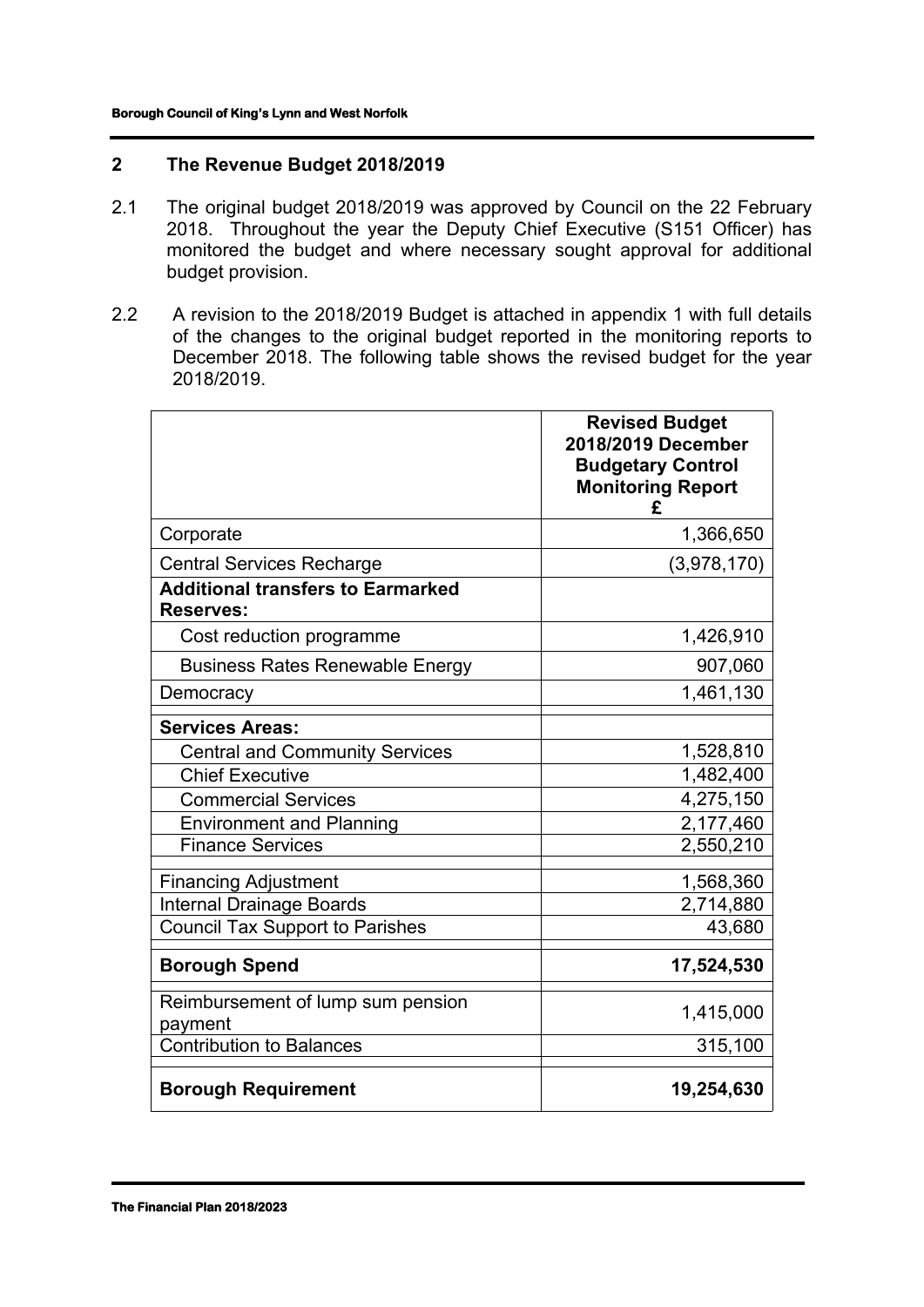- 2.3 Any further variances between the revised budget and actual outturn for 2018/2019 will be shown in Monitoring Reports for the periods January 2019 and February 2019 and the final accounts in June 2019.
- 2.4 The net impact of the projected outturn 2018/2019, as detailed above, on the overall level of General Fund balance is as follows:

| Balance brought forward 1 April 2018                                                                                      | (5,736,785)               |
|---------------------------------------------------------------------------------------------------------------------------|---------------------------|
| Lump sum Pension Payment<br>Contribution to balances for 2017/2018 (as per the<br>December 2018 budget monitoring report) | (1,415,000)<br>(315, 100) |
| Projected General Fund Balance 31 March 2019                                                                              | (7, 466, 885)             |

- 2.6 The lump sum pension payment is the early payment made to the Pension Fund that took place in 2017/2018. By paying the Norfolk Pensions Service £4,250,000 upfront in 2017/2018 the Council saved approximately £261,000 over the three years 2017/2019.
- 2.7 The Council is holding the General Fund balance at a high level to provide the Council a degree of protection in the current volatile environment. As in previous years the Council will make use of the balance in its Financial Plan over the next four years bringing it back to a lower level.

#### **Recommendation 1**

**It is recommended that Council approve the revision to the Budget for 2018/2019 as set out in the report.**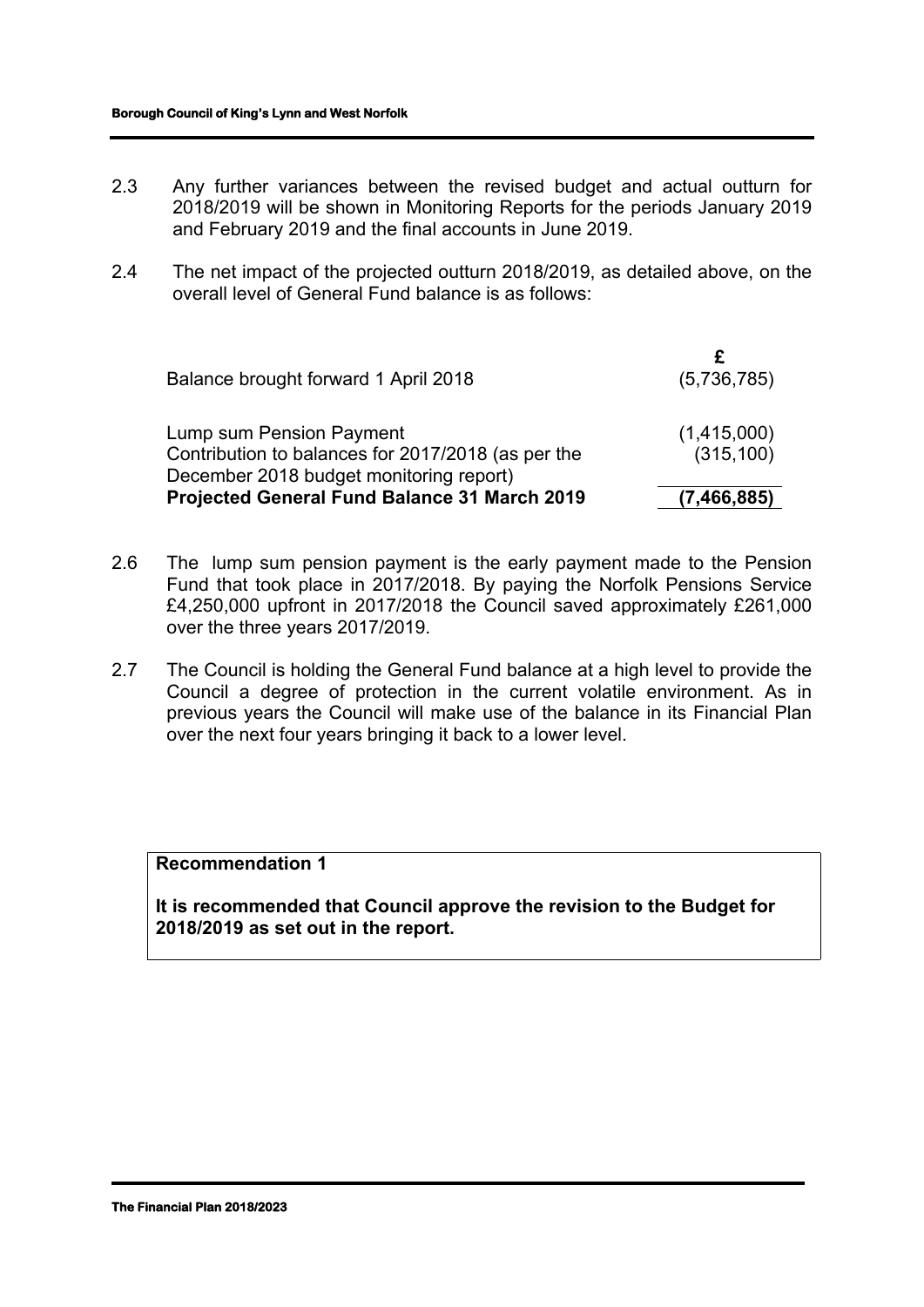# The Financial Plan 2019/2023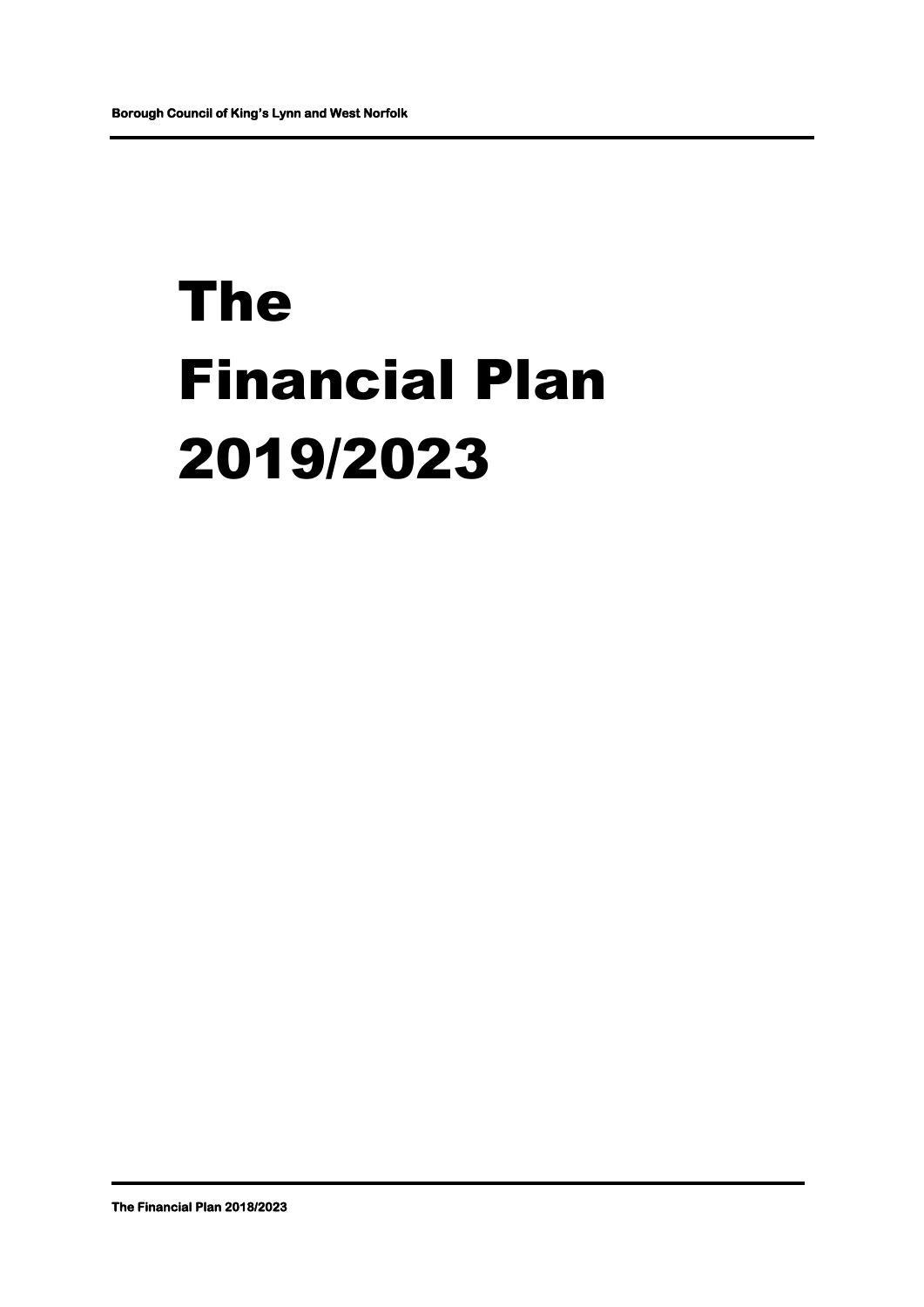# **3 The Financial Plan 2019/2023 - Funding**

#### **3.1 Revenue Support Grant (RSG) and Rural Services Delivery Grant (RSDG)**

- 3.1.1 The provisional local government finance settlement announced by Government on 13 December 2018 confirms the fourth and final year of the 4 year offer. The ending of RSG has been clearly signaled and it is assumed that the Council will receive no RSG from 2020/2021.
- 3.1.2 The Rural Services Delivery Grant (RSDG) was also included as part of the four year offer and as with RSG it has been assumed that the Council will receive no RSDG from 2020/2021. If RSDG is to continue from 2020/2021 it is possible that this funding could be part of the reforms to the Business Rates Retention scheme. Future RSDG funding will be updated as the arrangements for new Business Rates Retention become known.
- 3.1.3 The Minister announced as part of the provisional local government finance settlement an increase in the Rural Service Delivery Grant of £16m for 2019/2020 to ensure that the grant remains at its 2018/2019 level. This has meant an additional £91,420 of RSDG funding allocated to BCKLWN.
- 3.1.4 The RSG and RDSG funding allocated to BCKLWN is set out in the table below.

|           | <b>RSG</b>  | <b>RSDG</b> |
|-----------|-------------|-------------|
|           | £           | £           |
| 2018/2019 | (1,270,380) | (462, 830)  |
| 2019/2020 | (614, 210)  | (462, 830)  |
| 2020/2021 |             |             |
| 2021/2022 | ი           | 0           |
| 2022/2023 |             |             |
|           |             |             |

3.1.5 In the provisional local government finance settlement announced on 13 December 2018 the Government approved 15 additional Business Rates Pilots for 2019/2020 including a Norfolk Pilot. Under the pilot arrangements the amount of RSG and RSDG received is zero. The value of the RSG and RSDG as detailed at 3.1.4 which is foregone will be taken into account in setting revised tariffs and top-ups. As a result the baseline business rates funding for BCKLWN is adjusted so that the council is not in a worse funding position than had it not been part of a Business Rates Pilot. Further details of the arrangements for the Norfolk Business Rates Pilot are set out in section 3.3 below.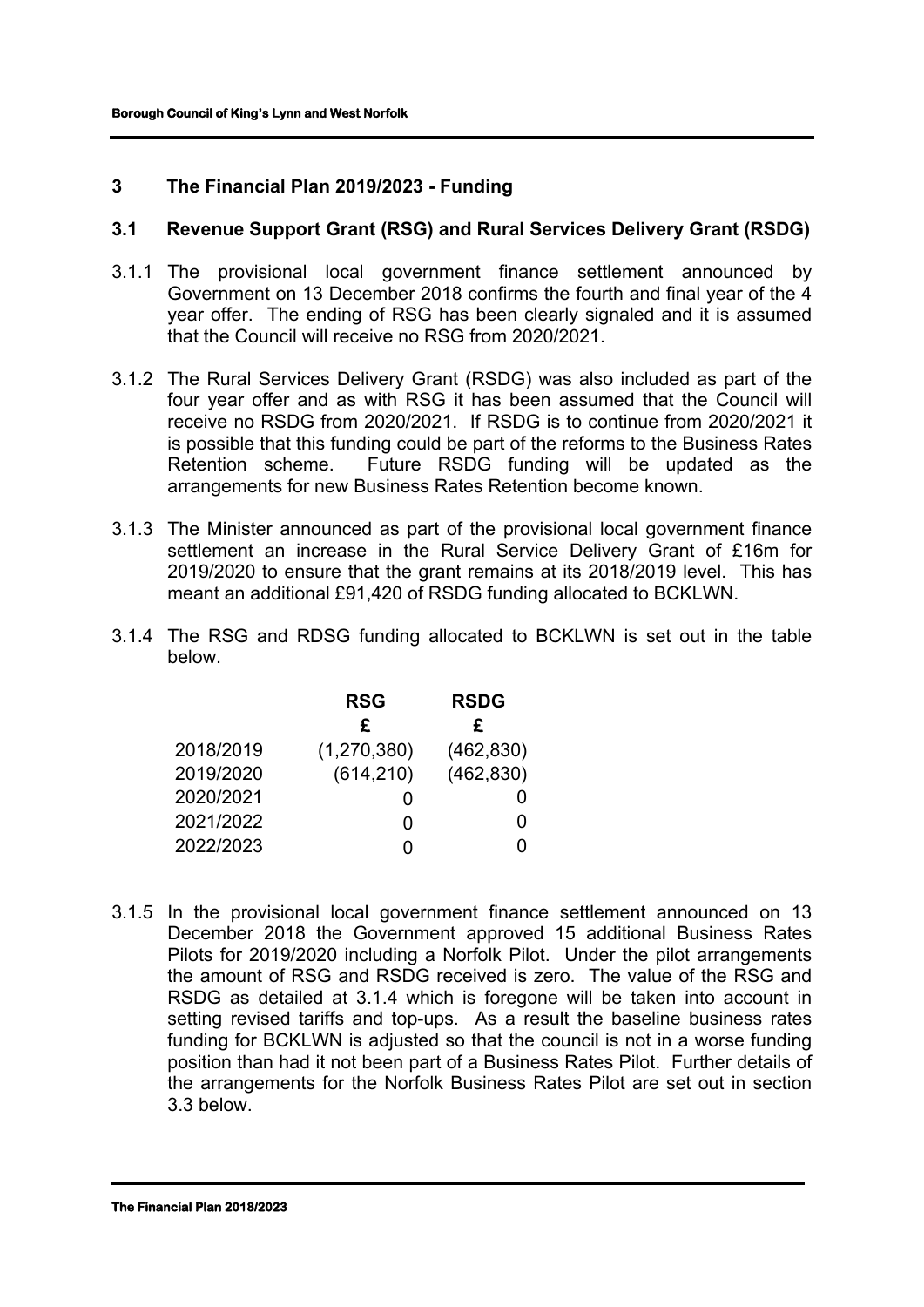#### **3.2 Delivering the Efficiency Plan**

- 3.2.1 In taking up the offer of a four year funding settlement the Council was required to publish an efficiency plan. The Council's efficiency plan was approved at Council on 29 September 2016 and this includes a focus on the following:
	- Continue to examine all operational service areas to identify achievable revenue cost savings through delivering services in different ways, reductions in service level, increasing income and reviewing discretionary expenditure. Some of the identified areas include channel shift, joint and shared working arrangements and sharing office space.
	- Identify capital investment opportunities to maximise the use of our assets, generate a revenue return, in excess of that achieved from traditional banking investments, promote housing development, increased council tax base and new homes bonus, promote local economic and business growth and increased business rates. Some of the identified areas include a major housing project, commercial investment and development, review of car parking strategy.
	- As a lower quartile Council, increase Band D council tax by £5 per annum from 2017/2018 in line with government expectations.
- 3.2.2 Work has been underway during the current financial year on securing the cost reduction/income generating targets identified as part of the budget setting process in February 2018. Actual revenue savings achieved against the target savings for 2018/2019 have been reported in the monitoring reports to the end of December 2018 and are detailed in the following table:

| <b>Service Area</b>             | 2018/2019<br><b>Saving</b><br>£ | 2019/2020<br><b>Saving</b><br>£ | 2020/2021<br><b>Saving</b><br>£ |
|---------------------------------|---------------------------------|---------------------------------|---------------------------------|
| <b>Personnel Service</b>        | 59,000                          | 0                               | O                               |
| <b>Energy Efficiency</b>        | 21,100                          | 33,600                          | 21,640                          |
| <b>Parish Council Elections</b> |                                 | 2,000                           | 2,000                           |
| Car Parking                     | 30,000                          | 30,000                          | 30,000                          |
| <b>Savings to Date</b>          | 110,100                         | 63,600                          | 51,640                          |
| Target savings                  | 147,966                         | 337,196                         | 361,336                         |
| Variance (under) to Date        | (37,866)                        | (273,596)                       | (309,696)                       |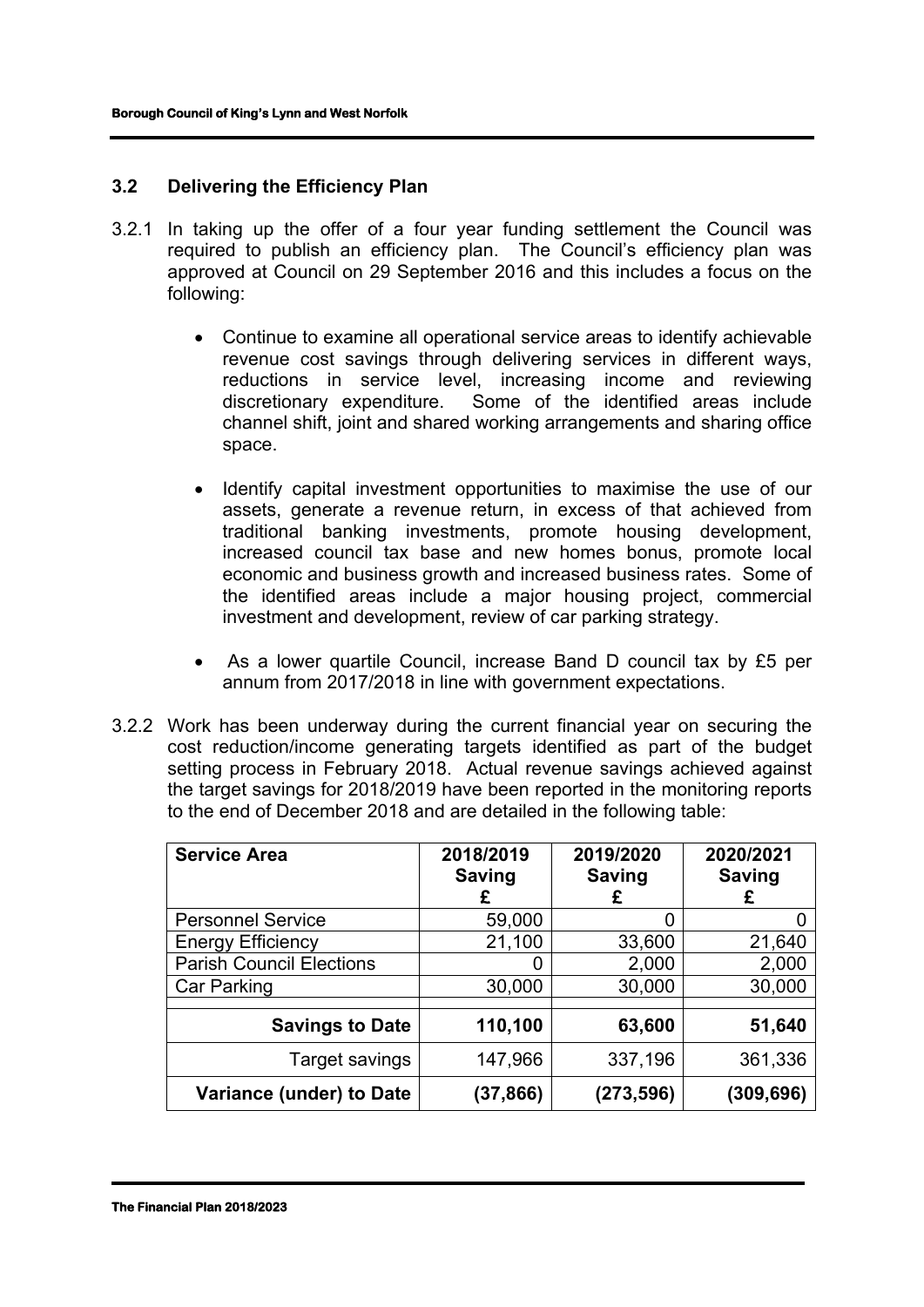- 3.2.4 The Council over recent years has adopted a policy of seeking efficiencies and different ways of delivering services producing significant levels of savings. A robust process to identify proposals to address the continuing budget deficit has been underway since the autumn 2015. As at the end of November 2018 we had achieved actual ongoing annual savings of £1.4m. Where savings are achieved in advance of 2020/2021 these will be transferred to reserves to fund investment in major capital projects which will provide future revenue income. The cost reduction reserve currently stands at £2.8m.
- 3.2.5 The actual annual savings achieved of £1.4m are included in the Financial Plan 2018/2023 from 2020/2021 and by the end of this medium term plan there is still a budget gap of £2.7m. The budget gap may be even higher depending on the impact of the reforms to the Business Rates Retention scheme and the Fair Funding Review. The delivery of the major corporate capital projects to generate additional/new income is vital in achieving the required budget savings. Past experience shows that it is important to gain savings as soon as possible.
- 3.2.6 The Financial Plan is reliant upon drawing sums from the working balance. The use of reserves is clearly a temporary measure and over the period of the Plan the Council will work toward bringing spending in line with income. Savings already identified and yet to be achieved are detailed in the table below. Additional staffing resources will be necessary to deliver the corporate projects and budget provision of £200,000 per annum has been allocated in calculating the net savings. The council will need to continue to identify further income generation/savings opportunities.

| <b>Service Area</b>                                                                     | 2018/2019<br><b>Saving</b> | 2019/2020<br><b>Saving</b> | 2020/2021<br><b>Saving</b> | 2021/2022<br><b>Saving</b> | 2022/2023<br><b>Saving</b> | 2023/2024<br><b>Saving</b> |
|-----------------------------------------------------------------------------------------|----------------------------|----------------------------|----------------------------|----------------------------|----------------------------|----------------------------|
|                                                                                         | £                          | £                          | £                          | £                          | £                          | £                          |
| Target savings<br>identified at budget<br>setting February 2018<br>still to be achieved | 96,870                     | 273,600                    | 309,700                    | 309,700                    | 309,700                    | 309,700                    |
| Identified revenue<br>savings from changes<br>to leisure<br>arrangements                | 0                          | $\mathbf 0$                | 260,000                    | 345,000                    | 412,000                    | 412,000                    |
| Corporate Projects -<br>identified new revenue<br>income                                | 0                          | 0                          | 0                          | 373,640                    | 840,000                    | 1,697,800                  |
| <b>Total identified</b><br>savings                                                      | 96,870                     | 273,600                    | 569,700                    | 1,028,340                  | 1,561,700                  | 2,419,500                  |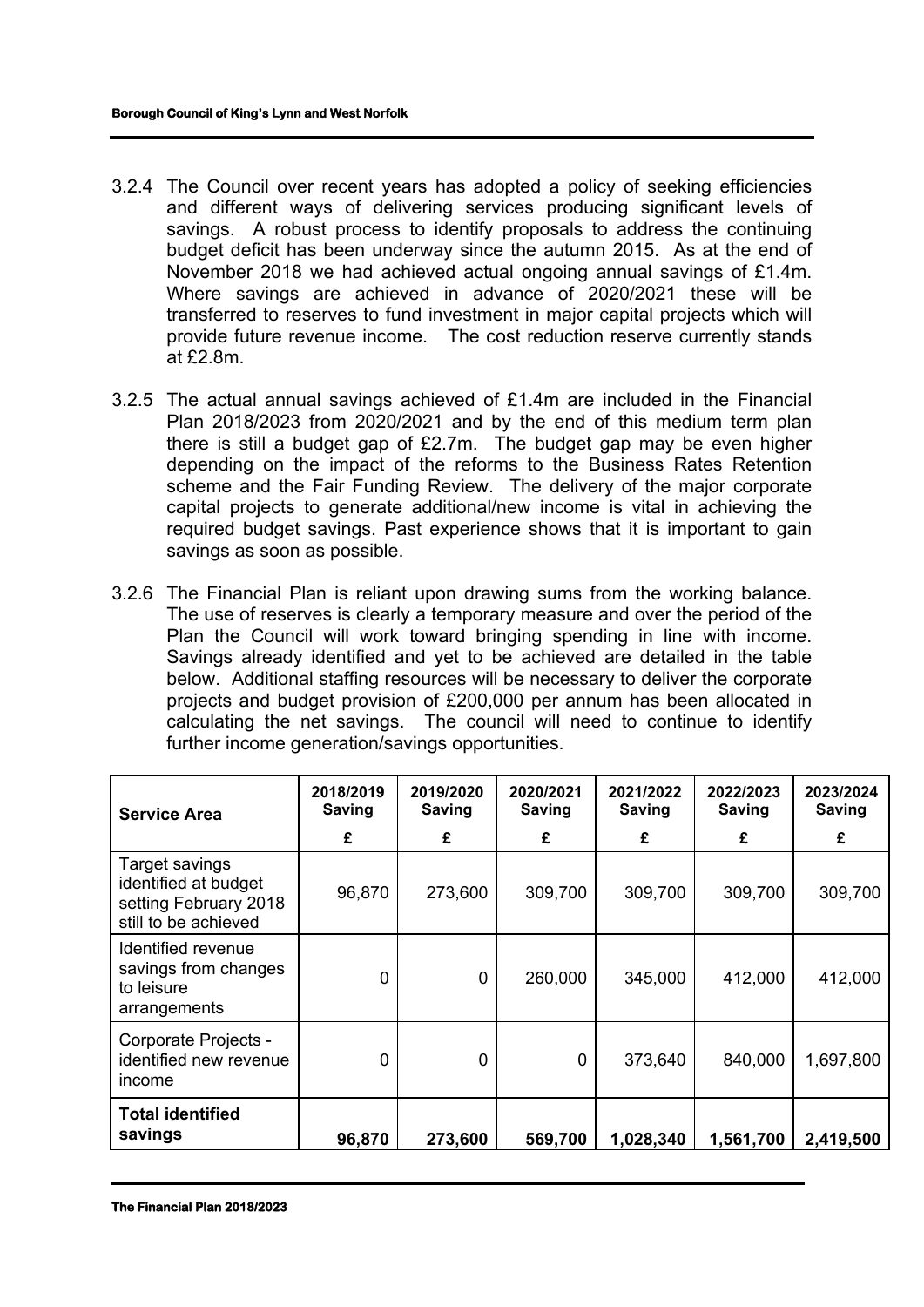#### **3.3 Retained Business Rates**

- 3.3.1 The baseline business rates funding allocation, before adjustment for the Norfolk Business Rates Pilot, announced on 13 December 2018 is broadly as anticipated in the current plan.
- 3.3.2 Rateable Values (RVs) are reviewed and updated by the Valuation Office usually every 5 years, the last RVs came into effect on April 2017. The revaluation redistributes the rates burden and is nationally cost neutral. A transitional relief scheme spreads the cost (or benefit) of large increases and decreases in business rates bills at a revaluation.
- 3.3.3 The Chancellor announced in the Spring Budget Statement 2018 that the next business rates revaluation would be brought forward a year to 2021 and that future revaluations will then take place every 3 years rather than five. The Government has changed the frequency of revaluations from a seven year to a five year, then a four year and finally a three year revaluation system enabling a fairer reflection of rental values.
- 3.3.4 As part of the Autumn Statement 2018 the Chancellor announced new and extended business rates discounts:
	- Retail discount scheme where rateable value is less than £51,000 discount of one third applies from 1 April 2019 and the scheme runs for two years
	- 100% discount for all public lavatories from 1 April 2020
	- Local newspaper discount scheme extended for a further year £1,500 per year discount for offices occupied by local newspaper irrespective of the rateable value
	- No further extension to the discount scheme for pubs where rateable value is less than £100,000 – this scheme ends in March 2019.
- 3.3.5 The baseline business rates will increase annually in line with the increase in the business rates multiplier. The provisional new multipliers for 2019/2020 are as follows (2018/2019 figures in brackets):

| Non-domestic rate multiplier                    | - | 50.4p (49.3p) |
|-------------------------------------------------|---|---------------|
| Non-domestic rate multiplier (small businesses) | - | 49.1p (48.0p) |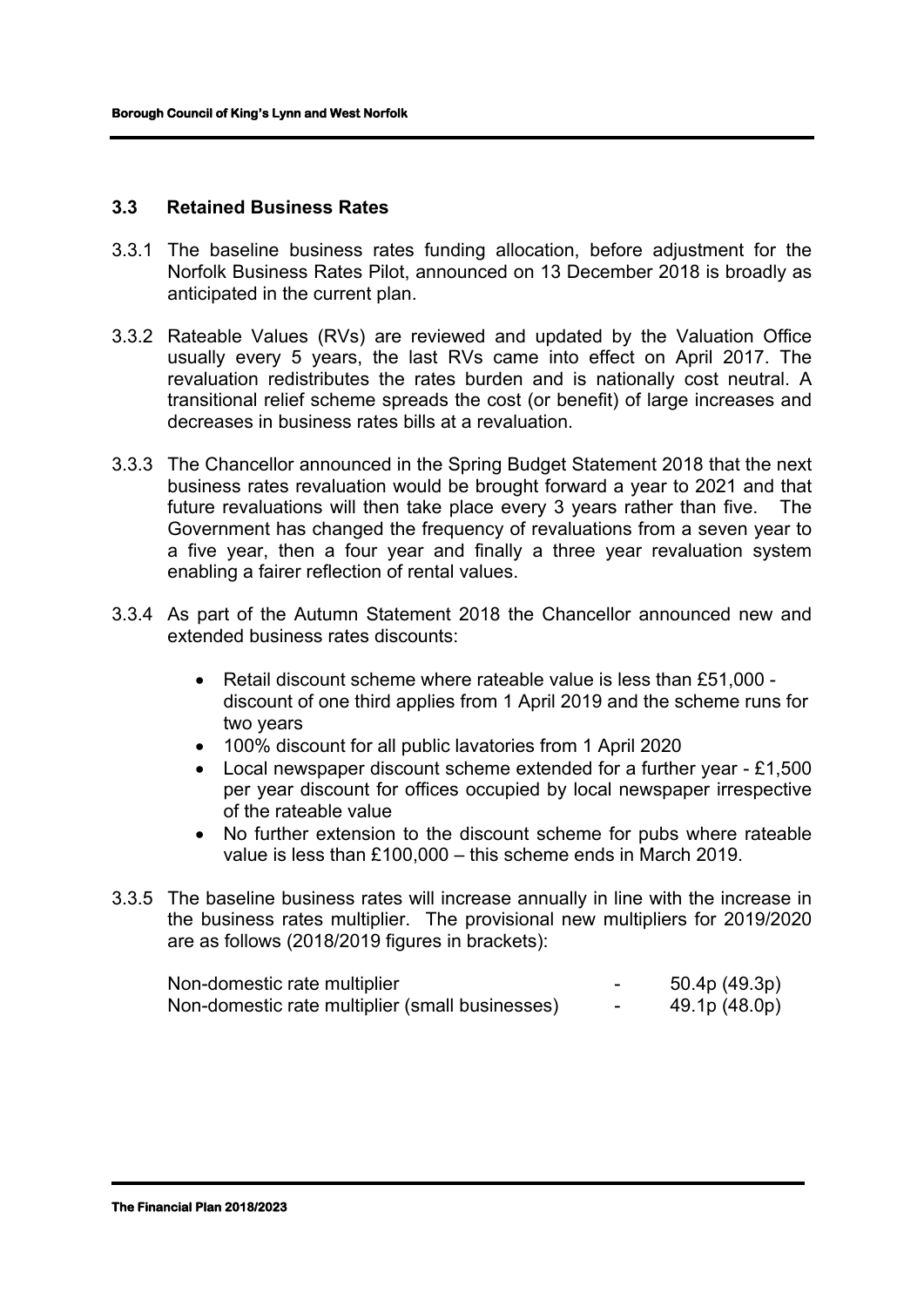- 3.3.6 In the provisional local government finance settlement announced on 13 December 2018 the Government approved 15 additional Business Rates Pilots for 2019/2020 including a Norfolk Pilot. Under the pilot arrangements the amount of RSG and RSDG received is zero. The value of the RSG and RSDG foregone will be taken into account in setting revised tariffs and topups.
- 3.3.7 A business rates pilot in 2019-20 is forecast to deliver tangible benefits to the county as a whole, and will support the Government as it develops the new Business Rate Retention system for implementation in 2020-21. The financial benefit to Norfolk as a whole from piloting 75% Business Rates retention is forecast to be around £7.8m representing the additional 25% share of growth that would be retained locally and shared between the Districts and County Council. This gain will provide additional funding for each council's revenue budget, helping to support and maintain vital local service provision. Norfolk's application confirmed that a proportion of retained rates will continue to be used to support vital economic development across the region through a Joint Investment Fund, with use agreed by Leaders of all the Norfolk local authorities. Under the current business rates retention scheme the Council retains 40% of any net growth in the business rates achieved.
- 3.3.8 The business rates baseline funding included for in the Financial Plan for 2019/2020 based on the Norfolk Pilot arrangements is set out in the tables below.

| <b>Current Plan</b><br>(approved February 2018) |             |                                             |              |
|-------------------------------------------------|-------------|---------------------------------------------|--------------|
| <b>RSG</b>                                      | <b>RSDG</b> | <b>Business</b><br>Rates<br><b>Baseline</b> | <b>Total</b> |
| £                                               | £           | £                                           | £            |
| 614,207                                         | 371,410     | 5,399,300                                   | 6,384,917    |

| <b>Autumn Statement 2018</b> |             |                    |  |
|------------------------------|-------------|--------------------|--|
| <b>RSG</b>                   | <b>RSDG</b> | <b>Total Pilot</b> |  |
| foregone                     | foregone    | <b>Baseline</b>    |  |
|                              |             |                    |  |
| 614,207                      | 462,830     | 6,480,227          |  |

There is an increase of £95,310 in overall funding from the current plan which is mainly due to additional RSDG as detailed at 3.1.3 above.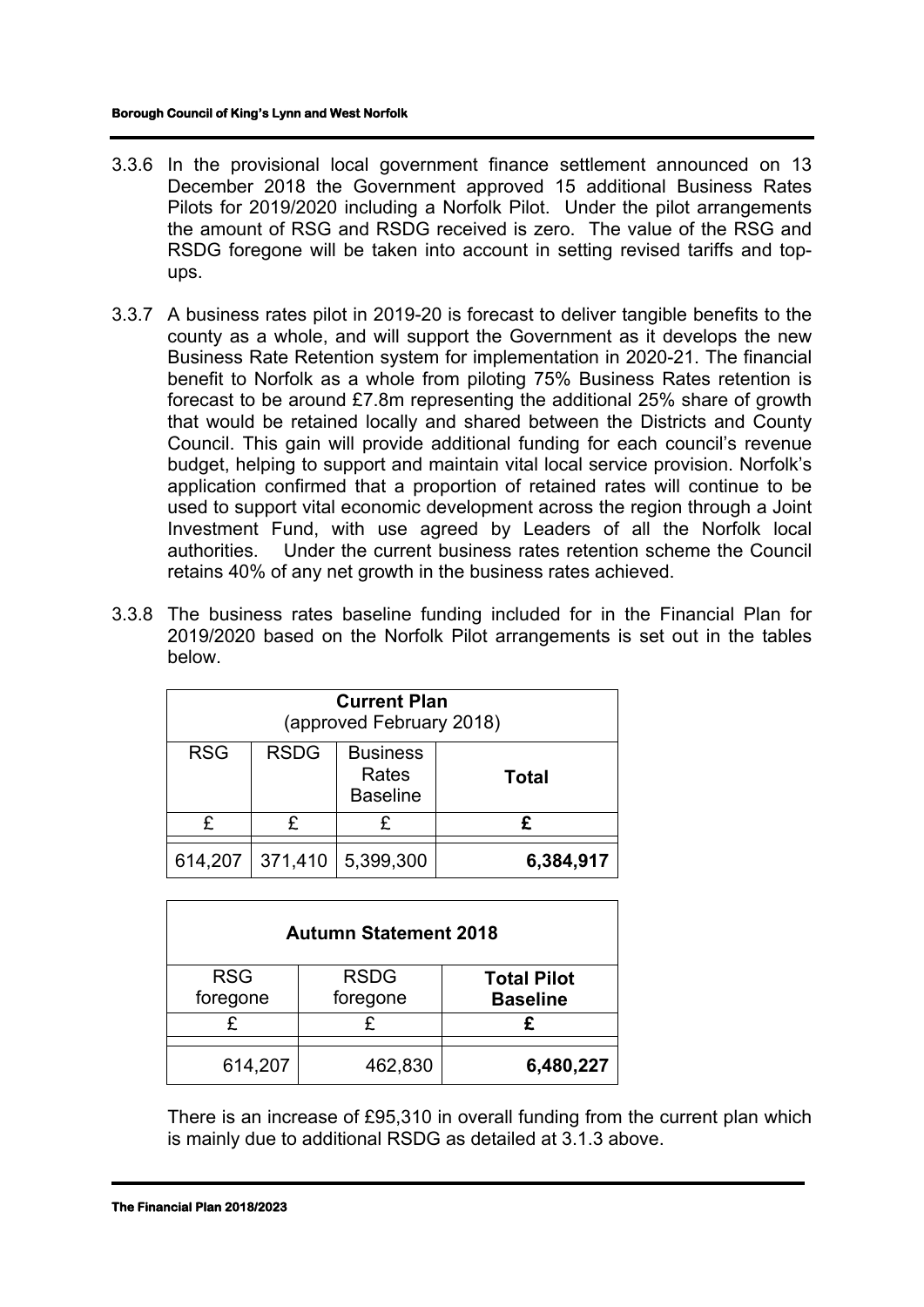The baseline funding for the future 3 years of the medium term financial plan 2020–2023 are calculated on the baseline business rates included in the current plan approved in February 2018 uplifted for estimated CPI increases (see Appendix 1). The Norfolk Pilot is only in place for 2019/2020 and funding from 2020/2021 will reflect the final agreed business rates retention scheme and will be redistributed according to the outcome of the new needs assessment.

- 3.3.9 Business rates growth included in the Financial Plan 2018/2023 is detailed in Appendix 1. It is estimated that BCKLWN will receive one off additional growth of £655,000 in 2019/2020 as part of the Norfolk Pilot. Under the Business Rates Pilot arrangements
- 3.3.10 The implementation of reforms to the Business Rates Retention Scheme mean existing grants will be incorporated into business rate retention including the RSG and RSDG. The revised arrangements for business rates retention will not provide this Council with funding to replace the reductions announced in RSG. The review into relative needs and resources, the Fair Funding Review, will redistribute business rates. It can be anticipated that there will be winners and losers as a result of the funding review.
- 3.3.11 In preparing the Financial Plan 2018/2023 assumptions have been made on continued growth in business rates for 2019/2020. There can however be no guarantee that business growth will materialise as developers/businesses will respond to changing market conditions, and the added uncertainty as the Brexit arrangements unfold. There is therefore a significant level of risk with this approach. If the anticipated projects do not progress as planned or are cancelled the growth will not be achieved.
- 3.3.12 The current focus for the Government on Brexit has added to the uncertainty for local government with no date set for the legislative changes required for the implementation of the reforms to the Business Rates Retention Scheme.
- 3.3.13 For the final two years of the plan we have taken a very prudent approach to additional growth as the impact of the implementation of a new system for business rates is not clear and an element of the growth may be removed when the review of relative needs and resources has been completed and the baseline is reset.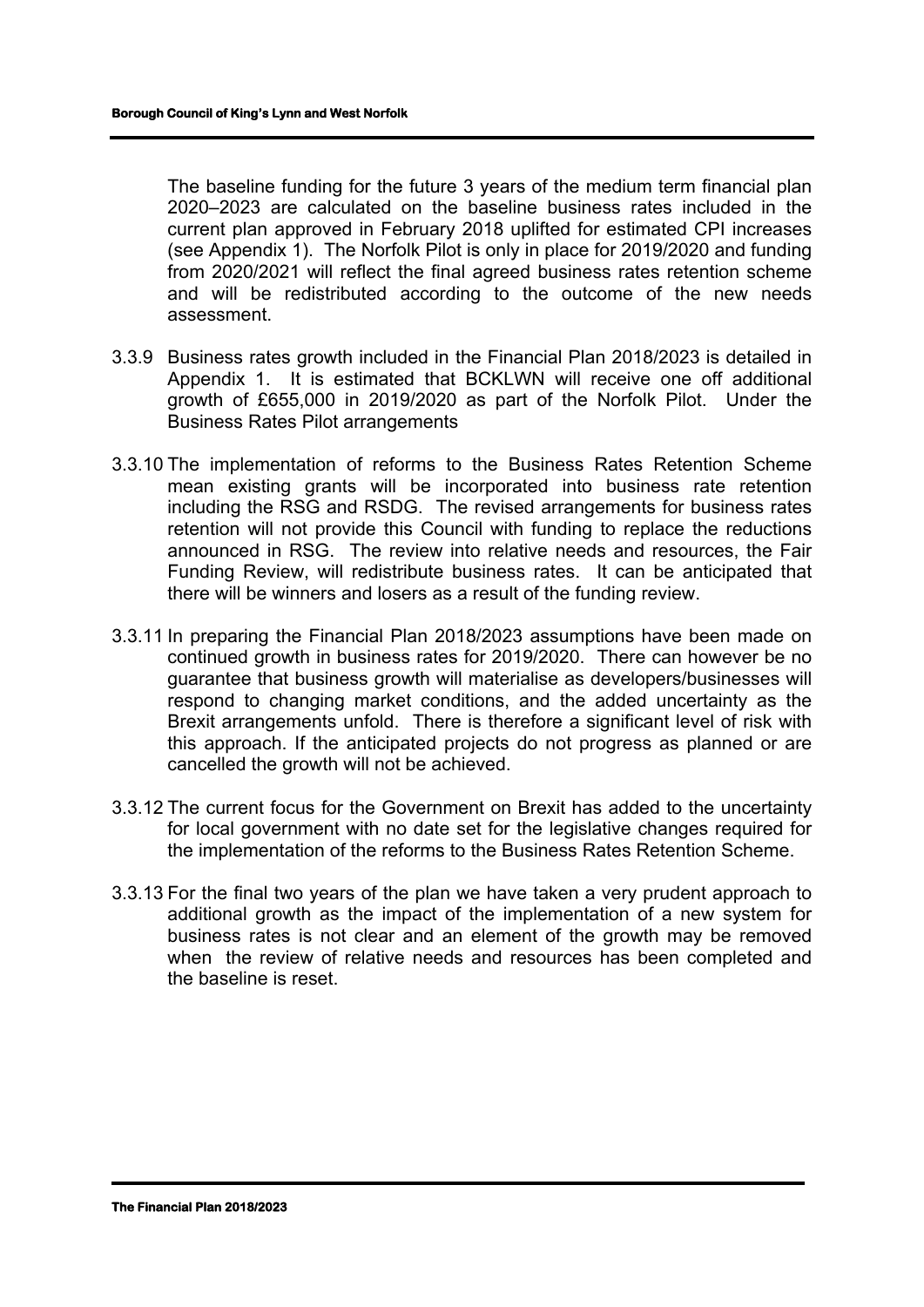3.3.14 Two consultation documents were published on 13 December 2018 alongside the provisional local government finance settlement for 2019/2020:

Business Rates Retention Reform *Sharing risk and reward, managing volatility and setting up the reformed system*

A review of local authorities' relative needs and resources *Technical consultation on the assessment of local authorities' relative needs, relative resources and transitional arrangements*

The closing date for both consultations is 21 February 2019. Links to the documents are provided in the background information section at the end of this report.

The government is working towards an implementation date of 2020/2021. So from 2020/2021 business rates will be redistributed according to the outcome of the new needs assessment.

#### 3.3.15 Collection Fund Surplus – Retained Business Rates

In setting Retained Business Rates each year there is an assumption made on the level of collection that will be achieved. In drawing up the NNDR tax base for 2019/2020 the assumed collection rate is 97.5%. In past years the Revenues Services teams have achieved higher levels of collection thereby producing a surplus on the Collection Fund Account. Any rate of collection achieved above the projection will produce surpluses on the Collection Fund of which a proportion will come back to the Council.

It is estimated that the Council can draw sums as detailed below.

|           | £                |
|-----------|------------------|
| 2018/2019 | $(1,457,750)^*$  |
| 2019/2020 | $(1,061,060)$ ** |
| 2020/2021 | (400,000)        |
| 2021/2022 | (400,000)        |
| 2022/2023 | (400,000)        |

\*The increased draw in 2018/2019 is due to the reduction in the provision against the power station.

\*\*The increased draw in 2019/2020 is due to additional backdated Renewable Energy Business Rates received during 2018/2019.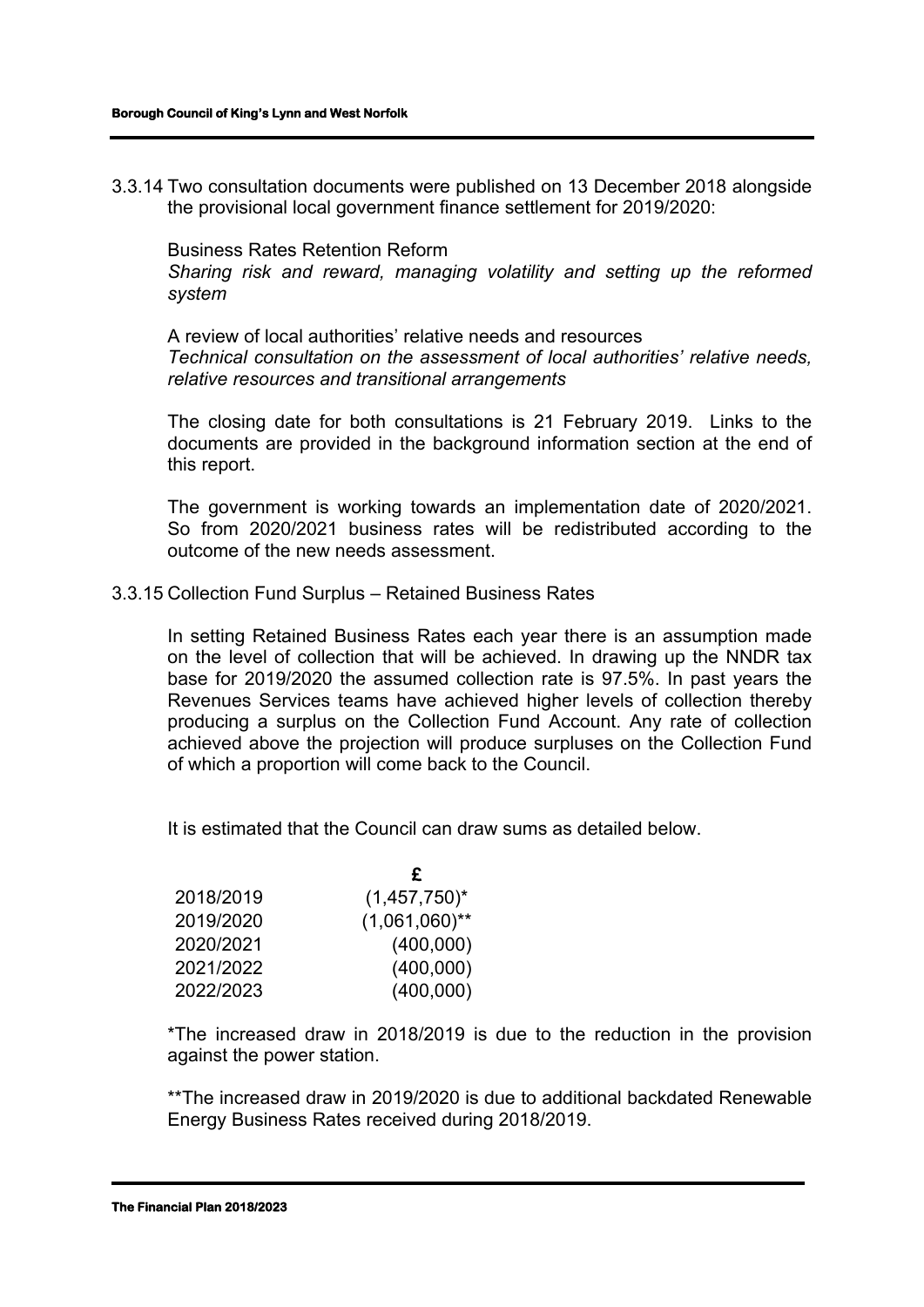#### **3.4 New Homes Bonus**

- 3.4.1 The government consulted on further changes to the New Homes Bonus. The Minister announced as part of the provisional local government finance settlement that in the year ahead no new changes will be made to the way New Homes Bonus works:
	- payments were made for 5 years in 2017/2018 and reduced to 4 years from 2018/2019 (for existing and future years allocations)
	- baseline set at 0.4% and no payments will be made on housing growth below this baseline, the Council's current capital plans for housing development are key in continuing to support the receipt of new homes bonus.
	- No change was made to the 80:20 allocation split between Districts and **Counties**
- 3.4.2 It is anticipated that as part of the reform of Business Rates Retention there will be further changes to the distribution of New Homes Bonus. In setting the Financial Plan 2018-2023 a cautious approach has been taken in estimating future funding from New Homes Bonus and it has been assumed that funding will reduce from 2020/2021 to payments for 3 years, then 2 years and finally a one year payment by 2022/2023.
- 3.4.3 The financial plan 2018/2023 includes the following for New Homes Bonus:

|           | £           |
|-----------|-------------|
| 2018/2019 | (1,265,440) |
| 2019/2020 | (1,022,890) |
| 2020/2021 | (666, 620)  |
| 2021/2022 | (478, 250)  |
| 2022/2023 | (324, 440)  |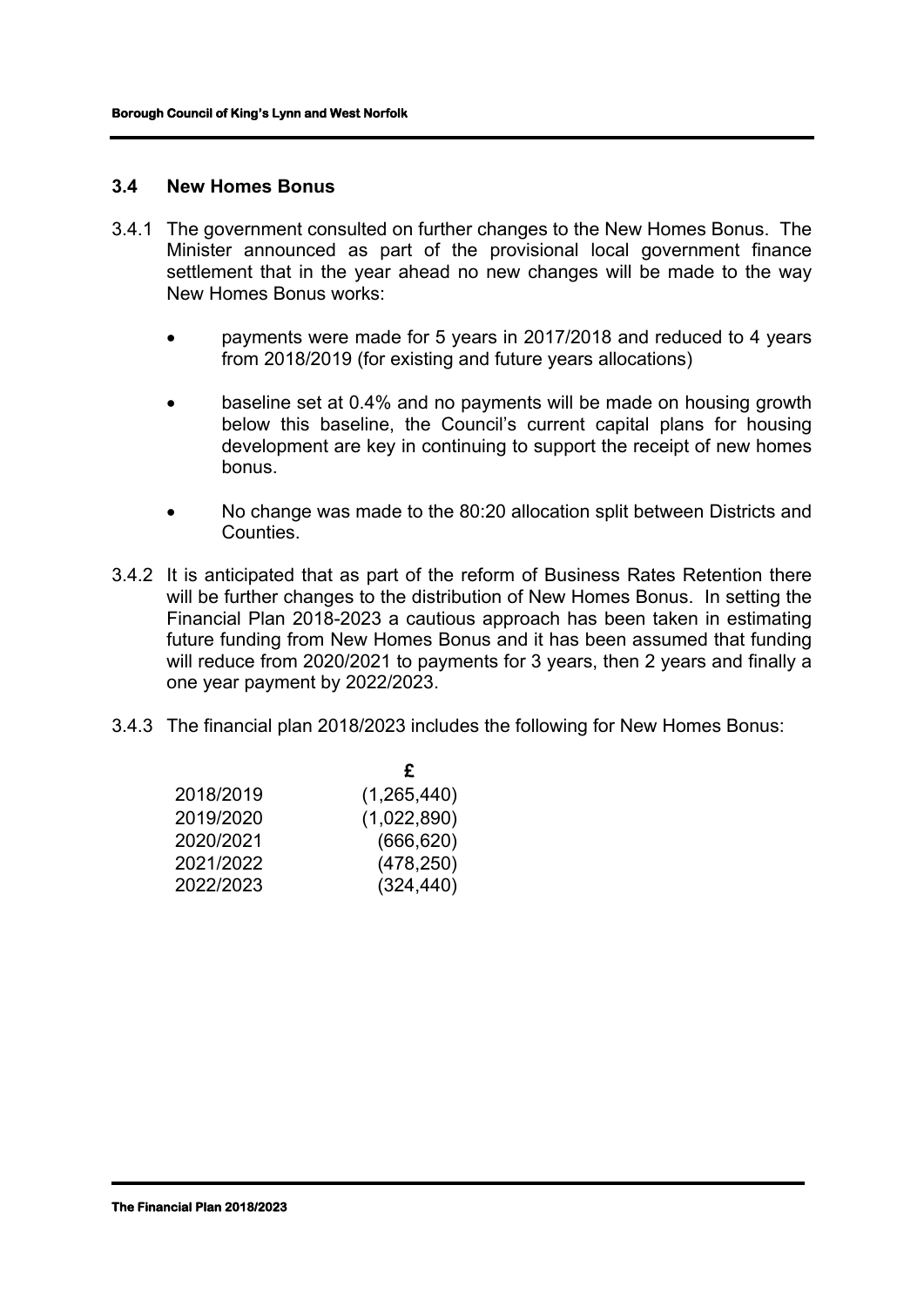# **3.5 Collection Fund Surplus – Council Tax**

- 3.5.1 In setting council tax each year there is an assumption made on the level of collection that will be achieved. In addition new properties come into the tax base during the year and increase the tax base above that used in the Financial Plan. The additional council tax income achieved during the year is then distributed the following year as a surplus on the Collection Fund. BCKLWN has been holding and distributing high Collection Fund surpluses and this has a particular impact on Norfolk County Council. As at 31 March 2018 the County's share of the council tax collection fund was £2.1m. In discussions with the County Council it has been agreed to reflect the tax base calculated on 100% collection rate from 2019/2020.
- 3.5.2 It is therefore expected that high surpluses will no longer accumulate in the Collection Fund. In the event that the Collection Fund falls into a deficit this will be recovered from the precepting authorities in the following year and the collection rate assumptions for future budget setting will be reviewed.
- 3.5.3 It is estimated that the Council can draw sums as detailed below.

|           | £                 |
|-----------|-------------------|
| 2018/2019 | (180,000)         |
| 2019/2020 | (100,000)         |
| 2020/2021 | $\mathbf{\Omega}$ |
| 2021/2022 | O                 |
| 2022/2023 | O                 |

The draw in 2018/2019 and 2019/2020 is possible from the accumulated surplus generated in prior years. It is anticipated that the surplus contained in the Collection Fund and available from distribution will be reduced in future as the growth in the tax base is more accurately reflected in the tax base estimate.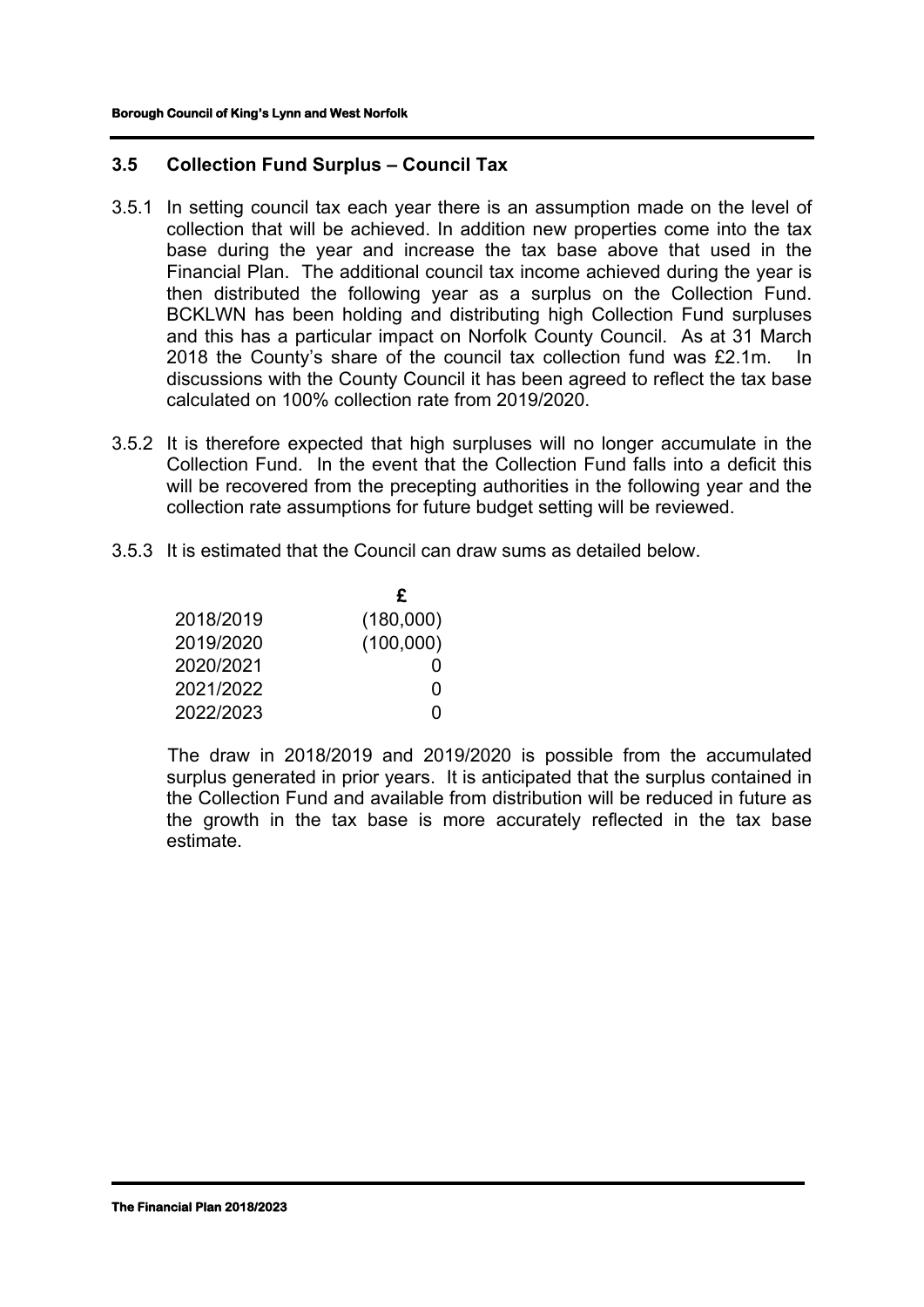# **3.6 Council Tax**

3.6.1 Council Tax was introduced in April 1993 and is essentially a property tax based on the broad value of domestic properties. The Valuation Office Agency (VOA) is responsible for the valuation of all domestic properties in England and Wales. The VOA attributes each domestic property to one of eight bands – A to H. The bands relate to the estimated property value as at 1991 prices:

| <b>Band</b> | <b>Value</b><br>£   | <b>Weighting of</b><br>band |
|-------------|---------------------|-----------------------------|
| A           | Up to £40,000       | 6/9ths                      |
| в           | £40,001 - £52,000   | 7/9ths                      |
| C           | £52,001 $-$ £68,000 | 8/9ths                      |
| D           | $£68,001 - £88,000$ | 9/9ths                      |
| Е           | £88,001 - £120,000  | 11/9ths                     |
| F           | £120,001 - £160,000 | 13/9ths                     |
| G           | £160,001 - £320,000 | 15/9ths                     |
|             | 0ver £320,000       | 18/9ths                     |

3.6.2 Although promised by past Governments there has yet to be a revaluation of the property bands. Council tax banding remains set at 1991 prices at present.

# **Council Tax Base**

- 3.6.3 The Council Tax base is the estimated full-year equivalent number of liable dwellings in the Borough, expressed as an equivalent number of Band D dwellings with 2 or more liable adults. The calculation of the tax base is important in determining the overall level of Council Tax. An Authority has a statutory obligation to determine its tax base under the Local Government Finance Act 1992.
- 3.6.4 The calculation of the tax base for 2019/2020 takes into account changes resulting from the local council tax support scheme (which reduces the tax base). At the meeting on 29 November 2018 Council agreed the following changes to Council Tax discounts for 2018/2019 and 2019/2020:
	- Removal of the one month 100% discount for empty and unfurnished properties from 1 April 2019.
	- Apply the maximum increases to the long term empty property premium starting from 1 April 2019. The premiums charged for properties empty for more than two years will increase from 50% to 100% and higher premiums for properties still empty after five and then ten years in subsequent years.
	- Introduction of the Care Leavers' local discount from 1 April 2018.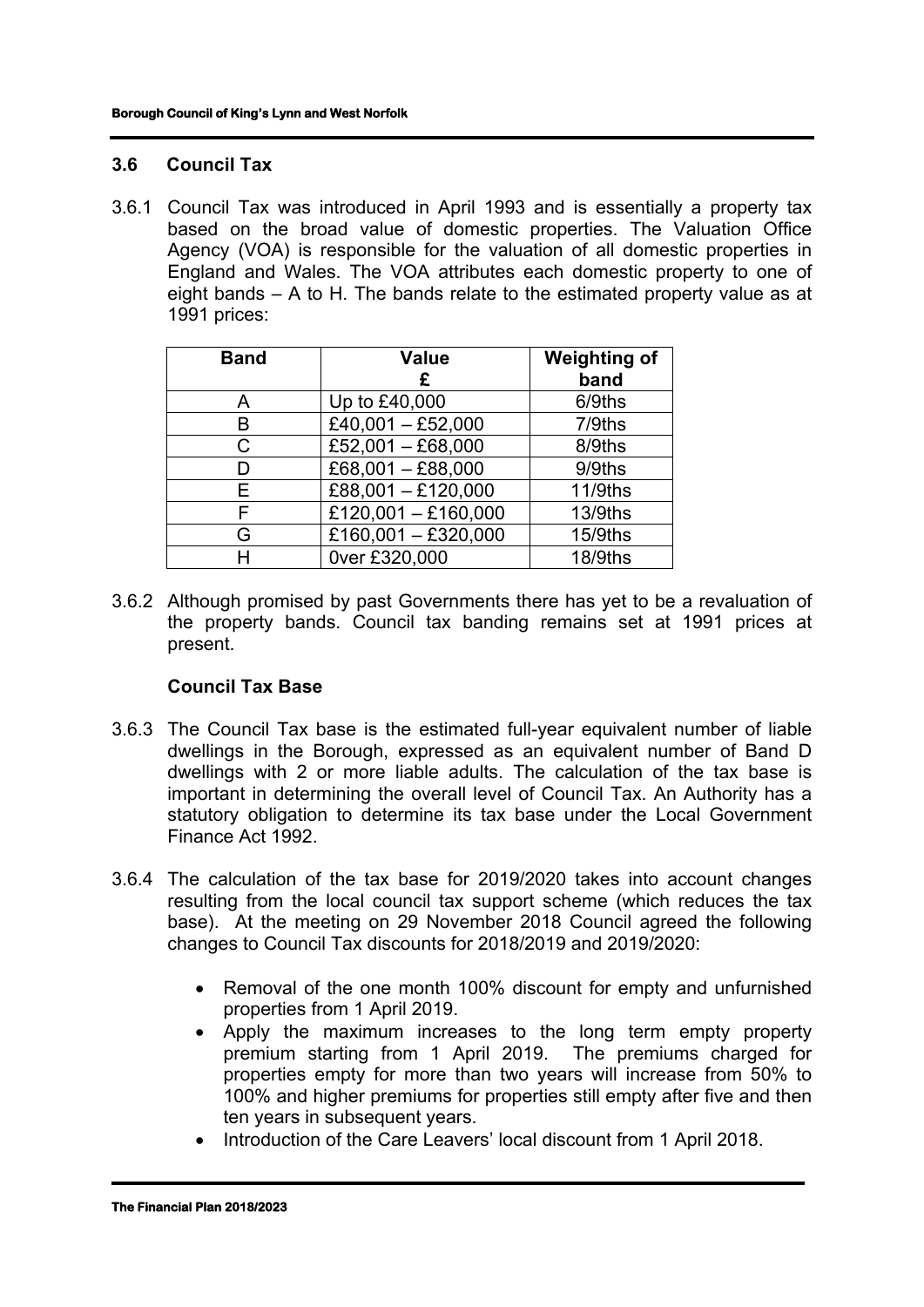3.6.5 The full tax base for 2018/2019 is 51,179. Future years show an assumption that the tax base will rise by the equivalent of 300 Band D properties per annum.

#### 3.6.6 **Council Tax 2018/2019**

The Borough Council element of the full council tax bill in 2018/2019 for a Band D property is £121.37out of a total of £1,732.72 (including the average parish and special expenses charge). The following graph shows the separate elements of the bill and it is clear that of a Band D charge in 2018/2019 the Borough Council's charge forms a very small part of the bill (7%) collected from every council tax payer.

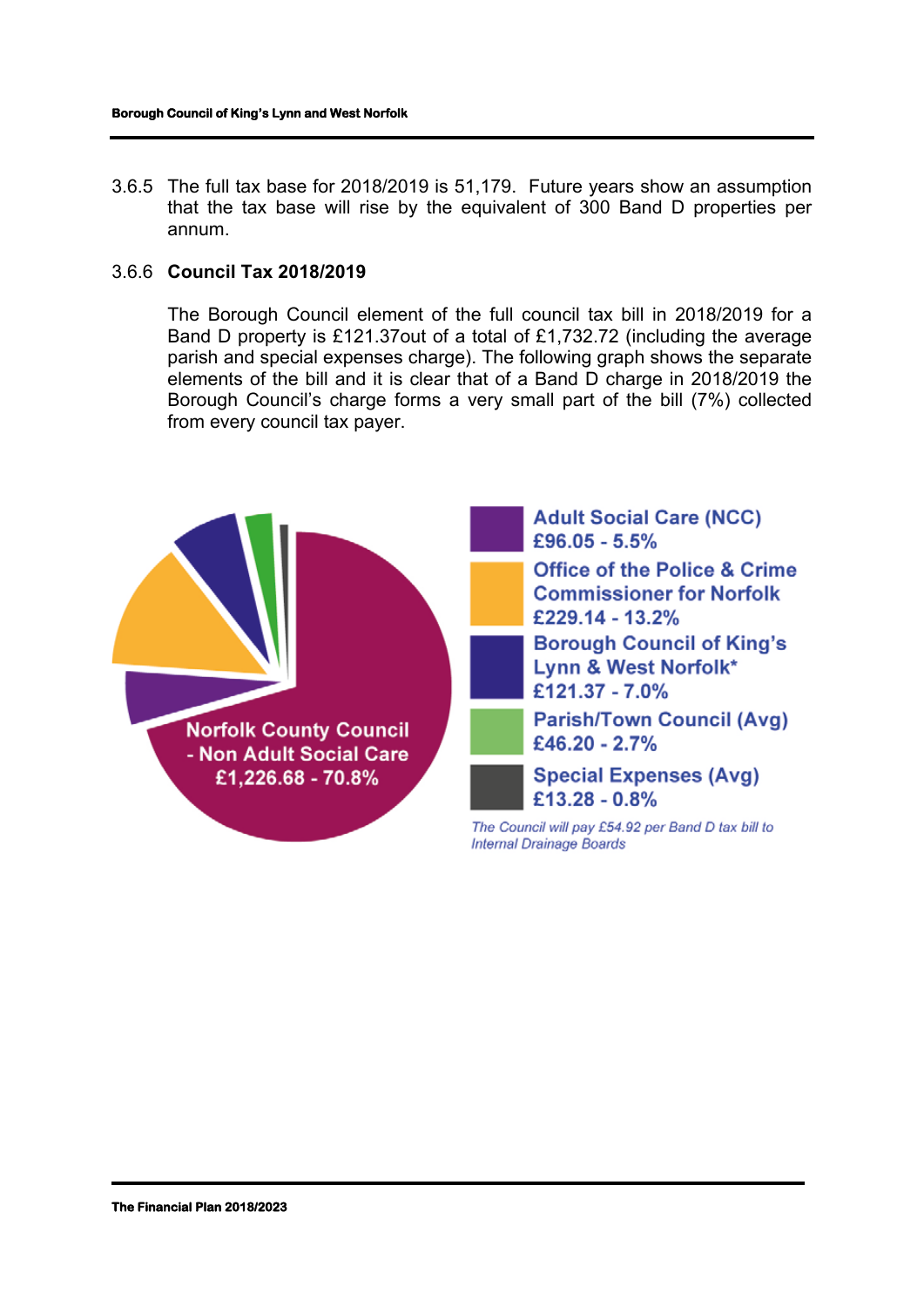# **Council Tax Levels – Band D**

3.6.7 The table below shows the elements of a council tax Band D charge of £1,732.72 for 2018/2019.

| <b>Charging Authority</b>                      | 2018/2019 |
|------------------------------------------------|-----------|
|                                                |           |
| Borough Council of Kings Lynn and West Norfolk | 121.37    |
| <b>Parish and Special Expenses</b>             | 59.48     |
| <b>Norfolk County Council</b>                  | 1,322.73  |
| <b>Norfolk Police Authority</b>                | 229.14    |

3.6.8 Over the period since April 2005 the Council has held council tax to a level where in 2018/2019 the cumulative increase in a Band D charge of £121.37 amounts to 11.3% above the 2005/2006 figure of £108.67. The average cumulative increase in council tax for shire districts areas in England over the same period 2005/2006 to 2018/2019 has been 29.59%. The Retail Price Index (RPI) has increased over that period (April 2005 to April 2018) by 39.5%. The Consumer Price Index (CPI) has increased by 31.5% over the same period. On all counts the Council has performed better. By holding down council tax the Council has absorbed the impact of inflation and not passed it on to its residents.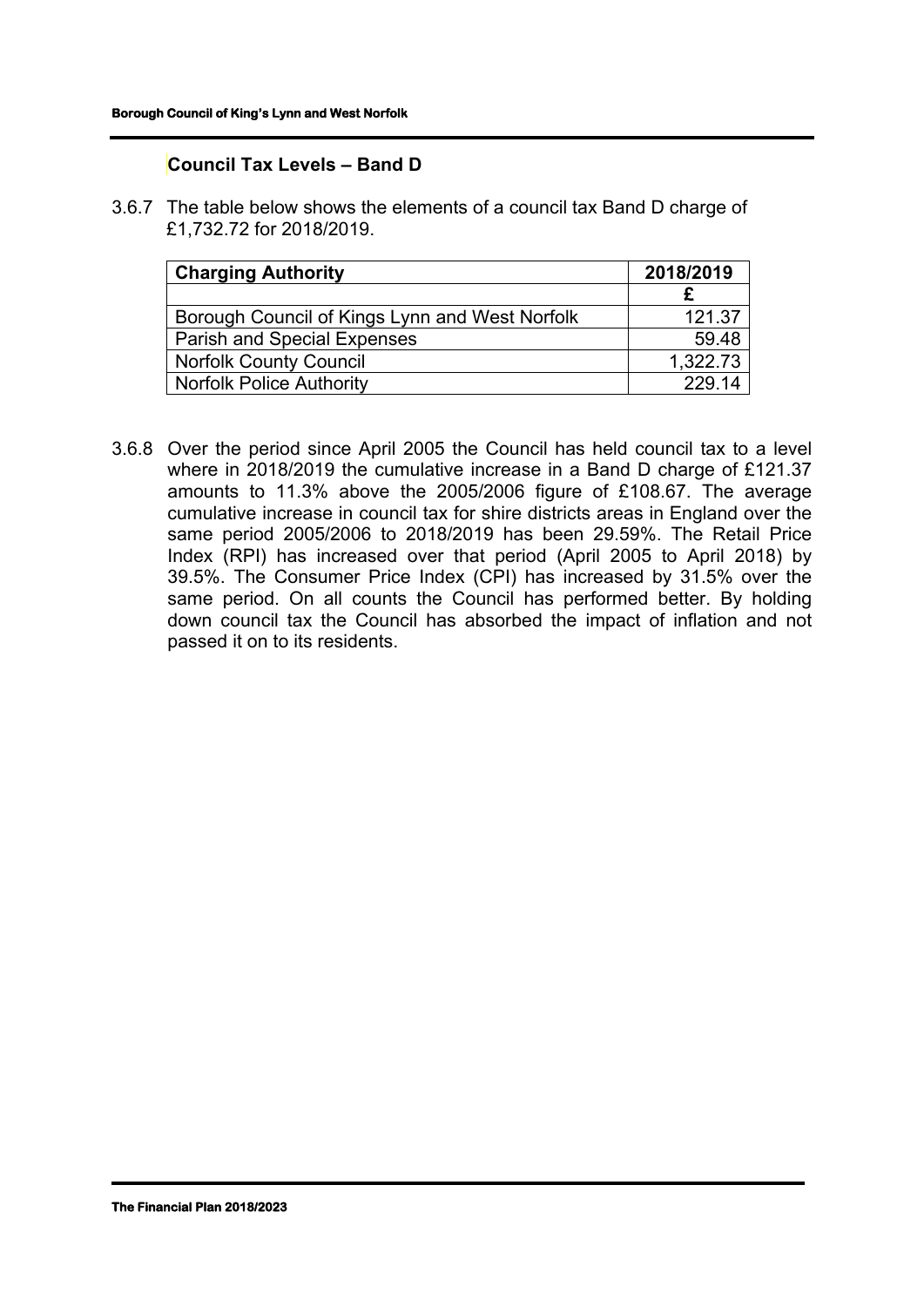



Band D Council Tax and RPI percentage increases 2005 to 2018

3.6.9 The graph below shows how the various elements of the council tax bill in West Norfolk have increased over the period 2005/2006 to 2018/2019. The 2018/2019 increase in the County Council precept for 2018/2019 includes the additional permitted for Adult Social Care. It can be clearly seen that whilst the Council has managed and delivered services whilst only imposing a very small increase in council tax over the period the same cannot be said for the County Council or Police Authority.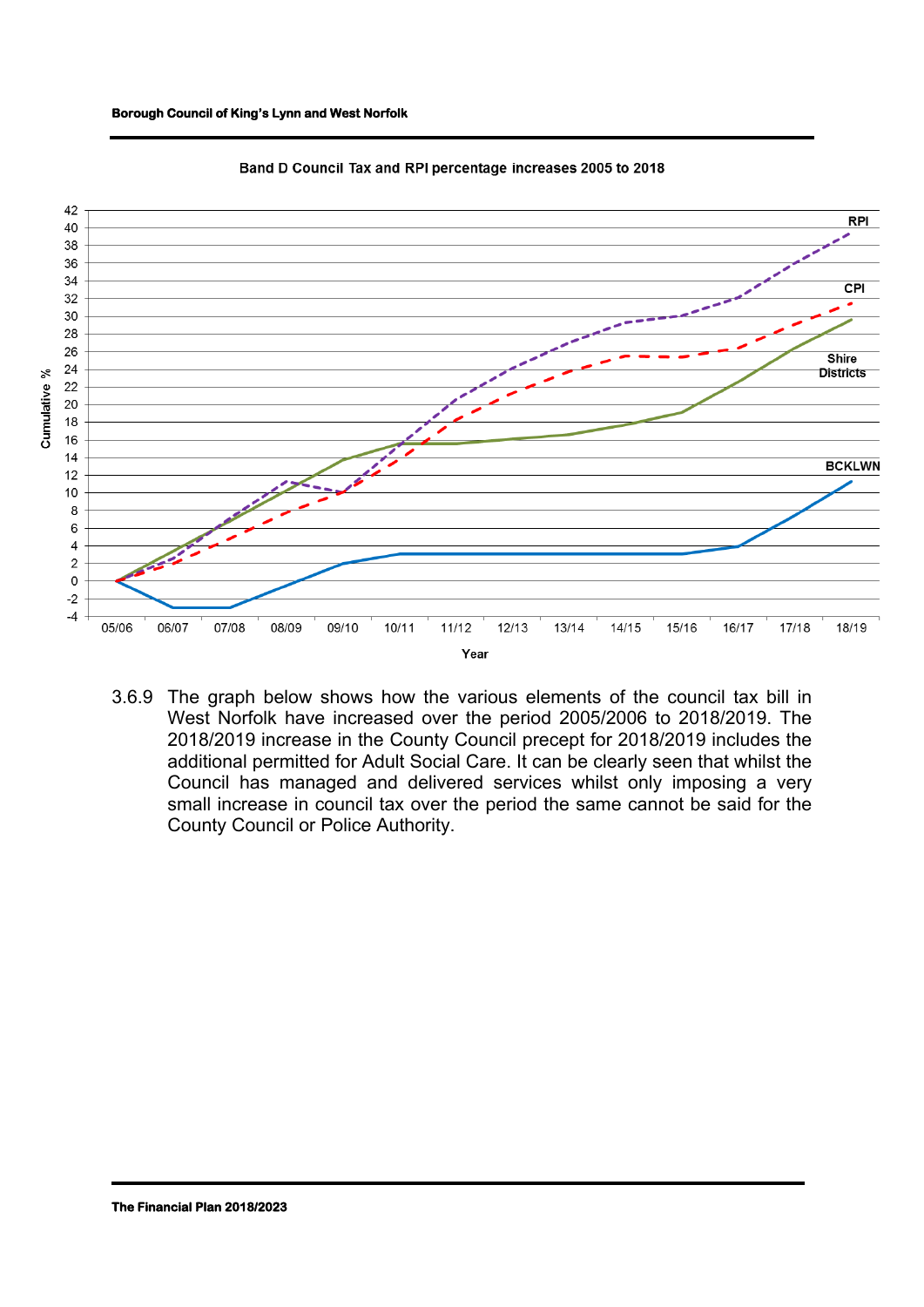#### **Borough Council of King's Lynn and West Norfolk**



Band D Council Tax percentage increase 2005 to 2018

# **Council Tax 2019/2020 and Future Years**

3.6.10 The Government focus is on Councils' 'core spending power' inclusive of locally generated resources. The core spending power analysis tables published by the Government for each Council assumes that Councils in the lowest quartile of Council Tax levels (which includes the Borough Council) will introduce the full £5 per annum per Band D dwelling Council Tax increase now permitted under the Council Tax Referendum Principles.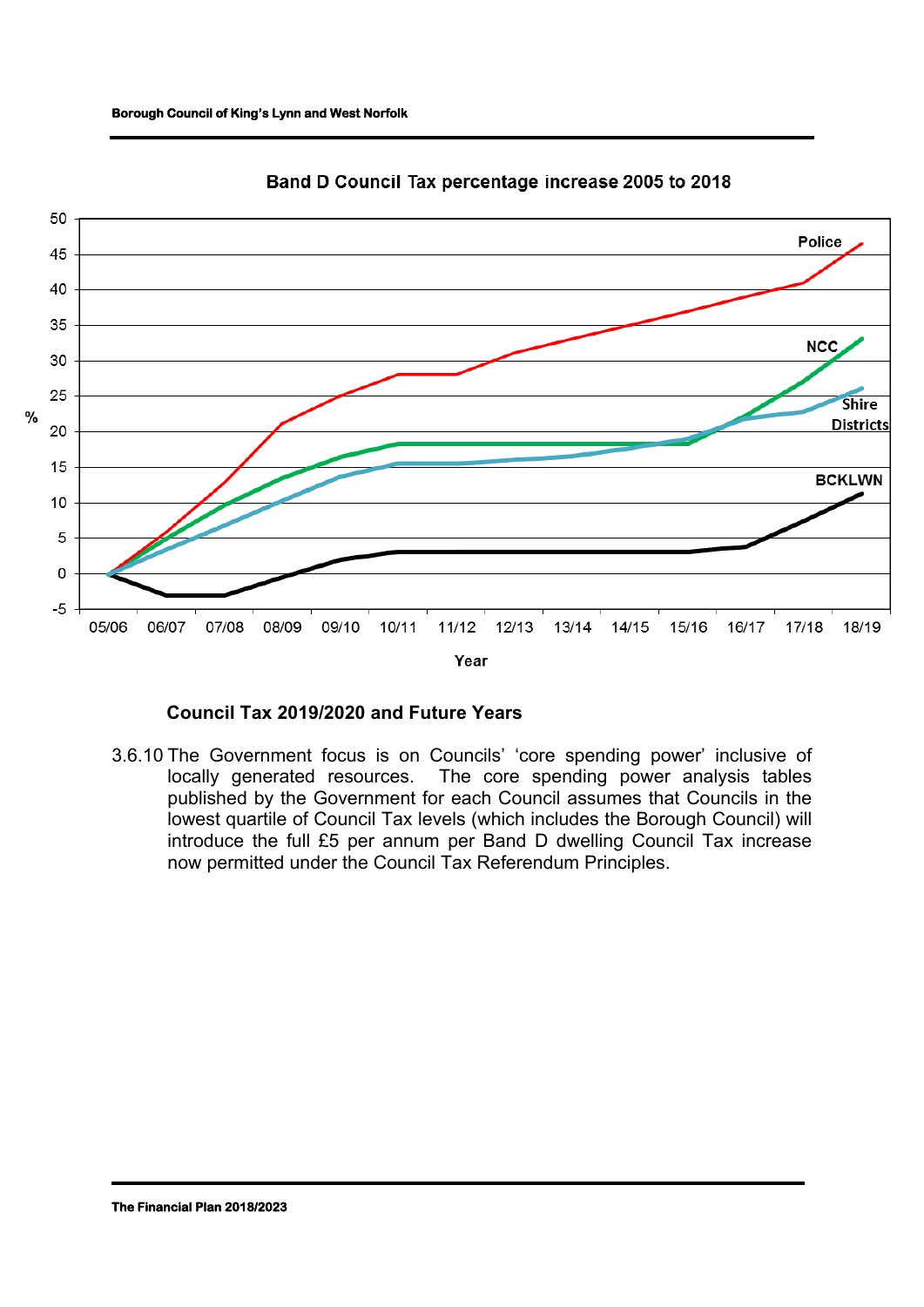3.6.11 The 'Referendums Relating to Council Tax Increase (Principles) (England) Report 2019/2020' published on 13 December 2018 state that for the borough council the principles for 2019/2020 are:

The relevant basic amount of council tax of an authority is excessive if the authority's relevant basic amount of council tax for 2019-20 is

(a) 3%, or more than 3%, greater than its relevant basic amount of council tax for 2018-19; and

(b) more than £5 greater than its relevant basic amount of council tax for 2018-19.

3.6.12 The figures shown in the Financial Plan for 2019/2023 include a £4.50 per annum per Band D dwelling increase in council tax for each year of the plan. The increases are in line with the Council's published efficiency plan. The overall £5 increase permitted under the Council Tax Referendum Principles includes increases in special expenses and the Borough precept.

| <b>BAND</b> | 2019/2020 | <b>BAND</b> | 2019/2020 |
|-------------|-----------|-------------|-----------|
|             |           |             |           |
| A*          | 83.91     |             | 153.84    |
|             | 97.90     |             | 181.81    |
|             | 111.88    |             | 209.78    |
|             | 125.87    |             | 251.74    |

3.6.13 The proposed levels of council tax for 2019/2020 are:

\* The Council reduces the charge to a property classed as Band A to £69.93 pa where it is eligible for Disabled relief.

# **3.7 Overall Funding Position**

3.7.1 The funding for the period to 2019/2020 is presented with a degree of certainty in respect of RSG and RSDG funding as the Council has taken up the 4 year offer. However there are still uncertainty that the Business Rates growth included in the Plan does not come to fruition.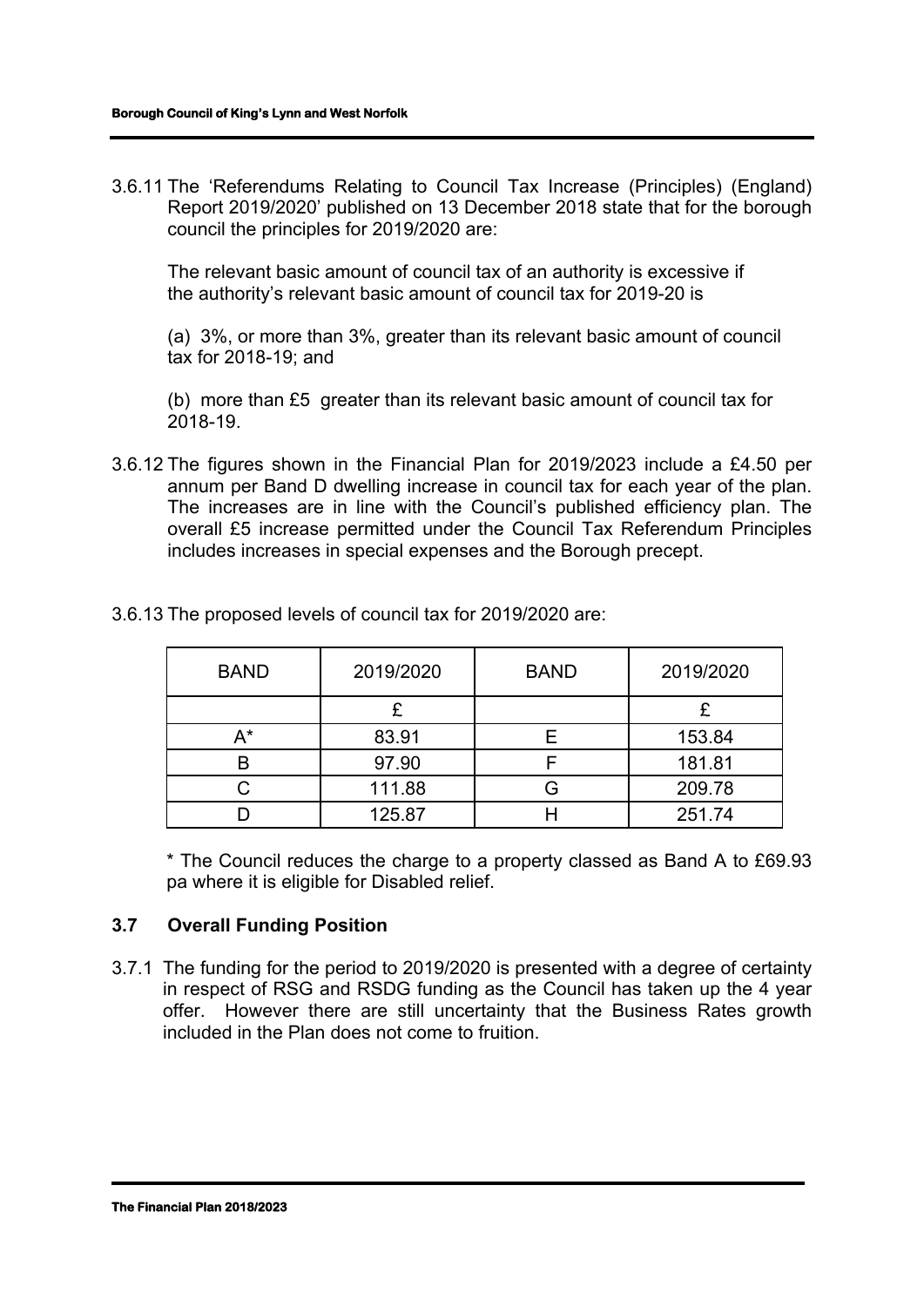3.7.2 The significant risk is from 2020/2021. The detailed arrangements for the implementation of the reforms to the Business Rates Retention scheme are not known and the re-set of the baseline may mean that the Council does not retain all the growth currently included in the Plan. The Fair Funding Review will determine the starting point under the new Business Rates Retention scheme.

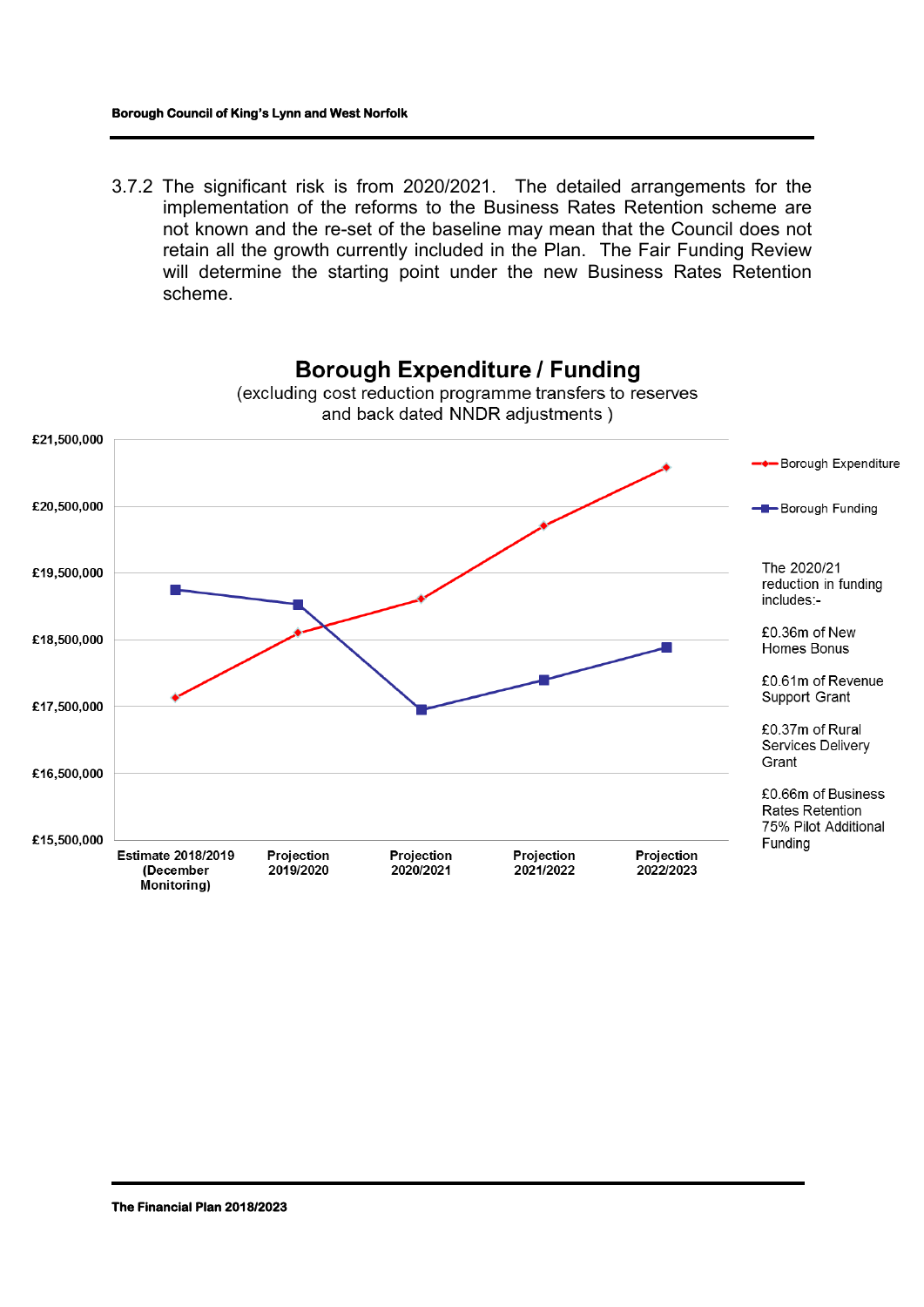3.7.3 A comparison of the overall funding streams is shown in the following diagrams:



# **Council Funding 2018/19**

**Council Funding 2022/23** 

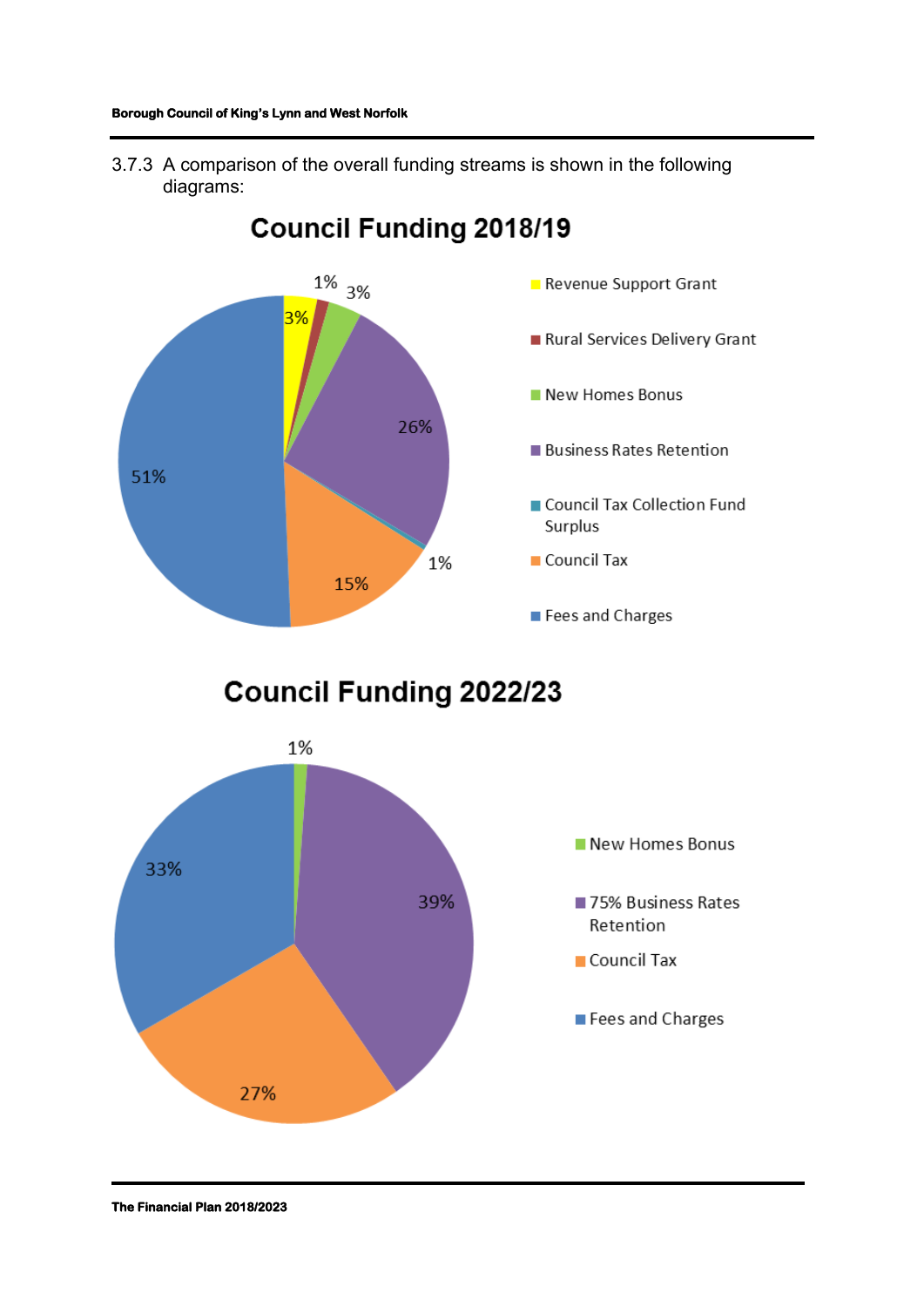#### **4. Cost of Services**

4.1 In order to set an annual budget and longer term financial plan it is necessary to strike a set of assumptions at a certain date. The Retail Price Index (RPI) inflation rate for July 2018 was 3.2 % and future projections of inflation rates published at that date have been used as a guideline for budget purposes. Wherever possible, reduced levels or zero increases for inflation have been applied to expenditure budgets with an aim to reduce ongoing service costs. Where there are known increase in costs such as utilities and contracts fixed to price indices then the appropriate inflation factor has been applied. The following assumptions have been made with respect to the 2019/2023 budget projections.

| <b>Inflation Assumptions</b> | 2019/20 | 2020/21 | 2021/22 | 2022/23 |
|------------------------------|---------|---------|---------|---------|
|                              | $\%$    | $\%$    | %       | %       |
|                              |         |         |         |         |
| Salaries (cost of living)    | 2.0     | 2.0     | 2.0     | 2.0     |
| <b>General Inflation</b>     | 0.0     | 0.0     | 0.0     | 0.0     |
| <b>Business rates</b>        | 2.4     | 2.1     | 2.1     | 2.1     |
| Electric (large sites)       | 6.7     | 7.5     | 6.2     | 6.5     |
| Gas                          | 5.6     | 5.3     | 5.3     | 5.3     |
| Water (unmeasured)           | 2.0     | 2.0     |         | 2.0     |

# **4.2 Changes to the Current Financial Plan**

4.2.1 The projections for the years 2019/2020 2020/2021 and 2021/2022 were revised as part of developing the new Financial Plan. The table below updates those projections and shows how the revision of service costs has impacted on the Financial Plan.

| <b>Financial Plan</b>                                                                | 2019/2020  | 2020/2021  | 2021/2022  |  |
|--------------------------------------------------------------------------------------|------------|------------|------------|--|
|                                                                                      | £          |            | £          |  |
| <b>Budget Projection - Monitoring</b><br>September 2018 (adjusted for new<br>layout) | 19,158,808 | 19,115,342 | 20,206,530 |  |
|                                                                                      |            |            |            |  |
| Net adjustments as part of developing<br>the 2019 to 2022 Financial Plan.            | (13, 638)  | (3,712)    | 3,000      |  |
|                                                                                      |            |            |            |  |
| <b>New Budget Projection</b>                                                         | 19,145,170 | 19,111,630 | 20,209,530 |  |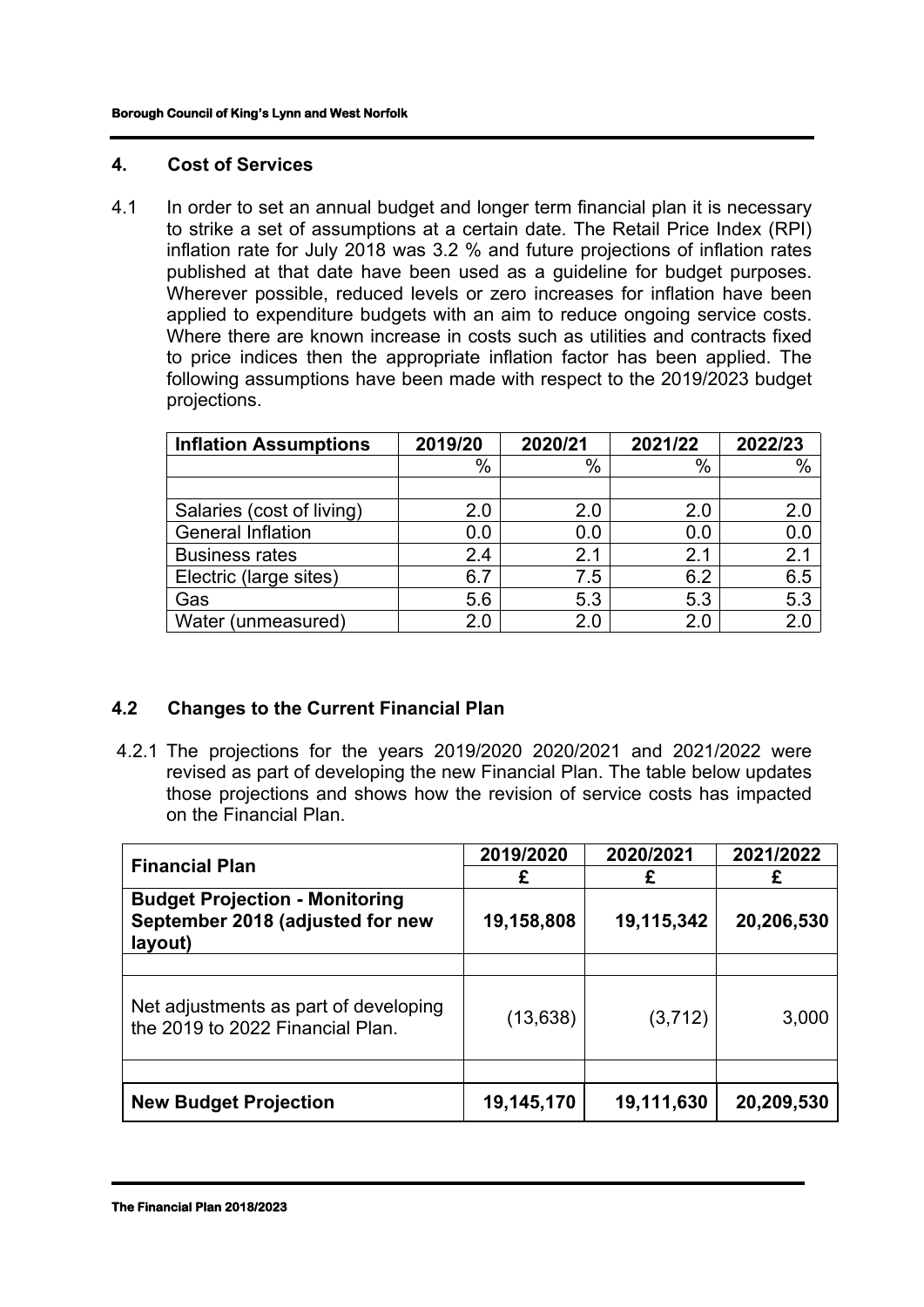- 4.2.2 The detailed service budgets of the Financial Plan 2018/2022 are shown at Appendix 3.
- 4.2.3 The projection for 2022/2023 has now been prepared. The main movements are shown in the table below:

|                                                                              | 2022/2023  |
|------------------------------------------------------------------------------|------------|
|                                                                              | £          |
| Borough Spend projection for 2021/2022<br>(adjusted for new layout)          | 20,209,530 |
| <u>The main changes to the Plan are:</u>                                     |            |
| Increase in pension deficit recovery payment to<br>the Norfolk Pension fund. | 200,000    |
| Increase in Internal Drainage Board Levies                                   | 64,370     |
| Inflation on salaries costs                                                  | 670,430    |
| Reduction on premises and utilities costs                                    | (97, 510)  |
| General inflation and other movements                                        | 37,880     |
|                                                                              |            |
| <b>New Budget Projection for 2022/2023</b>                                   | 21,084,700 |

# **4.3 Fees and Charges 2019/2020**

- 4.3.1 Income from charges for services helps to keep council tax at low levels. The Council agreed in January 2005 to delegate authority to the Executive Director of the appropriate service (in consultation with the S151 Officer), the relevant portfolio holder and the Leader) to vary charges having regard to market conditions and the Council's policy framework. This combined approach has been adopted in setting the charges for 2019/2020. (Appendix 4).
- 4.3.2 Car parking charges were last increased in April 2018 and will remain unchanged for 2019/2020.
- 4.3.3 In all other service areas the fees and charges have been increased on average by 2.4%, the projected inflation level by April 2019.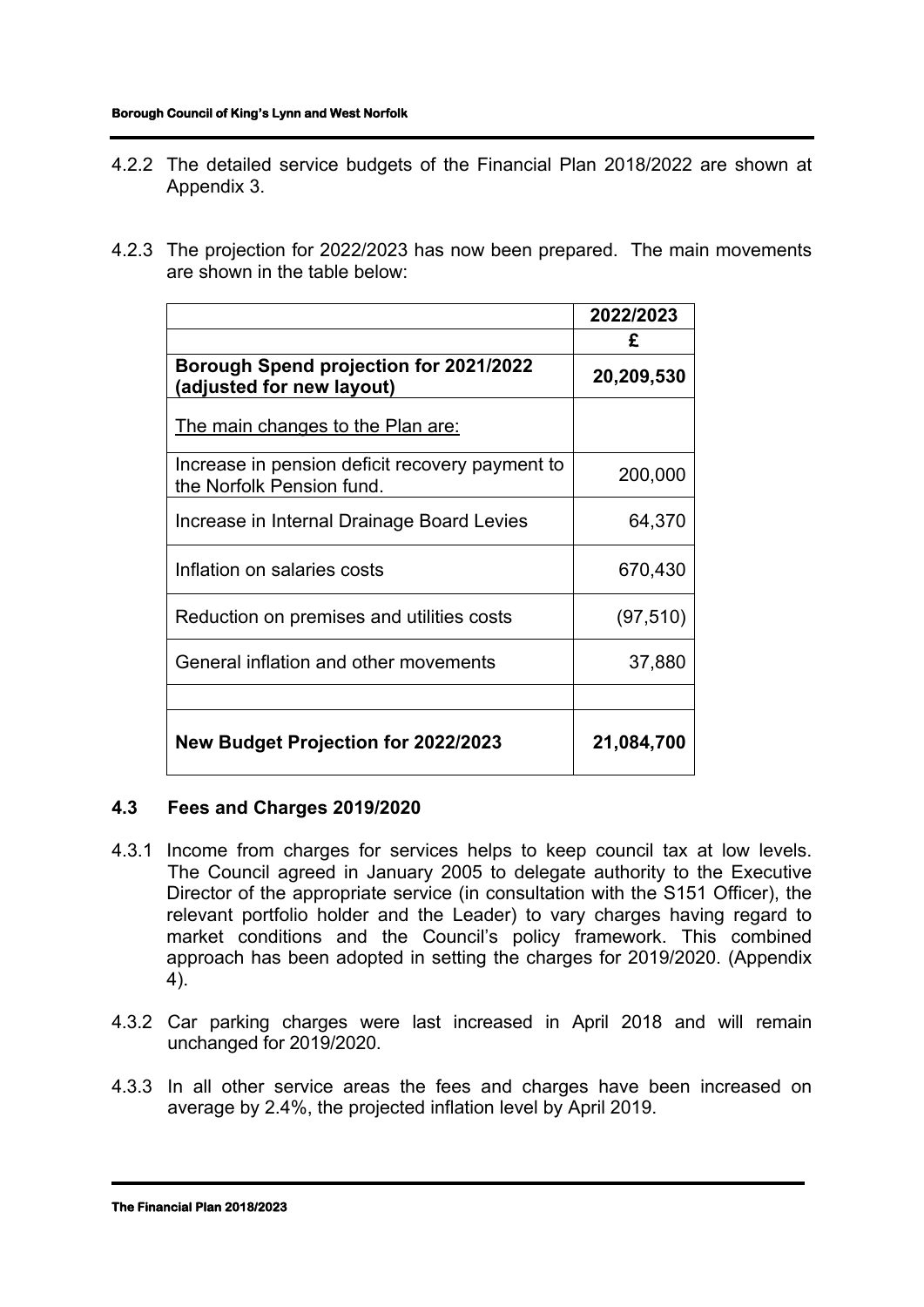4.3.4 At the Cabinet meeting on 17 October 2018 it was agreed that the preferred model for the future delivery of leisure services in the borough was through a wholly owned not-for-profit company. Arrangements are currently underway to transition to the new delivery model. Leisure fees and charges for 2019/2020 will continue to be set by Alive Leisure in consultation with the council and will be increased on average by 2.4%, the projected inflation level by April 2019.

#### **4.4 Corporate Business Plan, Service Plans and Investment**

- 4.4.1 In January 2016 the Cabinet approved a refresh and update of the Corporate Business Plan 2015/2020 which sets out the priorities for the administration. The Financial Plan reflects the aims of the Council;
	- Provide important local services within our available resources
	- Drive local economic and housing growth
	- Work with our communities to ensure they remain clean and safe
	- Celebrate our local heritage and culture
	- Stand up for local interests within our region.
	- Work with our partners on important services for the borough
- 4.4.2 Service areas within the Council not only contribute toward the Business Plan but also have their own ambitions and targets which are reflected in the Financial Plan and budgets for 2015/2020.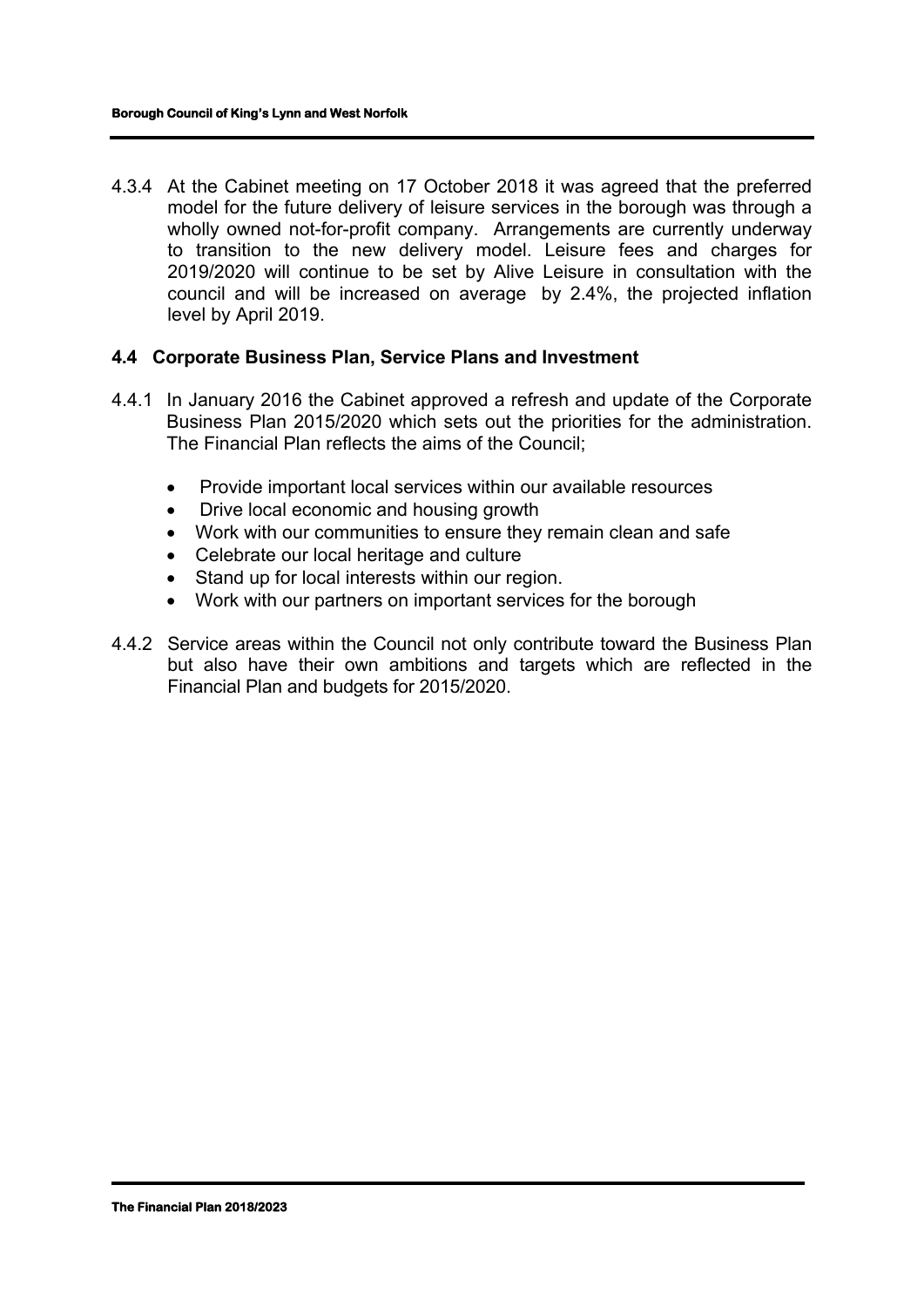4.4.3 Some of the key areas of investment included in the Financial Plan are as follows:

*Provide important local services within our available resources*

- The Council is actively seeking business with other local organisations to produce additional income or share costs of management/service provision. Arrangements currently include –
	- Management of car parking, CCTV and care and repair services
	- Legal Services contract with Eastlaw (North Norfolk District Council)
	- Shared internal audit manager with Fenland District Council
	- Shared accommodation, the DWP Job Centre Plus is now accommodated within King's Court, reducing costs for both organisations
	- Provision of procurement support to Boston Borough Council
- The council has ambitious plans for the further development of digital services to customers, businesses and visitors to the Borough. We are committed to:
	- Designing services that best meet the needs of citizens
	- Ensure technology is an enabler, not a barrier to service improvements
	- Challenge our software suppliers to offer flexibility and partnership working to achieve the best results
	- Protect citizens privacy and security
	- Deliver better value for money
	- Eradicate duplication of effort across departments

The Council's Management Team have approved the signing of the MHCLG's 'Digital Declaration' to affirm our commitment to providing value for money and efficient services. Working with local authority partners to collaborate and develop common building blocks which can be utilised across local authorities. This is an ambitious project which requires both culture and technology shift. The council has made considerable progress in its digital journey over the last three years and will continue to work to improve our digital offer'.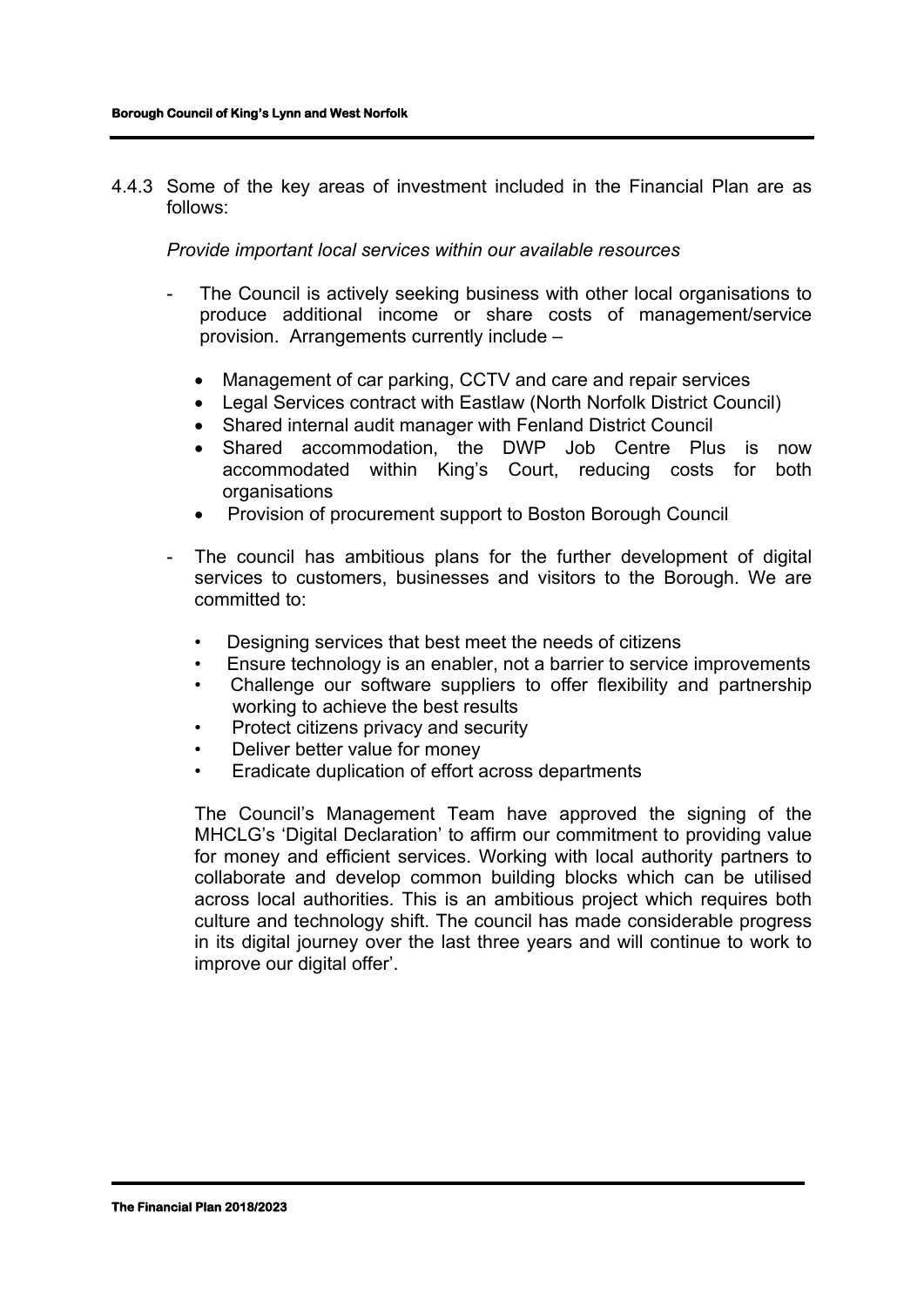*Drive local and economic housing growth*

- The Council partnered with Norfolk County Council in a joint venture to build up to 162 units of housing in South Lynn to help stimulate the local economy. Work has completed on phases 1 and 2 and all properties have been sold. Phase 3 (50 units) is underway and is due to complete in 2019 with 7 sales and a further 17 units already either exchanged or reserved.
- The Council partnered with Norfolk County Council in a joint venture to build up to 162 units of housing in South Lynn to help stimulate the local economy. Work has completed on phases 1 and 2 and all properties have been sold. Phase 3 (50 units) is underway and is due to complete in 2019 with 7 sales and a further 17 units already either exchanged or reserved.
- The regeneration programme is the prime objective of the Council and the level of investment in the capital programme remains high. Key schemes for the Council are the development of the Enterprise Zone at the Nar Ouse Regeneration Area, a scheme being undertaken in partnership with the New Anglia Local Enterprise Partnership (LEP); and the Nelson Quay riverfront development. The Council is currently seeking development partners and external funding for Nelson Quay, as well as commissioning key design and survey work.
- Accelerated Construction Programme The Council in conjunction with the Homes and Communities Agency (HCA) is actively exploring ways in which six sites in the Council's control can come forward if identified barriers to delivery can be dealt with. In its new role as a delivery agent, there may be opportunities to access grants or loans, or work as development partners sharing risk and reward.
- Community Led Housing the Council has allocated funds from central government to support the provision of affordable housing in areas facing pressures arising from the demand for second homes and holiday homes. A site in Hunstanton has been earmarked, and work is underway to engage the community and bring forward a development of approximately 30 homes that enhances this part of the town and benefits local people.
- The Council has been successful in obtaining £120k grant funding for feasibility work on sites in Hunstanton in two phases of the 'One Public Estate' government initiative, which aims to support economic growth through new homes and jobs as well as creating more joined-up, efficient services.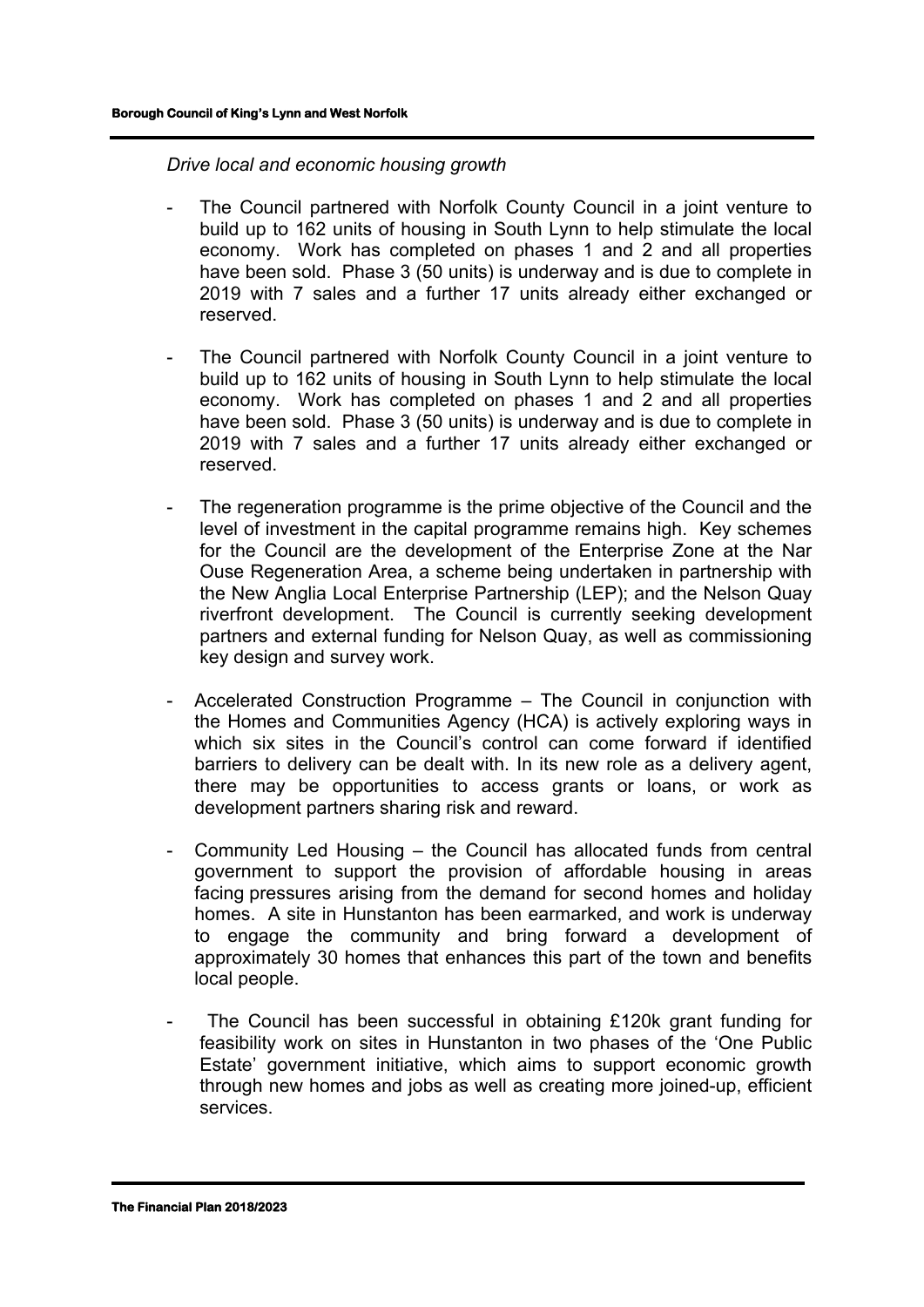- The Homelessness Reduction Act 2017 brought some of the biggest changes since the original legislation in 1977. The Act has new duties and the Council has seen a significant increase in workload to meet these duties.

#### *Work with our communities to ensure they remain clean and safe*

- The anti-social behaviour team continues to work with the police and other partners to address to anti-social behaviour in King's Lynn town centre, including aggressive begging and nuisance drinking.

#### *Celebrate our local heritage and culture*

- Following the success of town centre promotions in previous years, the Financial Plan includes budget provision to continue to support a major programme of events and activities throughout the year.
- Work is underway to develop a scheme to rejuvenate the use of the St Georges Guildhall Complex. To assist with this, a Cultural Prospectus has been developed and agreed by the Council. This document underpins any future bids to the Heritage Lottery Fund and other potential funders such as the Arts Council.
- The Heritage Action Zone programme aims to use King's Lynn's historic environment as a catalyst for stimulating local economic growth and unlock sites for new homes and jobs. The programme will help de-risk several brownfield sites in the town through interventions such as feasibility studies, an urban archaeological database, research on specific sites and the preparation of design briefs and masterplans. The programme is being delivered in partnership with Historic England, who also co-fund some of the interventions.

#### *Stand up for local interests within our region*

- The Council will continue to lobby strongly for much needed improvements to both the King's Lynn to King's Cross rail service and the A47 and A10 roads. It will also continue to work with Better Broadband for Norfolk with a view to achieving over 95% coverage for superfast broadband in the west Norfolk area.
- The Council will finalise a Coastal Management Plan which detais what works are require to mitigate coastal erosion to Hunstanton Cliff and review what works are need to Hunstanton's Sea Defences going forward.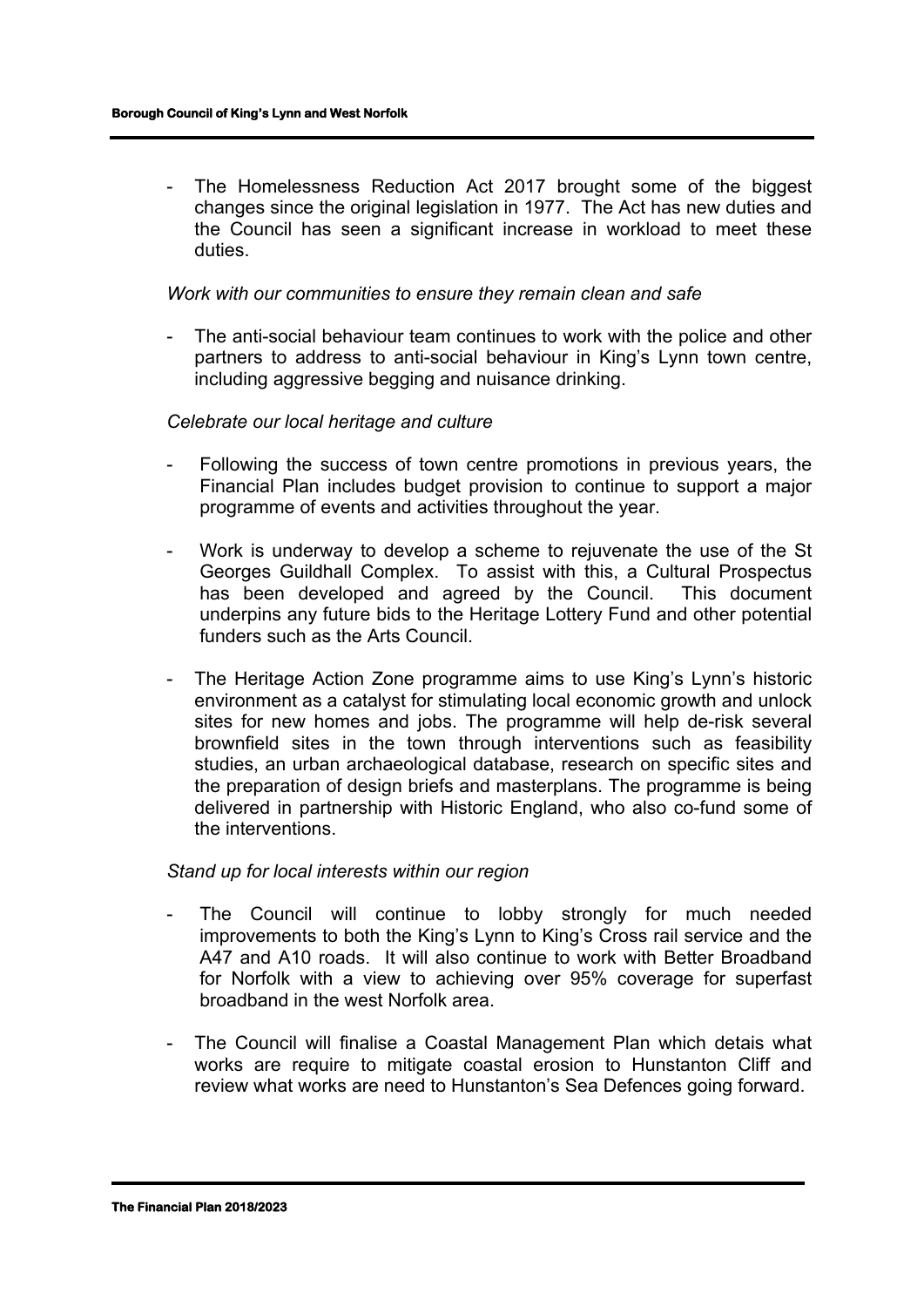*Work with our partners on important services for the borough*

- The Council will continue to work actively with local secondary and primary schools and Norfolk County Council to support the Improving Educational Attainment Programme. Secondary school projects have focussed on interventions that support students undertaking GCSE examinations and primary school projects focus on developing of core skills and transition.
- Following a successful two years of ASKLILY, the Council was successful in securing £164,000 for 3 years from April 2018 to support and develop the LILY to include a wider group of vulnerable and social isolated adults.
- The Council works with our partners from Adult and Children's Social Care and the CCG to promote the wider needs of elderly and vulnerable people with schemes to reduce hospital admission and speed up housing adaptations and other preventative measures that keep people independent.

#### **4.5 Performance Indicators**

4.5.1 The Council has adopted a number of local indicators that cover various service areas and are considered to be representative measures on the performance of the Council in the key areas. The indicators are reported regularly to all Panels.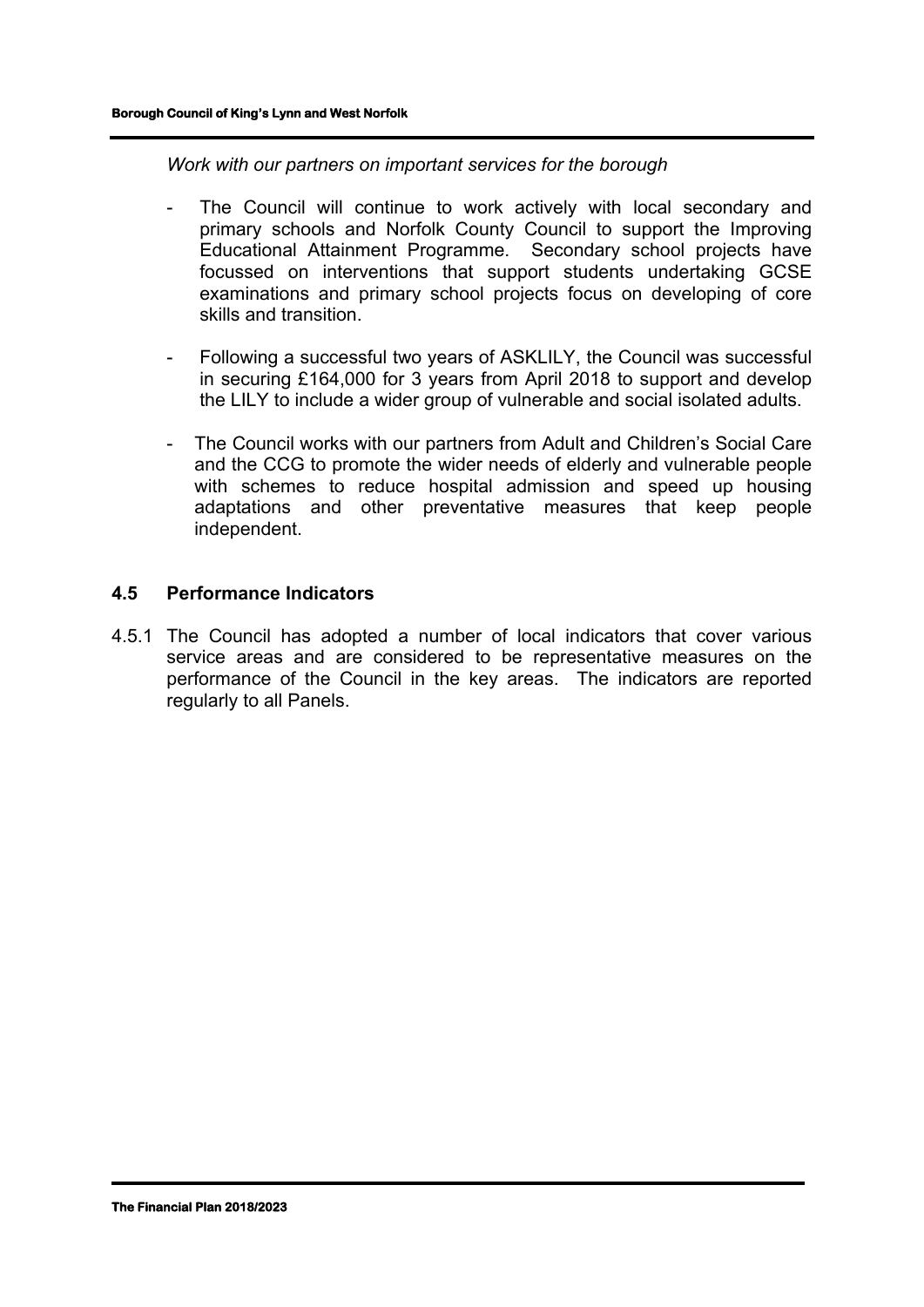# **4.6 Staffing Plan**

- 4.6.1 A key issue in the Financial Plan remains the control of staffing levels. The Council has set its permanent establishment at a level which in effect acts as a 'cap' on the permanent staffing levels and approval for additional posts is only given if a compensating reduction in the establishment can be offered or if the posts are required to meet new commercially funded operations where there is a clear business benefit to the borough council. Control on staffing is also monitored through the level of the paybill.
- 4.6.2 The Council has maintained restraint over the paybill through the level of pay increases awarded over the past few years.

| 2009/2010 | $0\%$                                 |
|-----------|---------------------------------------|
| 2010/2011 | 1%                                    |
| 2011/2012 | $0\%$                                 |
| 2012/2013 | $0\%$                                 |
| 2013/2014 | 1%                                    |
| 2014/2015 | 1% and £7.00 per hour minimum         |
| 2015/2016 | 1% (1.5% for pay grade below £21,500) |
|           | and £7.20 per hour minimum            |
| 2016/2017 | 1% and minimum pay £7.52 per hour     |
| 2017/2018 | 1% and minimum pay £7.78 per hour     |
| 2018/2019 | 2% and minimum pay £8.50 per hour     |

- 4.6.3 The Financial Plan 2018/2023 includes within each service area provision for pay awards of 2% in each year. The level of increase will be subject to separate reports to Council each year.
- 4.6.4 The Government has made pay pledges to increase the minimum hourly rate from £7.20 in April 2016 to £9.20 by the end of the Parliament. The National Employers pay deal for the period 1 April 2018 to 31 March 2020 included increases in the minimum hourly rate to £8.50 in April 2018 and £9.00 from April 2019. The Council pay policy in previous years has been to increase its minimum hourly rate in line with the National Pay Award. The final level of increase for April 2019 will be subject to a separate report to Cabinet in March 2019. The Financial Plan 2018/2023 includes budget provision to meet the National Employers pay offer and statutory increases.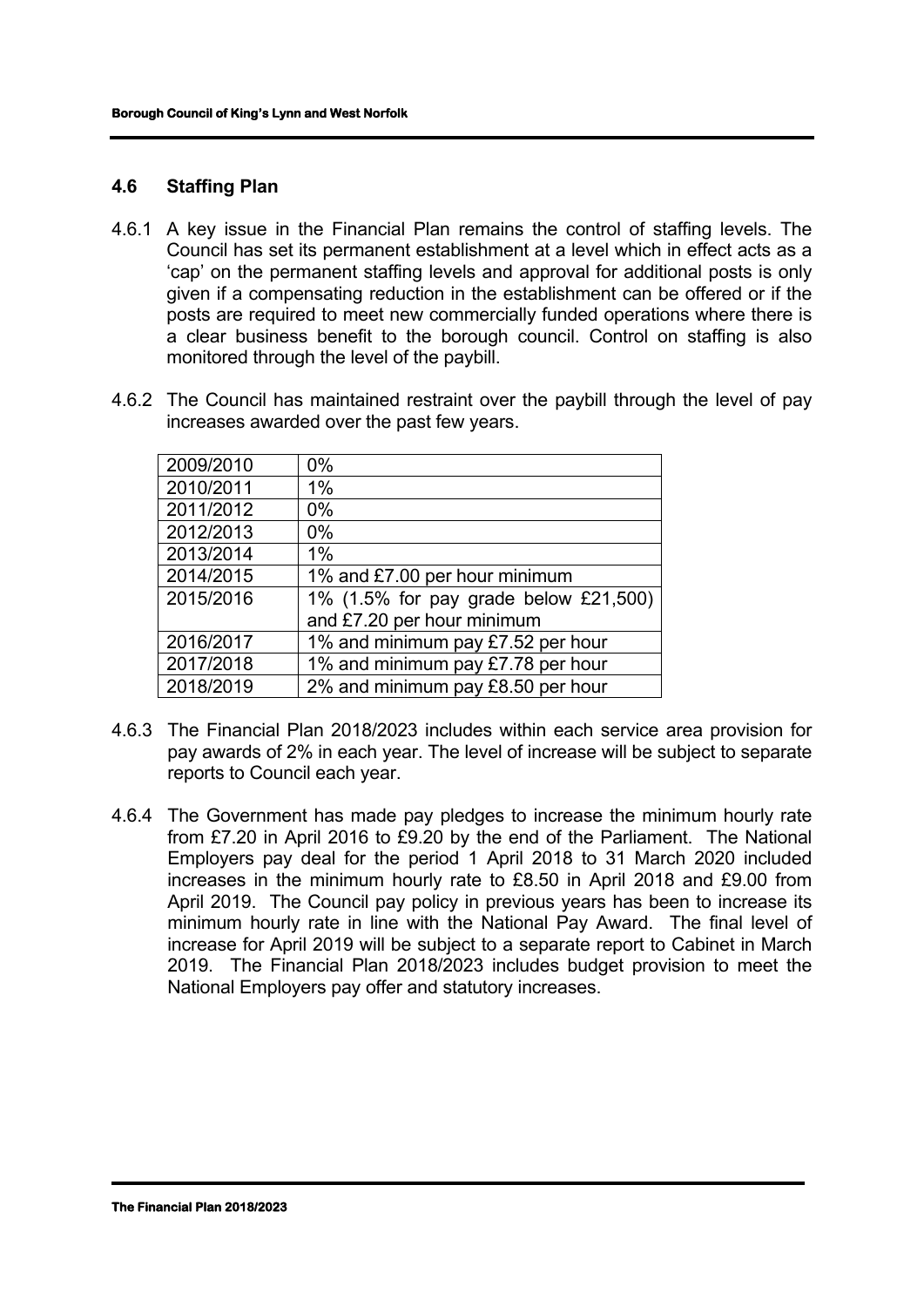# **4.7 Financing Adjustment**

4.7.1 The Financing Adjustment is an account used in local government to budget for interest earned on investment and interest paid on debt. The account also contains charges for revenue expenditure funded from capital under statute (REFCUS) eg the cost of disabled facilities grants, although considered to be capital items are charged to revenue as part of the Cost of Services. These adjustments ensure that depreciation and REFCUS charges that are simply 'book entries' meant to properly show the 'true' cost of a service, are not passed on to the council taxpayer.

|                                   | 2018/2019  | 2019/2020  | 2020/2021  | 2021/2022  | 2022/2023  |
|-----------------------------------|------------|------------|------------|------------|------------|
|                                   |            |            |            | £          | £          |
| <b>Unsupported Borrowing</b>      | (240,930)  | (207,000)  | (188, 210) | (184, 390) | (181, 380) |
| <b>External Interest Payments</b> | 475,000    | 435,000    | 445,000    | 455,000    | 465,000    |
| <b>External Interest Receipts</b> | (337, 880) | (354, 910) | (379, 910) | (404, 910) | (429, 910) |
| <b>Minimum Revenue Provision</b>  | 320,000    | 366,610    | 366,610    | 366,610    | 366,610    |
| <b>REFCUS</b>                     | 1,352,170  | 1,352,170  | 1,352,170  | 1,352,170  | 1,352,170  |
| <b>TOTAL</b>                      | 1,568,360  | 1,591,870  | 1,595,660  | 1,584,480  | 1,572,490  |

**Interest rates** are expected to remain at current low levels for some time. This has an impact on both interest paid on borrowing and our investment income. The future of the timing of increases in rates remains uncertain in the current economic climate. Any changes in rates that affect the financing adjustment will continue to be monitored and updated during the year in the monthly monitoring reports.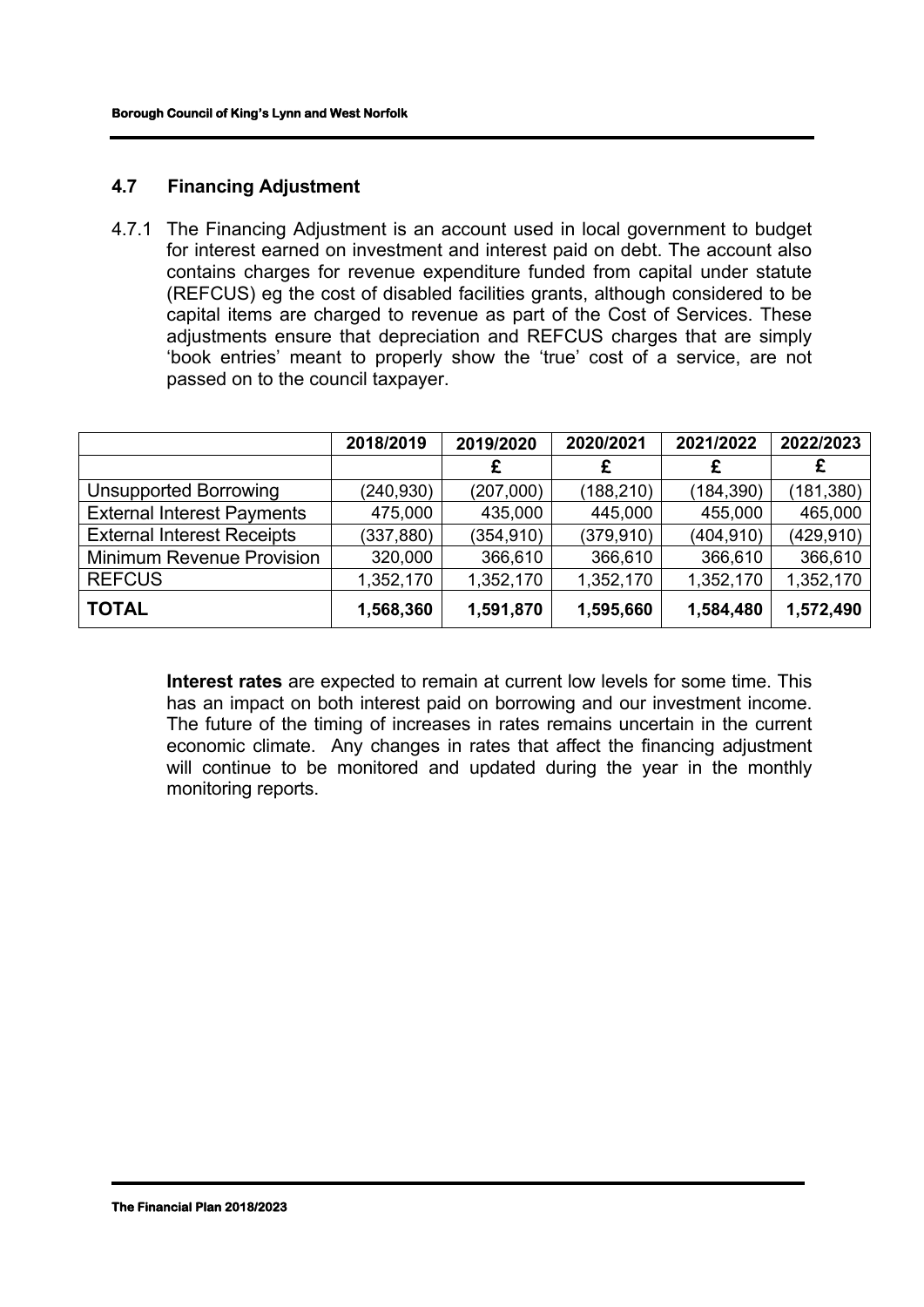#### **4.8 Internal Drainage Boards**

- 4.8.1 Internal Drainage Boards (IDB) levies are paid by the Council to the various Boards. The levies count as spending of the Council but no contribution is made by Government as part of the financial settlement. **Any increase in the levies does have an impact on the council tax payer who picks up the residual costs**. Clearly with the significant reductions in RSG any increase in IDB levies in future will have to be met from council tax or cost savings. The budget of £2,772,770 for 2019/2020 are based on known increases or 2018/2019 actual costs plus an allowance of 2% for inflation. (Appendix 5).
- 4.8.2 The chart below shows the Council Tax funding compared to Internal Drainage Boards costs.

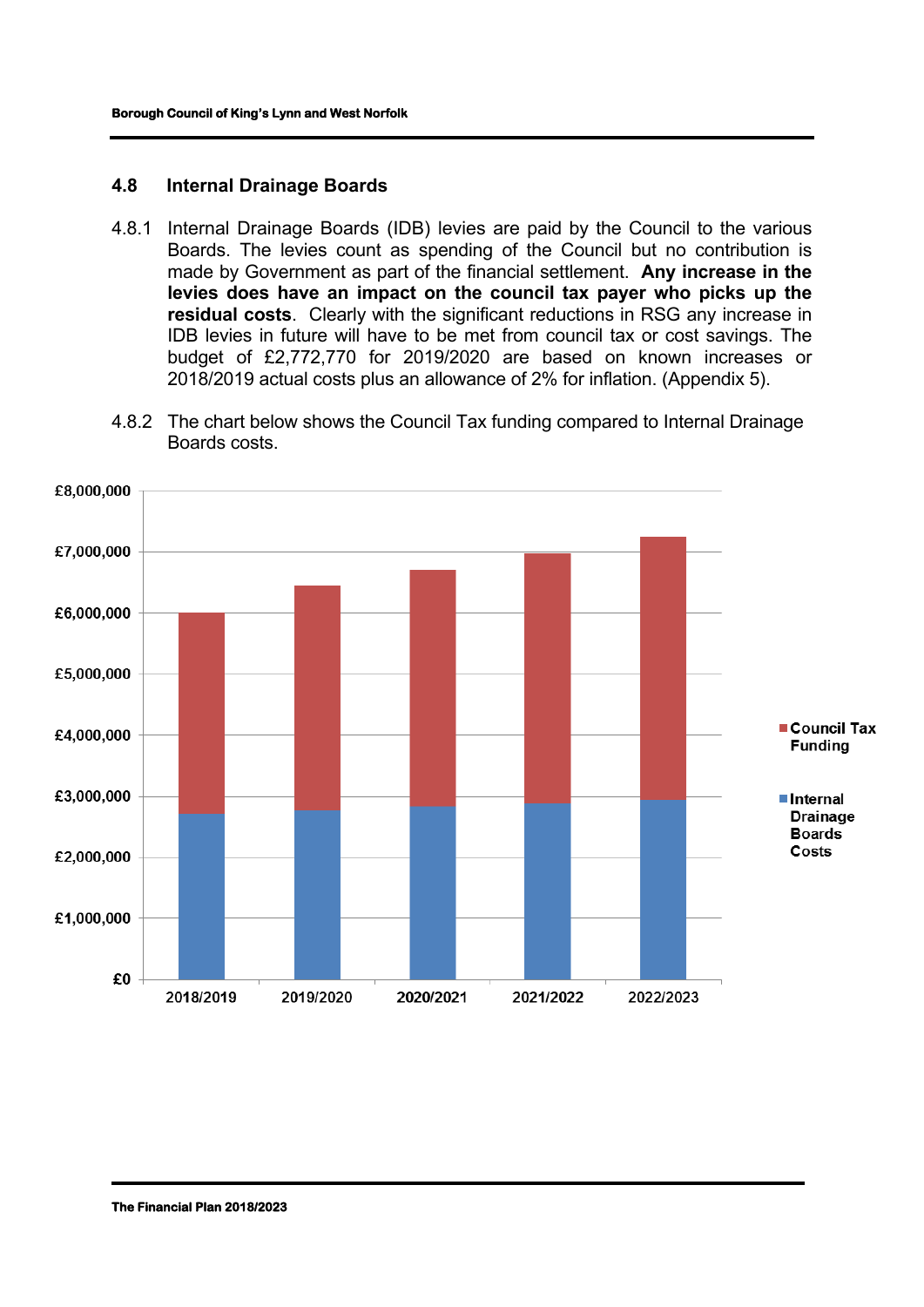# **4.9 Special Expenses / Council Tax Support to Parishes**

- 4.9.1 The Local Government Finance Act 1992 stipulates that any expenses incurred by the authority in performing in a part of its area a function performed elsewhere by a parish council are the authority's special expenses, unless a resolution of the authority to the contrary effect is in force. Special expenses are charged across a number of towns and parishes for closed churchyards, footway lighting, community halls, dog bins emptying, playing fields and open spaces.
- 4.9.2 In 2013 changes made by Government on the arrangements for the payment of benefit for local council tax support through the reduction in council tax base had an impact on the level of both parish/town precepts and special expenses charges that could be made on the council tax bill.
- 4.9.3 The impact of those new arrangements meant that for most parishes/towns the council tax bases were reduced. In the event that the level of spend on a precept or special expenses remained at the same level this would cause an increase in a Band D charge. The Government identified part of the formula funding paid to the Borough Council as assistance toward reducing the impact of such an increase in council tax at parish level and expected the Council to distribute the funds to parish/town councils and by reducing the charges for special expenses.
- 4.9.4 These arrangements continue to apply in 2019/2020 where the council tax base of the parishes and town councils are affected by the reduction in tax base dependent upon the types and mix of claimants in each ward. The Borough Council has set aside a sum of £30,260 toward parishes to help to mitigate the impact on the level of council tax set by the local council. This will be the last year of grant; there will be no funding from 2020/2021 onwards**.**
- 4.9.5 Details of the revised costs to be set for each parish/town currently subject to special expenses together with the grant awarded to offset the impact on a Band D charge are shown at Appendix 6.

# **4.10 General Fund Balance and Reserves**

4.10.1 Over the past years the Council has held its general fund working balance higher than usual to provide for time to properly assess the impact of service reviews to offset the reductions in the formula grant. The use of balances to assist in a planned and measured response to the reduction in Government grants and poor economic environment has proved to be very effective.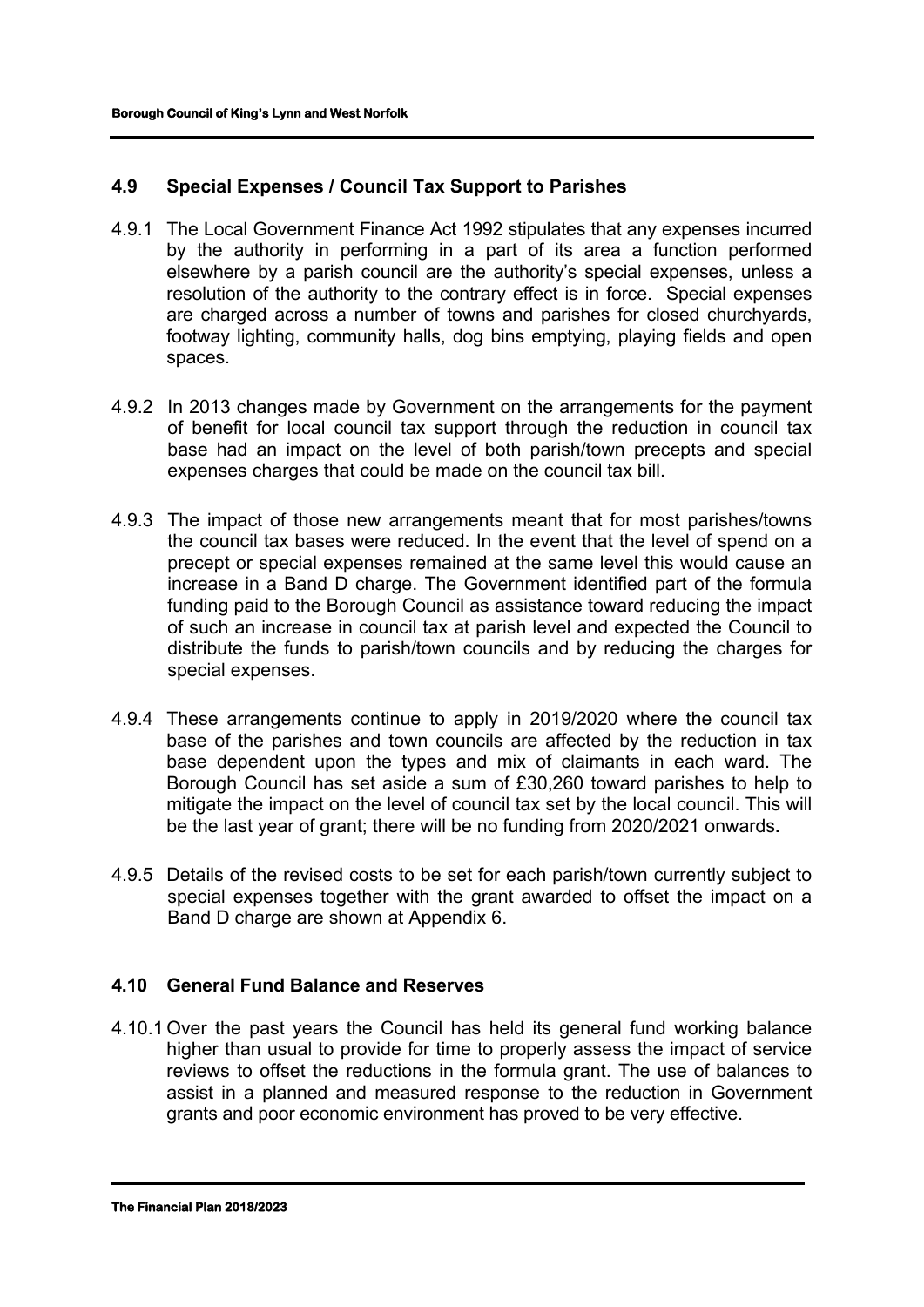- 4.10.2 The introduction of the new formula funding/business rates retention scheme in 2013/2014 transferred a significant risk from central Government to the Council. Included in the scheme where the Council benefits from the growth of business rates by retaining an element of the income, there also lays the risk of losing funding due to the removal from or reduction in the business rates list. In the event of a major ratepayer closing its business or appealing for a reduction in rates payable then the Council will have to bear the loss of rates income.
- 4.10.3 The Plan requires draws from balances for each year of the Plan thereby "balancing the budget" in all of the years of the Financial Plan. There are additional transfers to/from balances in respect of the reimbursement of the lump sum pension payment. Savings can be made by making a lump sum pension fund stabilisation payment for three as against an annual contribution. As at 31 March 2023 the estimated balances will be reduced to £1,347,275 which will be above the minimum requirement of £919,445.

|           | (Contribution)/Draw<br>from Balances for<br><b>Reimbursement of</b><br><b>Lump Sum Pension</b><br><b>Payment</b><br>£ | (Contribution)/Draw<br>from Balances to<br>balance the budget |
|-----------|-----------------------------------------------------------------------------------------------------------------------|---------------------------------------------------------------|
| 2018/2019 | (1,415,000)                                                                                                           | (315, 100)                                                    |
| 2019/2020 | (1,517,000)                                                                                                           | 1,628,760                                                     |
| 2020/2021 | (0                                                                                                                    | 1,000,680                                                     |
| 2021/2021 | 0                                                                                                                     | 2,311,370                                                     |
| 2022/2023 | 0                                                                                                                     | 2,695,800                                                     |

- 4.10.4 Whilst it is good working practice and part of risk management to hold reserves to cushion the impact of unforeseen events and as a means to building up funds to meet known or predicted requirements, there are costs associated with holding levels of funds. Although these funds are used to deal with uneven cashflow, invested or used to prevent temporary borrowing and they therefore bring in income or avoid the cost of interest charges, they serve no other purpose if they remain unused over long periods of time. Council tax should not be set to establish significant sums of money that sit on a balance sheet and do not serve the public in any other way. This means that the levels of holdings should be properly justified.
- 4.10.5 The operation of the General Fund working balance does support the Financial Plan and the level of council tax throughout and is reduced at the end of that period.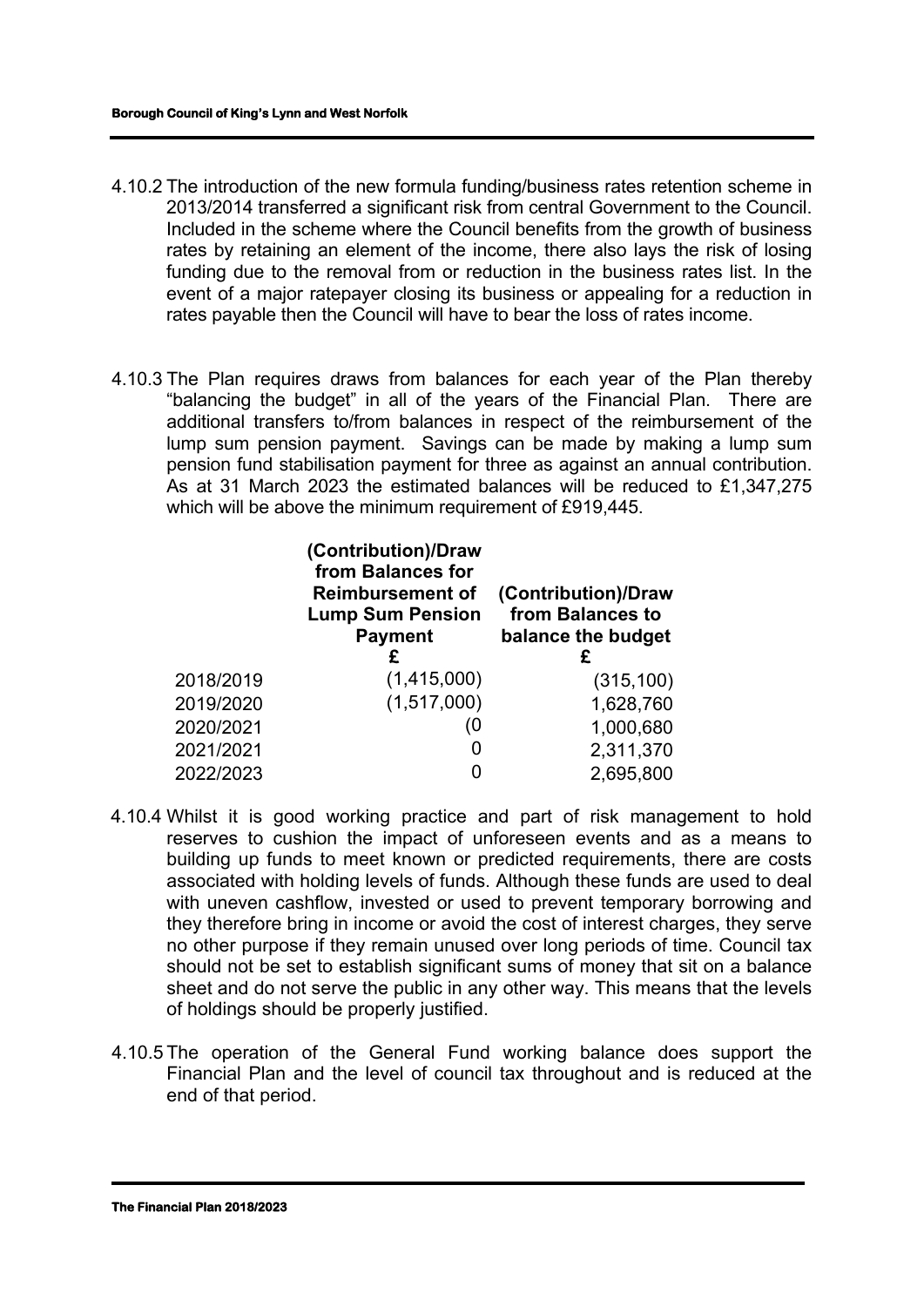- 4.10.6 As far as the other reserves are concerned the use and demands on the accounts are regularly monitored and any adjustments that could be made without raising a level of risk to the financial standing of the Council would be reported as necessary.
- 4.10.7 The Council's Policy on Earmarked Reserves and General Fund Balance is reviewed annually as part of the Budget report to Council and sets out why reserves are held and the minimum and maximum acceptable levels of the accounts.
- 4.10.8 Budget monitoring reports throughout the year include updates on budget variations, action to be taken and notes any movements on the general fund balances and earmarked reserves. The Policy on Earmarked Reserves and General Fund Balance is attached at Appendix 6.

# **Recommendation 2**

**Council is recommended to reaffirm the Policy on Earmarked Reserves and General Fund Balance and the maximum balances set for the reserves as noted in the report.** 

# **4.11 Budget Requirement 2019/2020**

- 4.11.1 The Borough Requirement is a figure that comes from the total net costs of spending on services plus Internal Drainage Board levies less the credits for the Financing Adjustment and plus the costs of special expenses and council tax support to parish councils. The final part of the calculation is the addition for any transfer to or from reserves and the use of general fund balances.
- 4.11.2 In 2019/2020 the Budget Requirement for the Council is £19,033,410. This sum is to be met from Government Formula Funding, Business Rates growth Retention, New Homes Bonus, any Collection Fund surplus and Council Tax.

#### **5 Parish Precepts**

5.1 Parish and Town Councils within the borough request the Council to collect Council Tax on their behalf and pay over the sums requested as a Parish Precept. The total of the precepts must be added to the Council's budget but it is shown separately on Council Tax bills.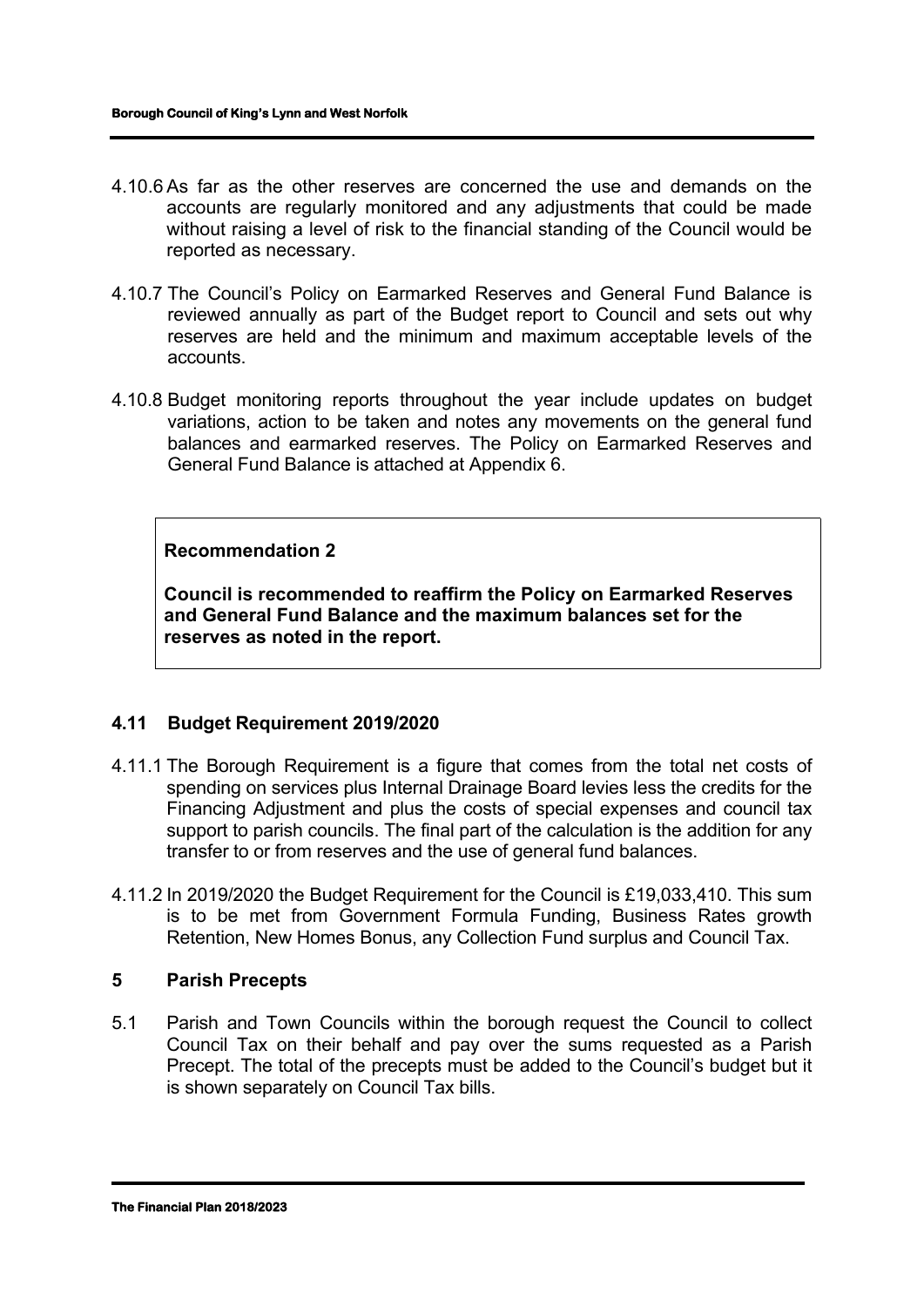5.2 In 2018 the government has announced that they intend to defer the setting of referendum principles for town and parish councils for 3 years. This is subject to the sector taking all available steps to mitigate the need for Council Tax increases and the government seeing clear evidence of restraint in the increases set by the sector as a whole.

#### **6 Full Council Tax 2019/2020**

6.1 In order to calculate the full Council Tax for 2019/2020 it will be necessary to add the County Council, Police Authority and parish precept requirements to the Council's element as previously shown.

#### **Recommendation 3**

**It is recommended that Council :**

- **1) Approves the budget of £19,033,410 for 2019/2020 and notes the projections for 2020/2021, 2021/2022 and 2022/2023.**
- **2) Approves the level of Special Expenses for the Town/Parish Councils as detailed in the report.**
- **3) Approves the Fees and Charges 2019/2020 detailed in Appendix 4.**
- **4) Approves a Band D council tax of £125.87 for 2019/2020**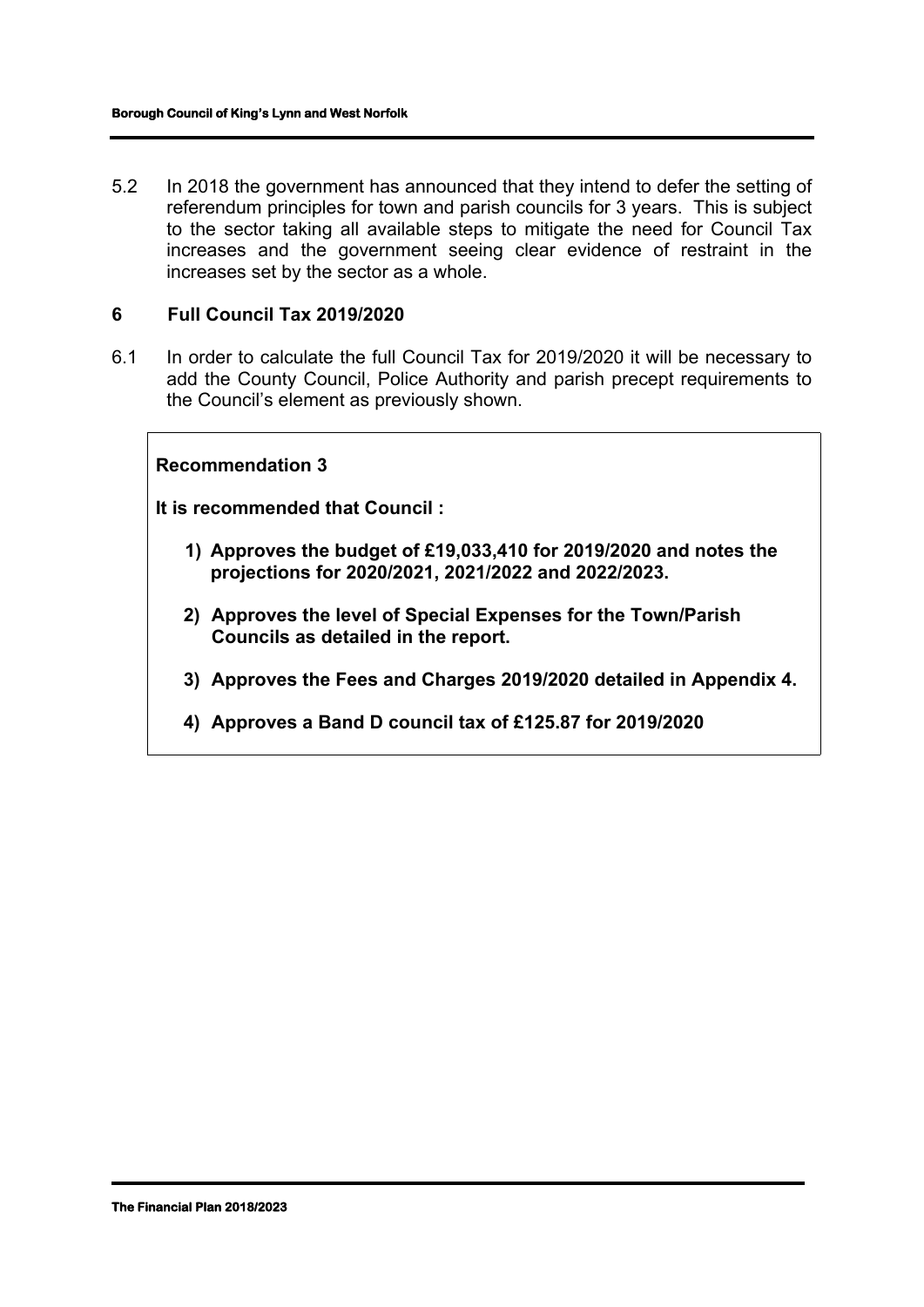# **7 General Fund Financial Overview**

7.1 This part of the report deals with the Council's General Fund balance based on the proposed Financial Plan 2018/2023. The projected position for the period of the Financial Plan will be as follows:

|                                                                    | 2018/2019 | 2019/2020   | 2020/2021  | 2021/2022   | 2022/2023   |
|--------------------------------------------------------------------|-----------|-------------|------------|-------------|-------------|
|                                                                    | £         | £           | £          | £           | £           |
| <b>Balance b/f</b>                                                 | 5,736,785 | 7,466,885   | 7,355,125  | 6,354,445   | 4,043,075   |
| Reimbursement of<br>lump sum Pension<br>Payment                    | 1,415,000 | 1,517,000   | 0          | 0           | 0           |
| <b>Estimated Contribution</b><br>to/(Draw from)<br><b>Balances</b> | 315,100   | (1,628,760) | (1,00,680) | (2,311,370) | (2,695,800) |
|                                                                    |           |             |            |             |             |
| <b>Balance c/f</b>                                                 | 7,466,885 | 7,355,125   | 6,354,445  | 4,043,075   | 1,347,275   |
| <b>Minimum requirement</b>                                         |           |             |            |             |             |
| 5% of Budget<br>Requirement<br>(Balance Required)                  | 962,732   | 951,671     | 905,548    | 894,908     | 919,445     |



**The Financial Plan 2018/2023**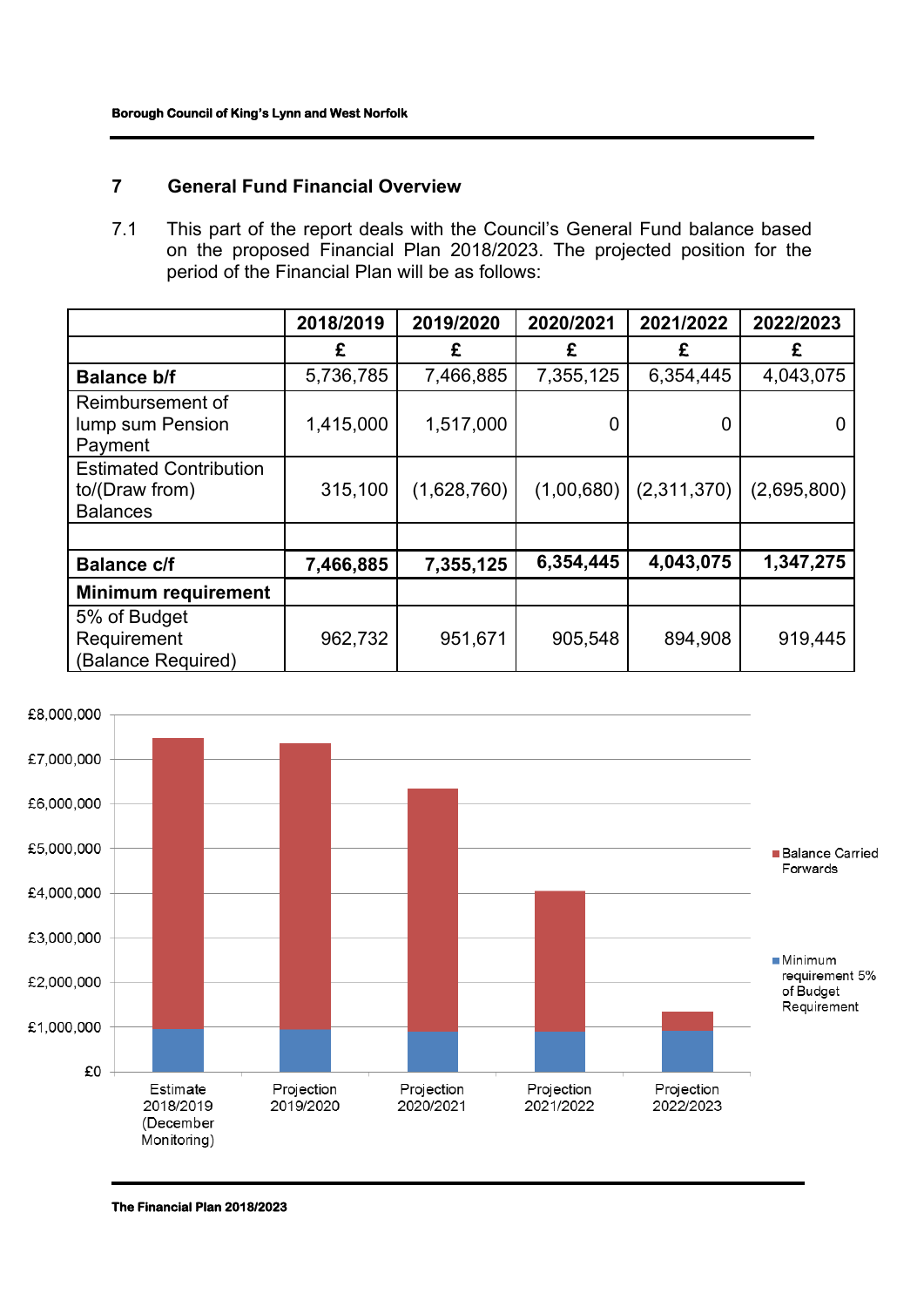- 7.2 Section 25 of the Local Government Act 2003 requires the Deputy Chief Executive - (S151 Officer) as part of the Council Tax setting process to comment as to the adequacy of the Council's Balances.
- 7.3 The General Fund balance remains above the minimum level required for all years in the Plan. The minimum requirement is calculated by taking 5% of the Budget Requirement.
- 7.4 The projected General Fund balances held by the Council are in the opinion of the S151 Officer (Deputy Chief Executive) adequate for the Council's operational needs.

#### **Recommendation 4**

**Council is recommended to approve a minimum requirement of the General Fund balance for 2019/2020 of £951,671.**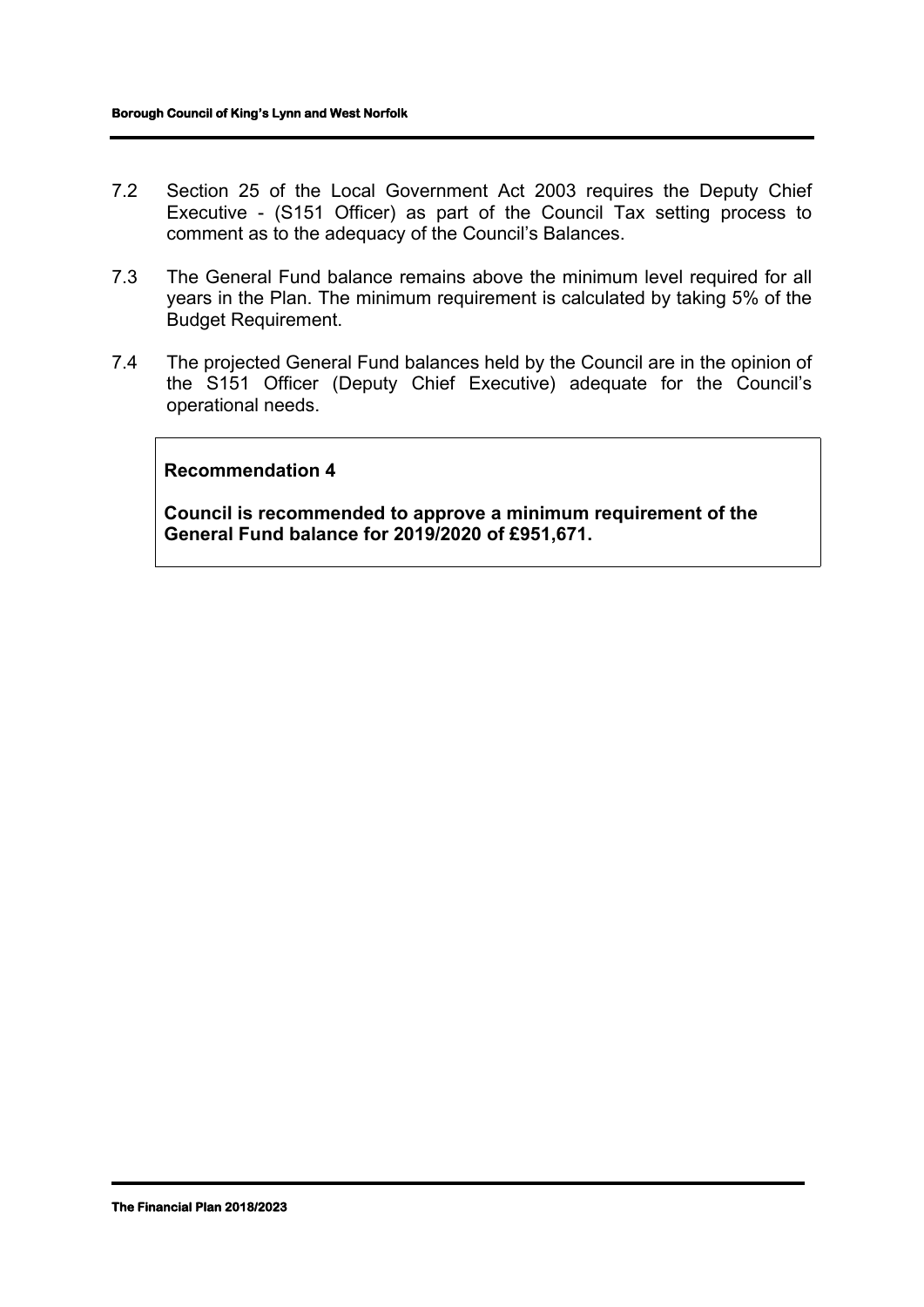#### **8 Prudential Framework**

8.1 The Prudential Framework for local authority capital investment was introduced as part of the Local Government Act 2003 with effect from the 1 April 2004.

The key objectives of the Prudential Code are:

- to ensure, within a clear framework, that the capital investment plans of the Council are affordable, prudent and sustainable;
- to demonstrate that treasury management decisions are taken in accordance with good professional practice and;
- local strategic planning, asset management and proper option appraisal is supported.

 The key strategic change to the Prudential Code is the introduction of a requirement to formally report the Capital Strategy annually. The Capital Programme has been prepared on the basis of this strategy. The Strategy will be presented to Cabinet in March 2019. The core categories will include:

- Governance process:
- Knowledge, awareness and skills;
- Strategy (asset management, service asset planning, commercial property investment);
- Technical property (valuations, leases);
- Technical finance (sensitivity analysis, risk assessment, borrowing, depreciation and componentisation).

 There has recently been a Statement released from CIPFA in relation to local authorities investing in commercial properties. In some cases these investments have been financed by borrowing. Their Statement was to remind local authorities that the Prudential Code clearly sets out the prime policy objective of a local authority's treasury management investment activities is the security of funds, and that local authorities should avoid exposing public funds to unnecessary or unquantified risk.

8.2 In order to demonstrate the affordability of the Council's financial strategy, under the Prudential Framework the Council is required to address the revenue implications of all capital investment decisions and most importantly the impact on the future level of Council Tax.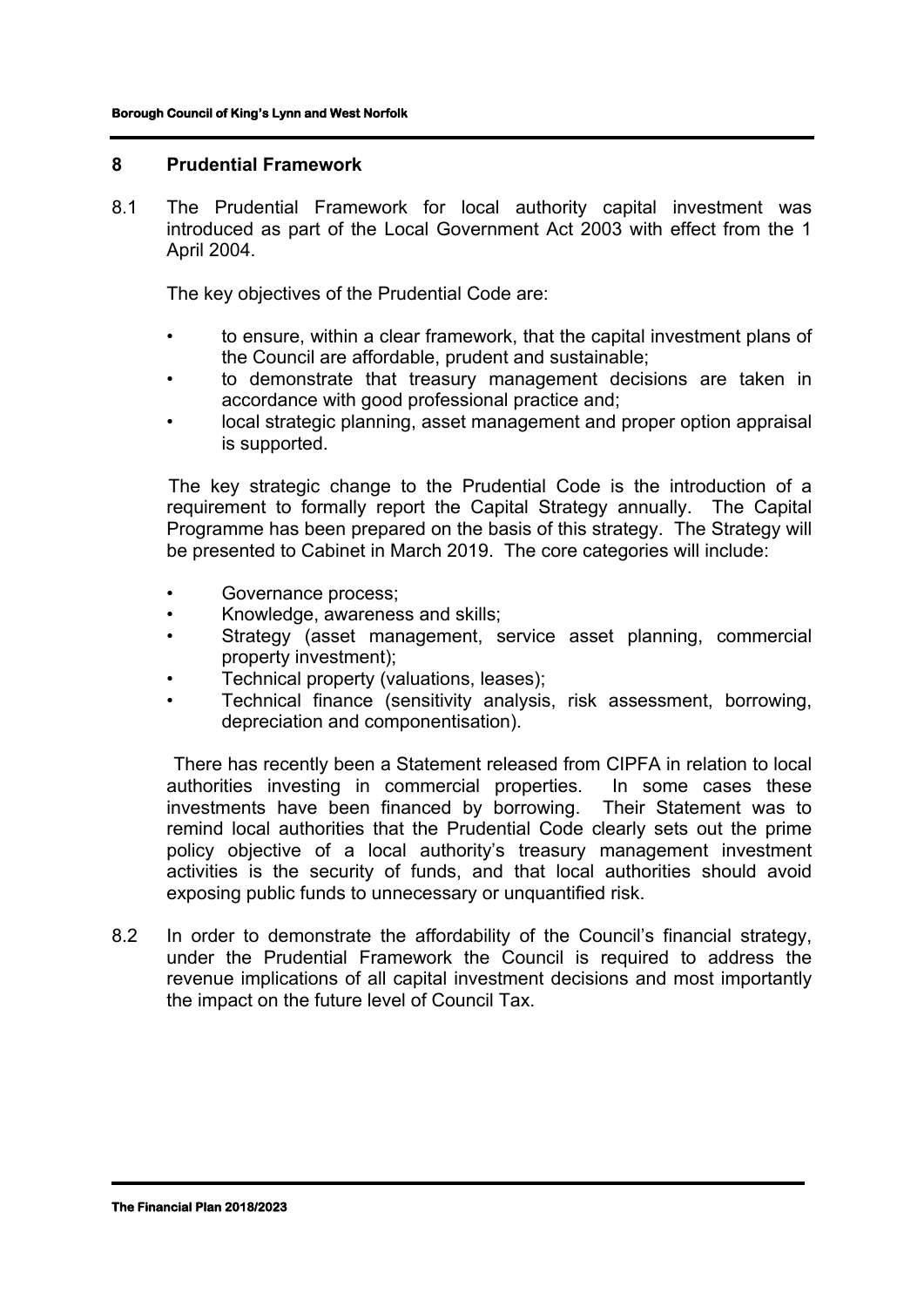8.3 The Council in its Capital Programme 2018/2023 has budgeted to fund £1.7m of capital schemes from unsupported borrowing (under the Prudential Framework) where it can demonstrate that financial savings can be achieved by outright purchase of equipment, as opposed to the use of an operating lease and the payment of an annual lease. In addition the funding of the capital programme includes temporary internal/external borrowing to fund the major housing development and the enterprise zone as detailed in the separate capital estimates report on the agenda. The cost of this borrowing and the revenue implications are included within this budget and is considered to be affordable and within the limits of the treasury management prudential indicators set under the Treasury Management Strategy.

#### **9 "Robustness" of Budget**

- 9.1 Under Section 25 of the Local Government Act 2003 the Deputy Chief Executive (S151 Officer) must report as to the robustness of the estimates included within the budget. There are within any projection of budgets over a five year period a number of assumptions that are made, some of which will have a level of risk against them, and the Financial Plan 2018/2023 is no exception.
- 9.2 The funding for 2019/2020 is presented with a degree of certainty in respect of RSG and RSDG funding as the Council has taken up the 4 year offer. However there is still uncertainty that the Business Rates growth included in the Plan does not come to fruition.
- 9.3 The significant risk is from 2020/2021. The detailed arrangements for the implementation of the new Business Rates Retention scheme are not known and the re-set of the baseline may mean that the Council does not retain all the growth currently included in the Plan. The Fair Funding Review will determine the starting point under the new Business Rates Retention scheme.
- 9.4 The Council's delivery of its efficiency plan will be key in containing costs and generating additional income as the Council moves towards a position of funding based on locally generated resources and the end of RSG.
- 9.5 The safety net of the level of working balances provides for a degree of comfort and robustness and in the opinion of the Deputy Chief Executive (S151 Officer) the level of General Fund balances held over the period are above minimal levels and adequate for the purposes of the Council. As noted, there are a number of operational and financial risks facing the Council that could possibly impact on the level of General Fund balances held.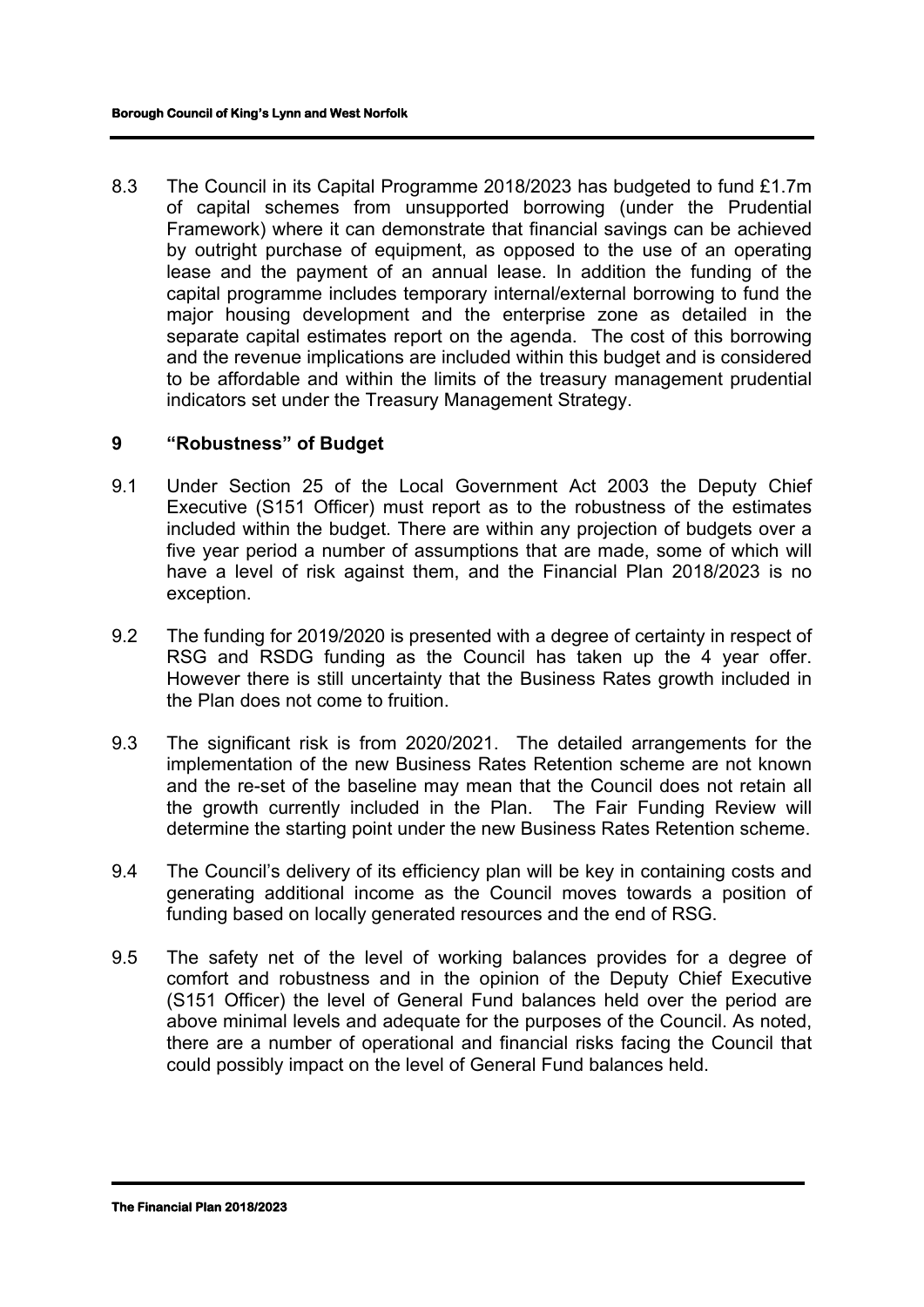9.5 The main risks facing the Council are as follows:

**Operational Risks** – There will always be an element of risk in the robustness of estimates where many services are demand led. This level of risk is especially heightened during this period of uncertainty in the economy. This is particularly the case where large or volatile budgets exist – mainly income driven like planning, industrial rents and car parking fees. These services produce high levels of income and a 1% reduction in the car parks estimates can produce a variance of £47,110.

Past experience shows that the risk from these service areas, whilst significant in financial terms, can be dealt with through good budgeting techniques, sound timely financial management and where necessary the use of balances. However, in this period of the Plan there is a degree of uncertainty as to how easy it will be to compensate for lost income in the event that the projections are not met. The performance on budgets is included in monthly monitoring reports to management and members and in the event that action is necessary approval can be gained quickly.

**General Economic Risks** – Assumptions on inflation made within the budget are detailed in the report. Where inflation factors rise above the assumed levels there will be an impact on the budget. The risk can be reduced through sound timely monitoring of spend and corrective action being taken. In the event that costs cannot be contained then the working balances come into play.

There is a risk to the budget from the changes in interest rates, especially in the current economic climate. Any significant changes to interest rates by the Bank of England Monetary Policy Committee to control inflation would in turn influence the interest paid on the Council's investments and borrowings. There is a degree of offsetting on our temporary and daily cashflow borrowing and lending but there remains a risk that there could be an imbalance between rates of borrowing and investment and the Council could suffer a net increase in costs. The risk is reduced through good debt management practices and monitoring of the markets and budget position.

**Brexit** - All Norfolk Local Authorities are fully engaged, at all levels with multiagency partners within the Norfolk Resilience Forum. Norfolk Local Authorities have engaged internally at a tactical level to look at their own Business Continuity arrangements.

**Capital Schemes, Partnerships and Contracts** – The Council will always be subject to general financial risks inherent within large capital schemes, major outsourcing arrangements and partnership arrangements. The risks can be reduced through the existence of good governance arrangements, active participation in the schemes, sound project management and constant monitoring of the risks.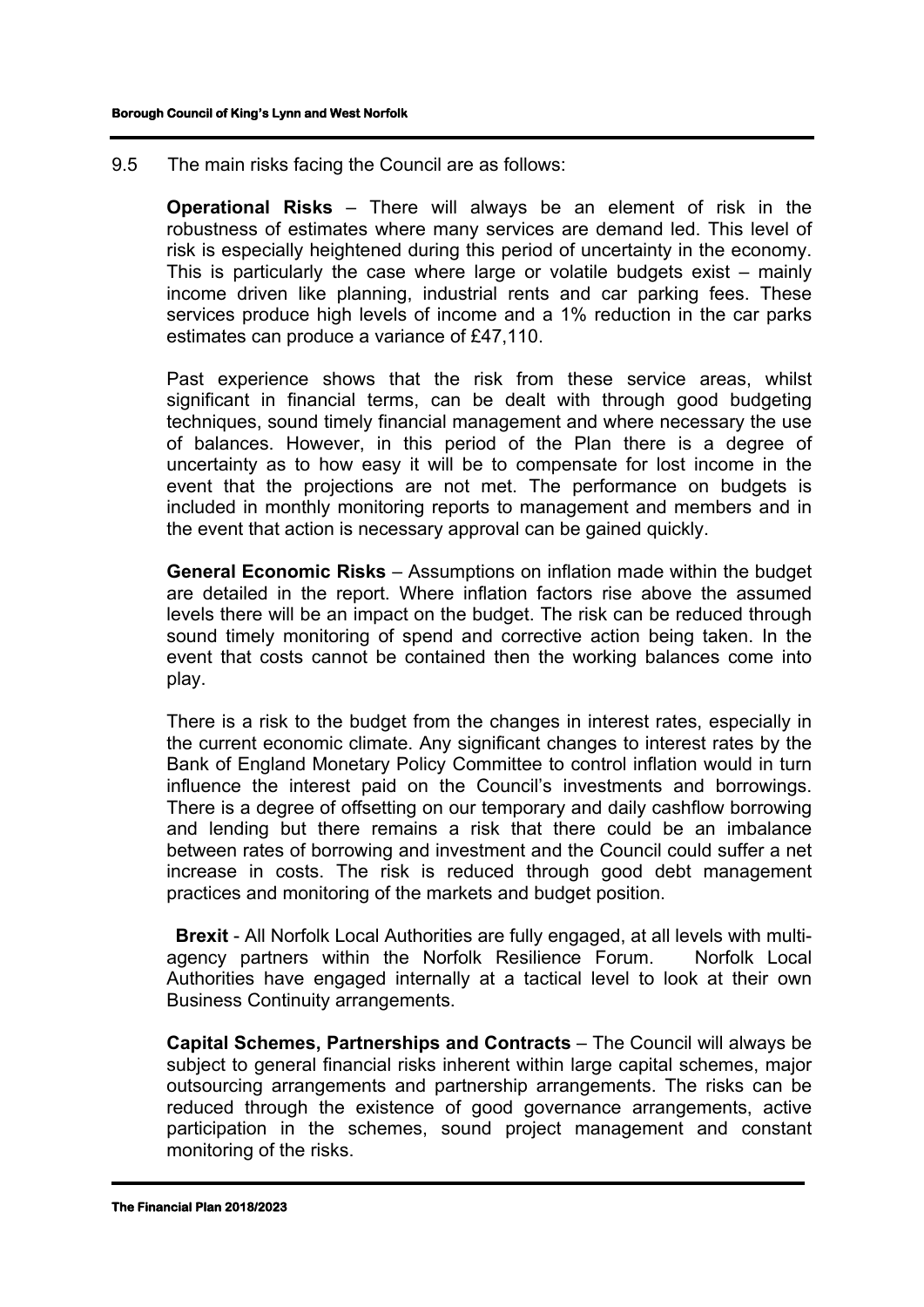**Business Continuity** – In terms of risk management there are a number of issues that present a risk to the Council all of which are included in the Corporate Risk Register. A number of the most highly rated risks are concerned with finance – the impact of the slow economic recovery and Brexit on income/service costs and capital receipts, the implementation of the new Business Rates Retention Scheme and the Fair Funding Review and the difficulties involved with achieving savings targets to deliver the efficiency plan. All of these issues have been considered and appropriate action taken to reduce the risk to the Council.

**Business Rates Growth –** The Financial Plan includes assumptions that business rates growth will be achieved. The estimated business rates growth presents a significant level of risk. There is a risk that an element of the growth will be removed as part of the baseline re-set with the implementation of the new Business Rates Retention Scheme arrangements in 2020.

**Legislation –** There are always risks associated with changes in legislation. For example, changes to VAT rules could have significant impact on the Financial Plan of the Council. There is little that can be done to mitigate legal risks other than to continue to be aware of the potential changes and act accordingly.